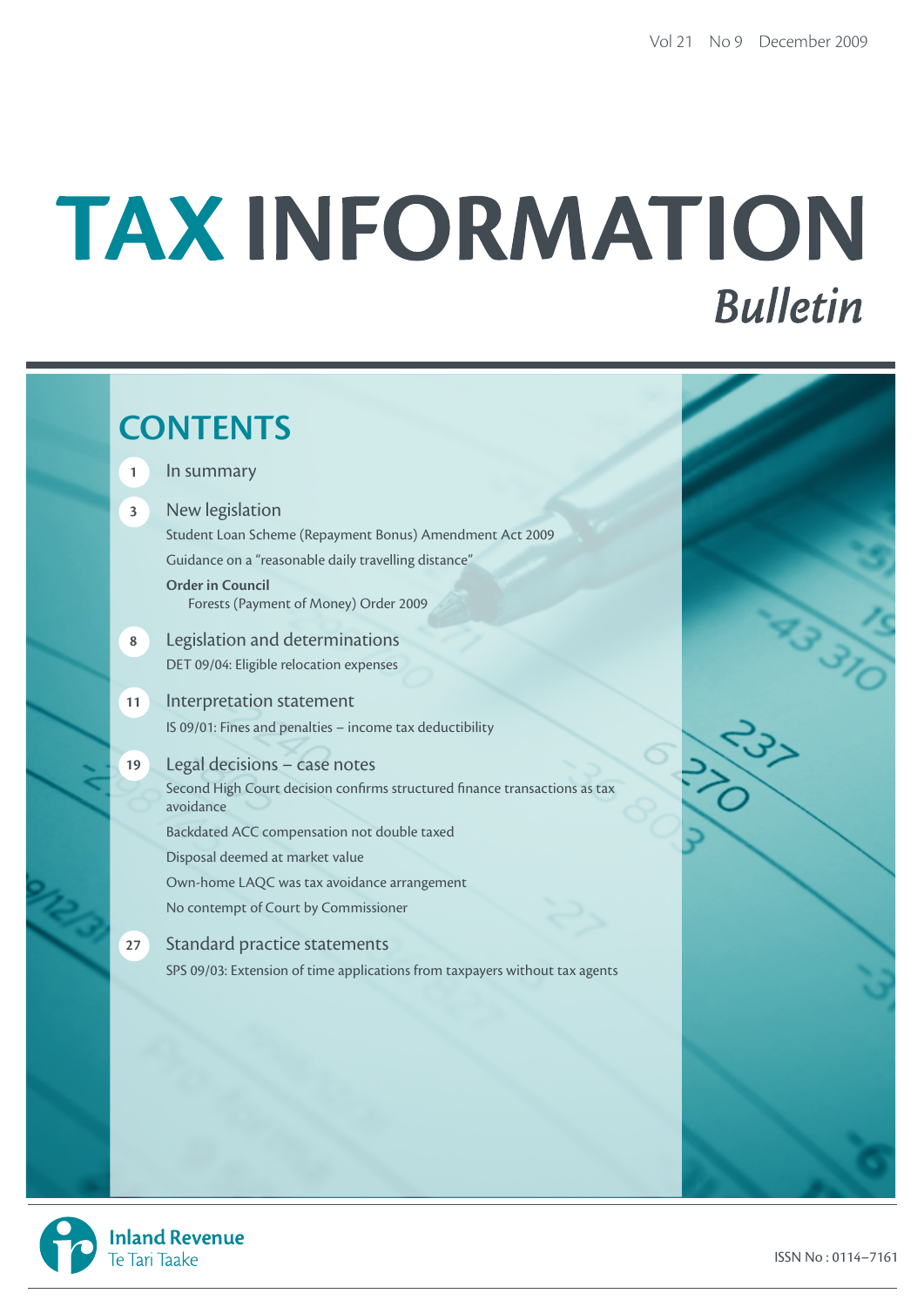# **Your opportunity to comment**

Inland Revenue regularly produces a number of statements and rulings aimed at explaining how taxation law affects taxpayers and their agents. Because we are keen to produce items that accurately and fairly reflect taxation legislation and are useful in practical situations, your input into the process, as a user of that legislation, is highly valued.

A list of the items we are currently inviting submissions on can be found at **www.ird.govt.nz**. On the homepage, click on "Public consultation" in the right-hand navigation. Here you will find drafts we are currently consulting on as well as a list of expired items. You can email your submissions to us at **public.consultation@ird.govt.nz** or post them to:

Public Consultation Office of the Chief Tax Counsel Inland Revenue PO Box 2198 Wellington 6140

You can also subscribe to receive regular email updates when we publish new draft items for comment.

Below is a selection of items we are working on as at the time of publication. If you would like a copy of an item please contact us as soon as possible to ensure your views are taken into account. You can get a copy of the draft from **www.ird.govt.nz/public-consultation/** or call the Team Manager, Technical Services Unit on 04 890 6143.

| <b>Ref</b>     | Draft type/title                                                                                                                                                                                                                                                               | <b>Description/background information</b>                                                                                                                                                                                                                                                                                                                                                                                                                                                                                                                                   | <b>Comment</b><br>deadline |
|----------------|--------------------------------------------------------------------------------------------------------------------------------------------------------------------------------------------------------------------------------------------------------------------------------|-----------------------------------------------------------------------------------------------------------------------------------------------------------------------------------------------------------------------------------------------------------------------------------------------------------------------------------------------------------------------------------------------------------------------------------------------------------------------------------------------------------------------------------------------------------------------------|----------------------------|
| ED0120         | Draft tax depreciation rates<br>general determination: Test<br>chambers - acquired during the<br>2009/2010 or subsequent income<br>years                                                                                                                                       | The Commissioner has been advised that the existing general economic<br>depreciation rate for test chambers is not appropriate for newer assets. This<br>draft depreciation determination sets a new rate that will apply to assets<br>acquired during the 2009/2010 or subsequent income years.                                                                                                                                                                                                                                                                            | 29 January                 |
| ED0121         | Draft tax depreciation rate<br>provisional determination:<br>Computer-controlled tablet<br>dispensing systems                                                                                                                                                                  | The Commissioner proposes to set a provisional depreciation rate for<br>computer-controlled tablet dispensing systems. The draft depreciation<br>determination will add the new asset class to the "Medical and Medical<br>Laboratory" and "Pharmaceuticals" industry categories that will apply to<br>assets acquired during the 2009/2010 and subsequent income years.                                                                                                                                                                                                    | 29 January                 |
| <b>INS0057</b> | Deductibility of business<br>relocation costs                                                                                                                                                                                                                                  | This interpretation statement considers the deductibility of business<br>relocation costs incurred to carry out an overall business relocation within<br>New Zealand under the general rules of deductibility in the Income Tax Act<br>2007. It replaces an earlier draft version of the statement that was released<br>for external consultation on 16 February 2005. In the light of submissions<br>received, the Commissioner has reconsidered the approach taken in the<br>earlier version and, in some regards, has changed his view.                                  |                            |
| <b>INS0064</b> | Residential rental properties<br>- depreciation of items of<br>depreciable property                                                                                                                                                                                            | This statement considers the depreciation of items in the context<br>of a residential rental property. It sets out a three-step test that the<br>Commissioner will apply to determine whether an item can be depreciated<br>separately or whether it is properly depreciated as part of the building.<br>It also includes an appendix with a number of common items (such as<br>plumbing, electrical wiring, hot water cylinders, doors, and cupboards) and<br>states the Commissioner's view on whether these are separately depreciable<br>items or part of the building. |                            |
| <b>XPB0020</b> | Commissions received by life<br>agents on their own policies and<br>those of associated persons -<br>income tax implications; and,<br>Discounted premiums on life<br>insurance policies provided to life<br>agents and associated persons -<br>fringe benefit tax implications | These rulings are reissues of BR Pub 00/01 and BR Pub 00/02, which expired<br>on 31 December 2004. The rulings consider the income tax treatment of<br>commissions received by life agents on their own life insurance policies<br>and those of associated persons, and the fringe benefit tax treatment of<br>discounted life insurance policies received by life agents and associated<br>persons.                                                                                                                                                                        |                            |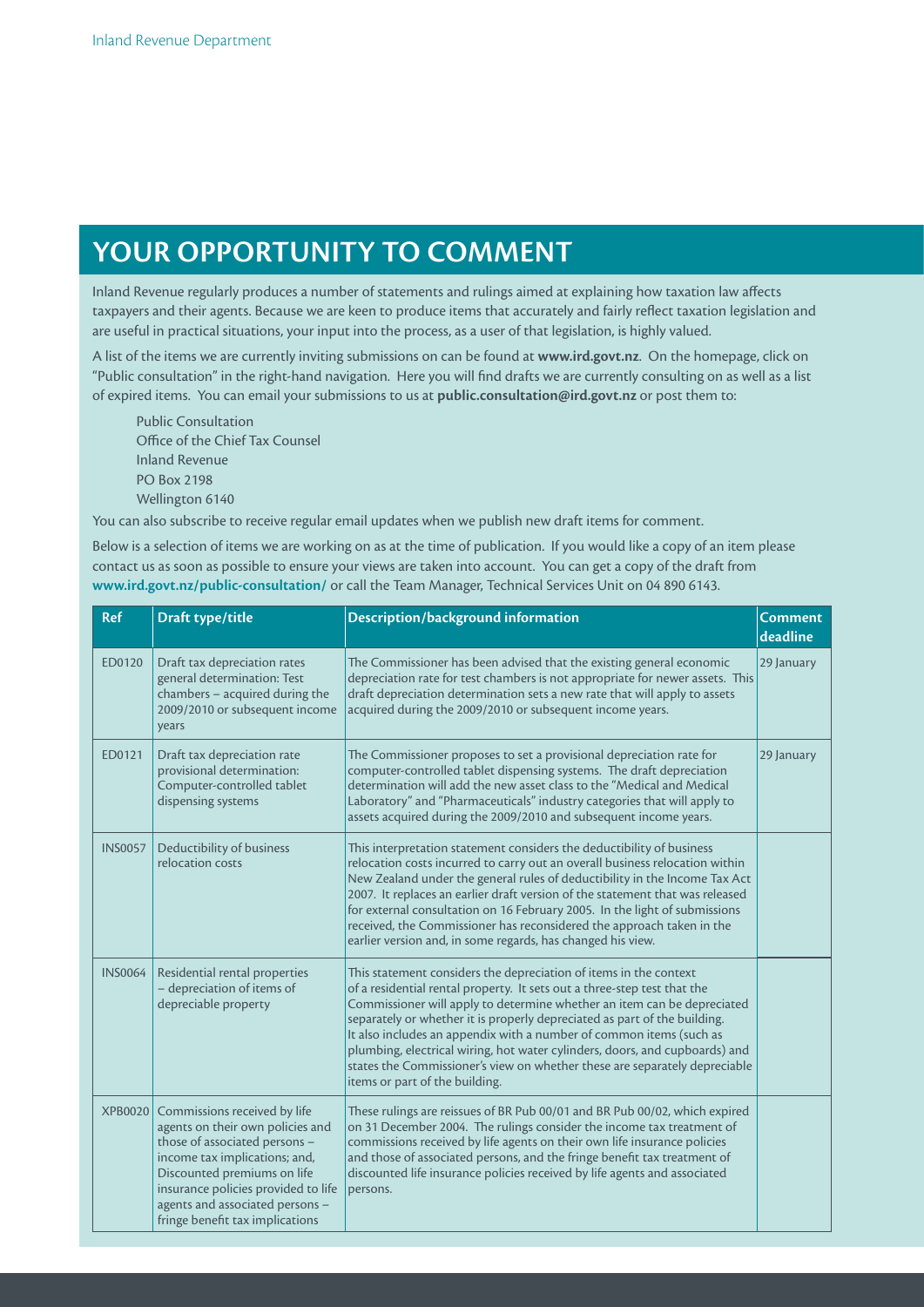# **IN SUMMARY**

# New legislation

#### **Student Loan Scheme (Repayment Bonus) Amendment Act 2009**

The Act amends the Student Loan Scheme Act 1992 to provide a 10% bonus for borrowers who pay \$500 or more in excess of their annual compulsory repayment obligation.

#### **Guidance on a "reasonable daily travelling distance"**

This item provides further detail on recently enacted legislation relating to work-related relocation payments.

#### **Order in Council**

**Forests (Payment of Money) Order 2009**

The Order grants an income tax exemption in relation to a payment made by the Nature Heritage Fund in April 2009 to landowners for permanently protecting native forest with high conservation value on their land.

## Legislation and determinations

#### **DET 09/04: Eligible relocation expenses**

This determination applies to relocation expenses incurred in respect of the 2002–2003 and subsequent income years. Eligible relocation expenses are set out in the schedule to this determination.

### Interpretation statement

#### **IS 09/01: Fines and penalties – income tax deductibility**

This interpretation statement considers whether taxpayers are allowed an income tax deduction for fines and penalties imposed on them by a statute or regulation.

## Legal decisions – case notes

#### **Second High Court decision confirms structured finance transactions as tax avoidance** Between 1998 and 2000 Westpac entered into a number of structured finance transactions with foreign counterparties. The Commissioner considered the transactions constituted tax avoidance, and issued amended assessments to Westpac. The High Court upheld the Commissioner's assessments. **Backdated ACC compensation not double taxed** The plaintiff received a taxable income-tested benefit and non-taxable supplementary benefits comprising disability and accommodation allowances from Work and Income New Zealand (now Ministry of Social Development) for a period for which she was later determined to be entitled to weekly compensation from the Accident Compensation Corporation. **Disposal deemed at market value** The plaintiff acquired 100% of the shares in a company and amalgamated that company with three others into one unit. As a result of the amalgamation the newly acquired shares were cancelled. The plaintiff claimed as a deduction the purchase price of the shares. The Commissioner disallowed the deduction and deemed the disposal of the shares to be at market value. **19 21 23**

**8**

**11**

**3**

**6**

**7**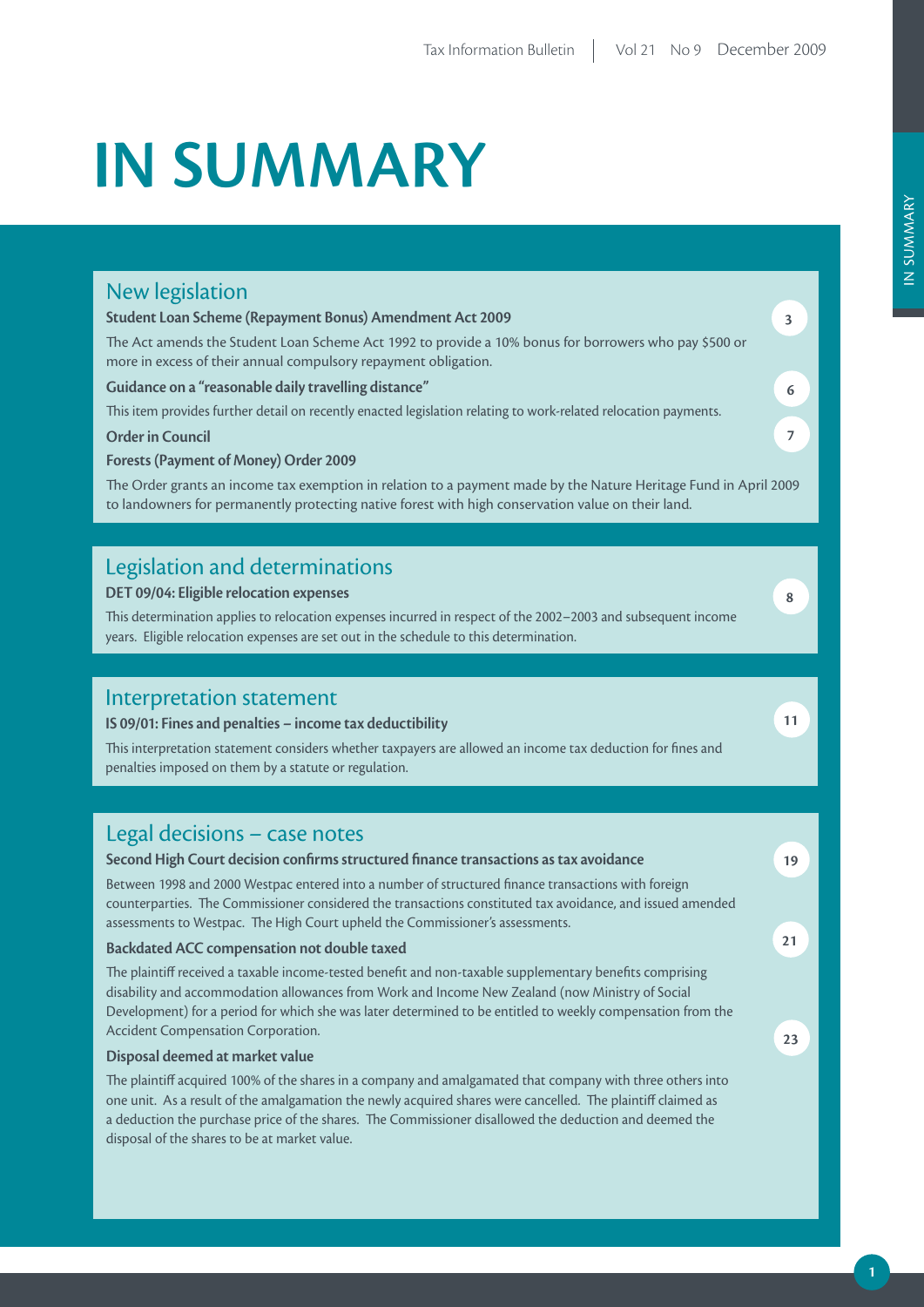# **IN SUMMARY continued**

# Standard practice statement **SPS 09/03: Extension of time applications from taxpayers without tax agents 27** Legal decisions - case notes continued **Own-home LAQC was tax avoidance arrangement** The Court held that because Mrs. B rented her residential home from an LAQC in which she was the sole shareholder there was a tax avoidance arrangement. **No contempt of court by Commissioner** The Commissioner's use of section 17 notices, while "unwise" in the circumstances, was not a contempt of Court. Contempt of Court does not protect private rights but is to protect the administration of justice. **24 25**

This Standard Practice Statement sets out the practice that the Commissioner of Inland Revenue will apply when considering applications for an extension of time to file an income tax return from taxpayers who are not represented by a tax agent.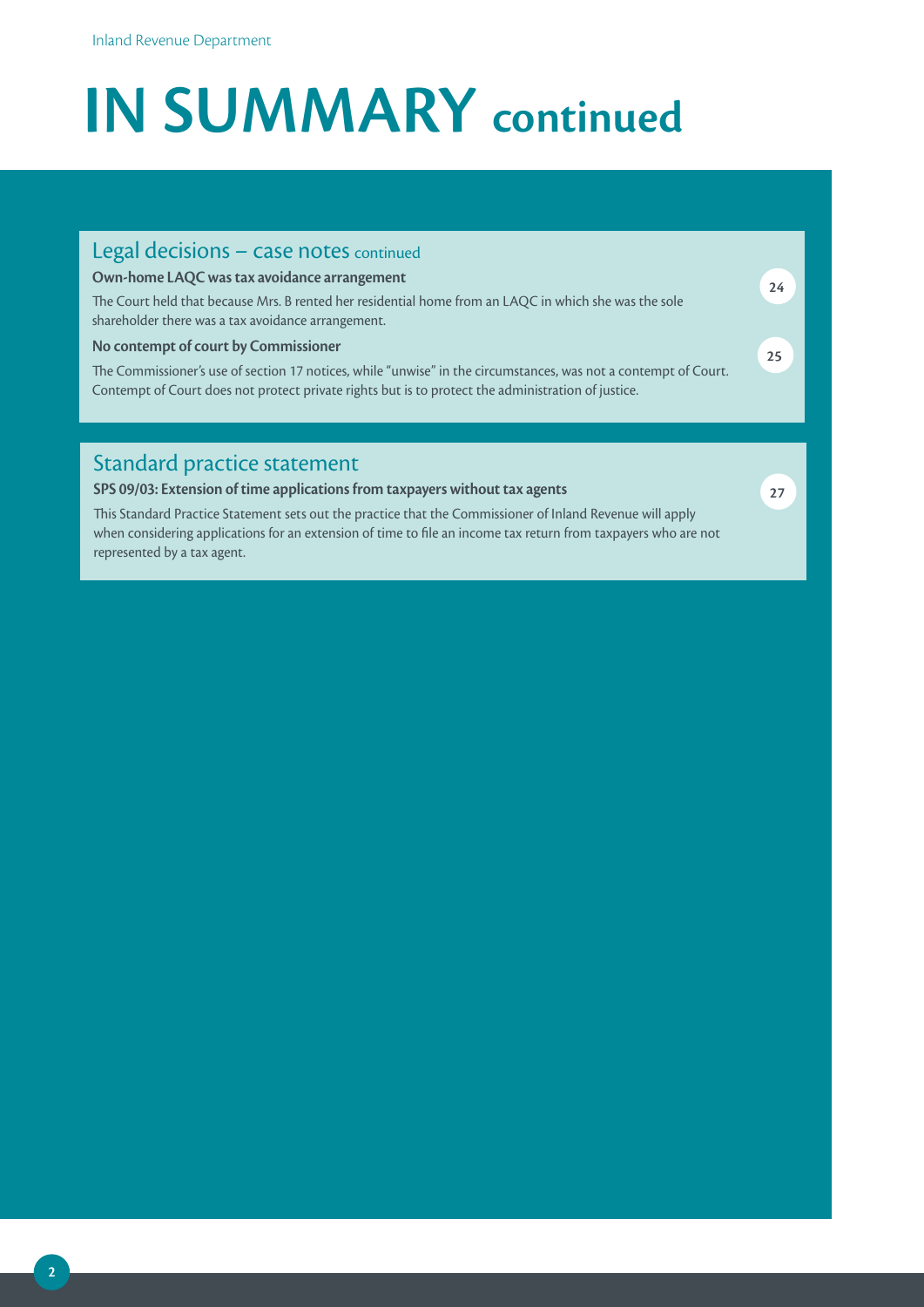# **NEW LEGISLATION**

This section of the *TIB* covers items such as recent tax legislation and depreciation determinations, livestock values and changes in FBT and GST interest rates.

# STUDENT LOAN SCHEME (REPAYMENT BONUS) AMENDMENT ACT 2009

*Sections 45A to 45H of the Student Loan Scheme Act 1992*

The Student Loan Scheme (Repayment Bonus) Amendment Bill was introduced into Parliament on 27 April 2009. The Bill had its first reading on 5 May 2009 and was considered by the Education and Science Committee, which reported the Bill back to the House on 3 August 2009. The Bill completed all remaining parliamentary stages on 17 September 2009 and received Royal assent on 22 September 2009.

The Act amends the Student Loan Scheme Act 1992 to provide a 10% bonus for borrowers who pay \$500 or more in excess of their annual compulsory repayment obligation.

The bonus will not be of financial benefit to all borrowers. The Commissioner of Inland Revenue is unable to provide financial advice. Borrowers may therefore wish to seek independent advice before making excess repayments.

#### **Background**

The Act gives effect to a commitment given by the National Party in the lead-up to last year's election to introduce a bonus scheme for borrowers to encourage them to make voluntary repayments so their student loans are repaid more quickly.

#### **Key features**

A 10% bonus will be available for those who make excess repayments on their student loans on or after 1 April 2009. The bonus will be available to both New Zealand and overseas-based borrowers. Only repayments made to Inland Revenue will qualify for the bonus.

Excess repayments will be any repayments in respect of a tax year that exceed the borrower's compulsory repayment obligation for that tax year by \$500 or more. The excess repayment can be made in a lump sum or by smaller contributions throughout the year.

The loan balance needs to be at least \$550 at the beginning of the tax year for excess repayments to attract the bonus. If the loan balance was \$550 or more at the start of the tax year, but between \$500 and \$549 at the time of the final repayment, the maximum bonus will be \$49. Borrowers wishing to repay their loan in full will need to pay 10/11ths

of their loan balance (provided all obligations are up to date).

Borrowers who are required to make interim instalments during the tax year will have until the third interim instalment date—7 May after the end of the tax year for most borrowers—to make repayments that will count towards the bonus.

For borrowers fully repaying their loan during the tax year, the bonus will be credited to the loan balance as at the date of the final repayment. Borrowers repaying in full before 31 March 2010 will have the bonus backdated to the date on which the final repayment was made.

For borrowers who do not repay in full, the bonus will be calculated after the end of the tax year and credited to their loan balance as at the following 1 April. This is because it is not until after the end of the tax year that a borrower's compulsory repayment obligation, which is incomecontingent for New Zealand-based borrowers, and thus the amount of any excess repayments, can be established with certainty. Borrowers will generally not have to apply for the bonus. (The exception to this is PAYE errors which are discussed below.) After the end of the tax year, or at the time the final repayment is made, Inland Revenue will check borrowers' entitlements and apply the bonus accordingly.

#### **Examples**

Janis is a salary and wage earner who has asked her employer to deduct \$20 extra from her fortnightly income and pay it to Inland Revenue for repayment of her student loan. After the end of the tax year, her compulsory repayment obligation is established at \$700 and the total deductions from her salary are \$1,220. Janis will be entitled to a bonus of \$52 (\$1,220 – \$700  $\times$  10%) and this will be credited to her loan account on 1 April of the next tax year.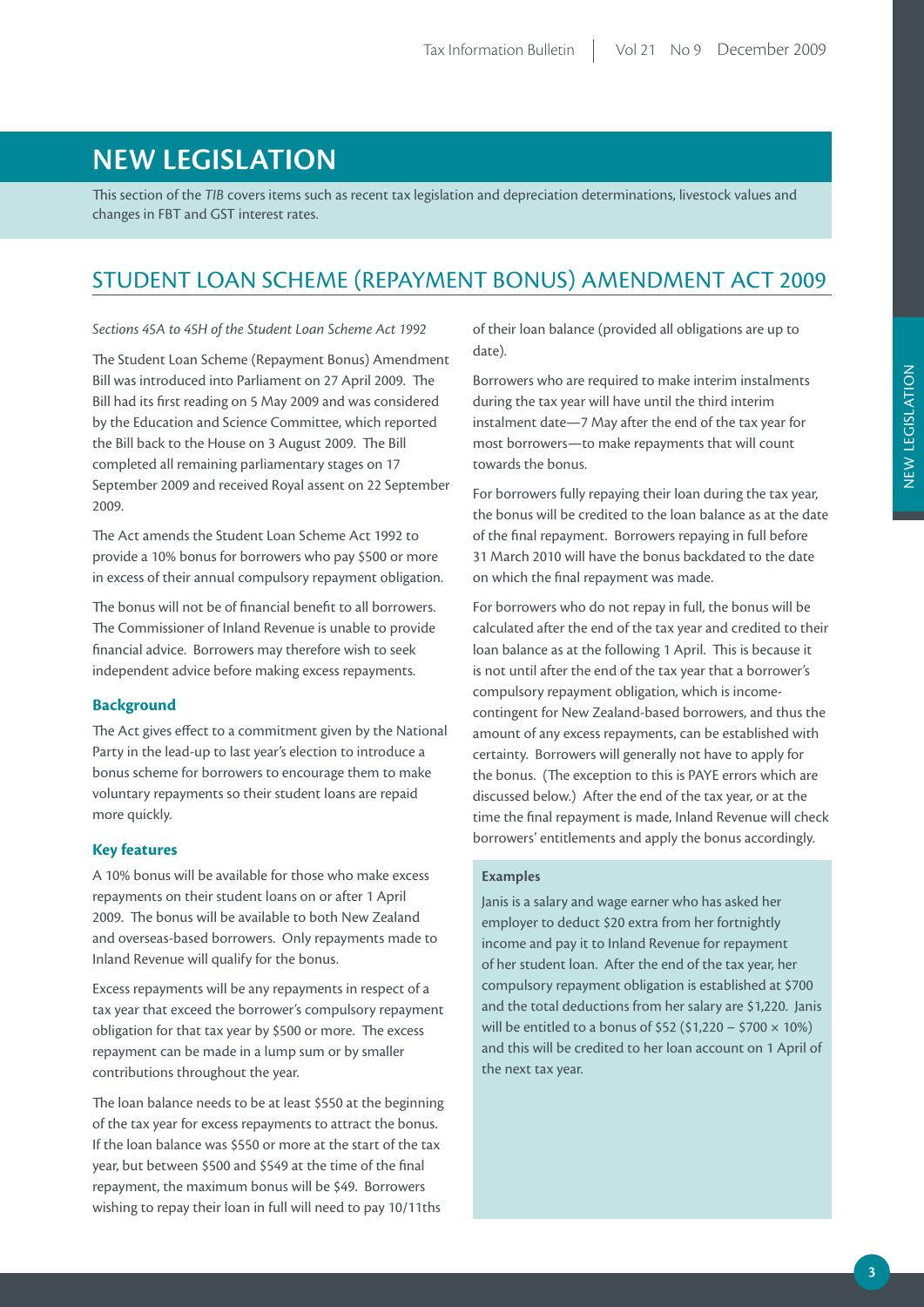Martin is a salary and wage earner who has just the standard deductions made from his weekly wages, and these total \$2,560 for the year. When Martin heard about the bonus scheme in June 2009 he set up automatic repayments of \$100 a month from his bank account and these repayments total \$1,000 by 31 March 2010. Martin's compulsory repayment obligation for the 2009–10 tax year is assessed in May 2010 at \$2,550. A bonus of  $$101 ($2,560 + $1,000 - $2,550 \times 10\%)$  is credited to Martin's loan account as at 1 April 2010.

Paula is currently at home looking after her children and, as her income is under the repayment threshold, does not have any compulsory repayment obligation. Her parents decide to give her the money to fully repay her loan. Paula rings Inland Revenue at the end of April 2010 and is told that her loan balance is \$11,000 and she will need to repay \$10,000 to fully repay her loan. Her parents give her this amount and she pays it to Inland Revenue on 20 May 2010. Inland Revenue calculates her bonus at \$1,000, credits it to Paula's loan balance as at 20 May 2010 and advises her that her loan has been fully repaid.

Dennis is working in the UK on 17 July 2010. He accesses his IR online services and establishes that his loan as at that day, including interest, is \$24,453 and that, allowing for the bonus, he needs to pay \$22,230. He calculates that this is equivalent to £8,900 and the following day arranges for his bank to transfer this amount to Inland Revenue. However, because of exchange fluctuations, the amount that Inland Revenue receives is actually \$22,460. Inland Revenue credits a bonus of \$2,223 and refunds \$230 to Dennis.

Brendon is working in Australia on 1 September 2010. He accesses his IR online services and establishes that his loan as at that day, including interest, is \$15,972 and that, allowing for the bonus, he needs to pay \$14,520. However, Brendon does not actually make the payment until 15 October 2010. By that time his loan has increased to \$16,106 because of interest charged since 1 September. To clear the loan balance Brendon would need to pay a further \$122.

Margaret's loan was \$2,300 at the start of the 2010–11 tax year. By 22 November 2010, repayment deductions made from her salary and wages have reduced this to \$530. Margaret decides to pay off the loan in full before she heads off overseas and sends Inland Revenue a cheque for \$500. Inland Revenue applies this and a bonus of \$30 to Margaret's loan balance and advises her that her loan is now fully repaid.

Small inaccuracies may arise in the repayment deductions that are made from salary and wages during the tax year. In addition, employers sometimes make errors in the amount of these deductions. The Commissioner has therefore been given the ability to allow the bonus if the Commissioner considers that the borrower did make a voluntary repayment(s) of \$500 or more, but the end-of-year excess was less than this because the shortfall arises under the PAYE system and is:

- less than \$20:
- • due to the borrower starting or ceasing employment; or
- due to the employer's error.

Inland Revenue has no way of automatically identifying whether one of these events has occurred and it will be necessary for any affected borrower to bring this to Inland Revenue's attention.

#### **Example**

Gary tells his employer that he has a student loan, but his employer overlooks deducting the \$165 that should have been deducted for April 2009. In March 2010, Gary receives a bonus and decides to use \$500 of it towards repayment of his student loan, which he pays directly to Inland Revenue. Gary's repayment obligation for the 2009–10 tax year is \$2,000 and his repayment deductions for the year are \$1,830. His excess repayment is therefore \$330 and no bonus is initially allowed. Gary contacts Inland Revenue and points out his employer's error. Inland Revenue checks this out and then allows Gary a bonus of \$50.

The bonus will not apply to any excess repayment for which a refund is subsequently requested or to any repayment that needs to be applied to another liability, such as an amount in respect of an earlier tax year.

#### **Examples**

Miriam made excess repayments of \$3,000 and was credited with a \$300 bonus. However, shortly after receiving notice of this, she decides that she wishes to have \$1,000 refunded to cover an unexpected bill. Inland Revenue makes the refund and reduces Miriam's bonus to \$200.

Grant made excess repayments of \$2,000 and was credited with a \$200 bonus. He subsequently decides that he would be better off using this money to reduce his mortgage and asks for the full amount to be refunded. Inland Revenue makes the refund and reduces Grant's bonus to zero.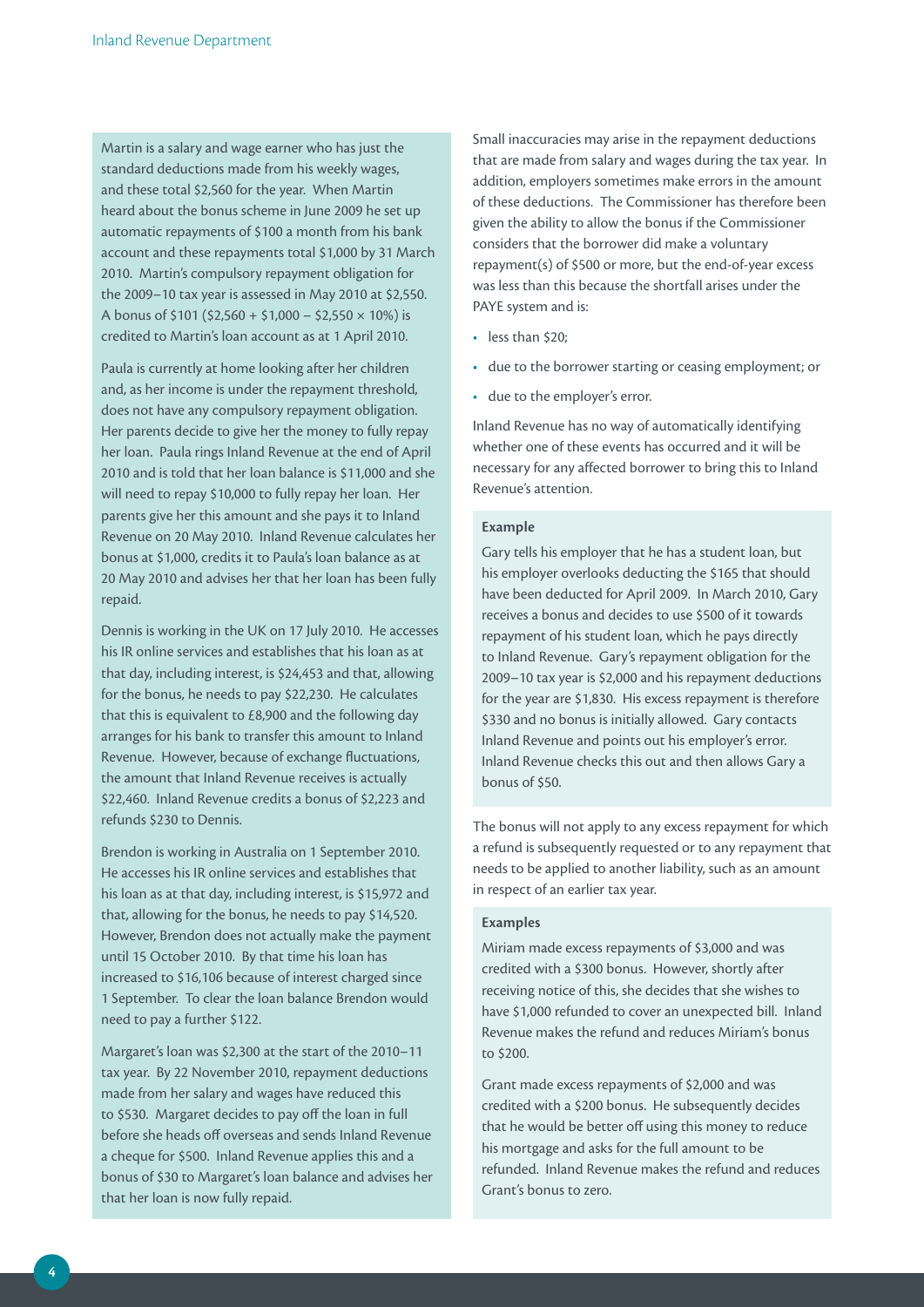Brent's repayments for the 2009–10 tax year exceeded his repayment obligation for that year by \$650. However, his terminal repayment obligation for the 2008–09 tax year of \$210, which was due on 7 February 2010 has not been paid. After crediting \$210 to the 2008–09 tax year, the excess repayment amount is less than \$500 and no bonus is allowed.

#### **Application date**

The Act comes into force on 1 April 2010, but the bonus will apply to excess repayments made on or after 1 April 2009.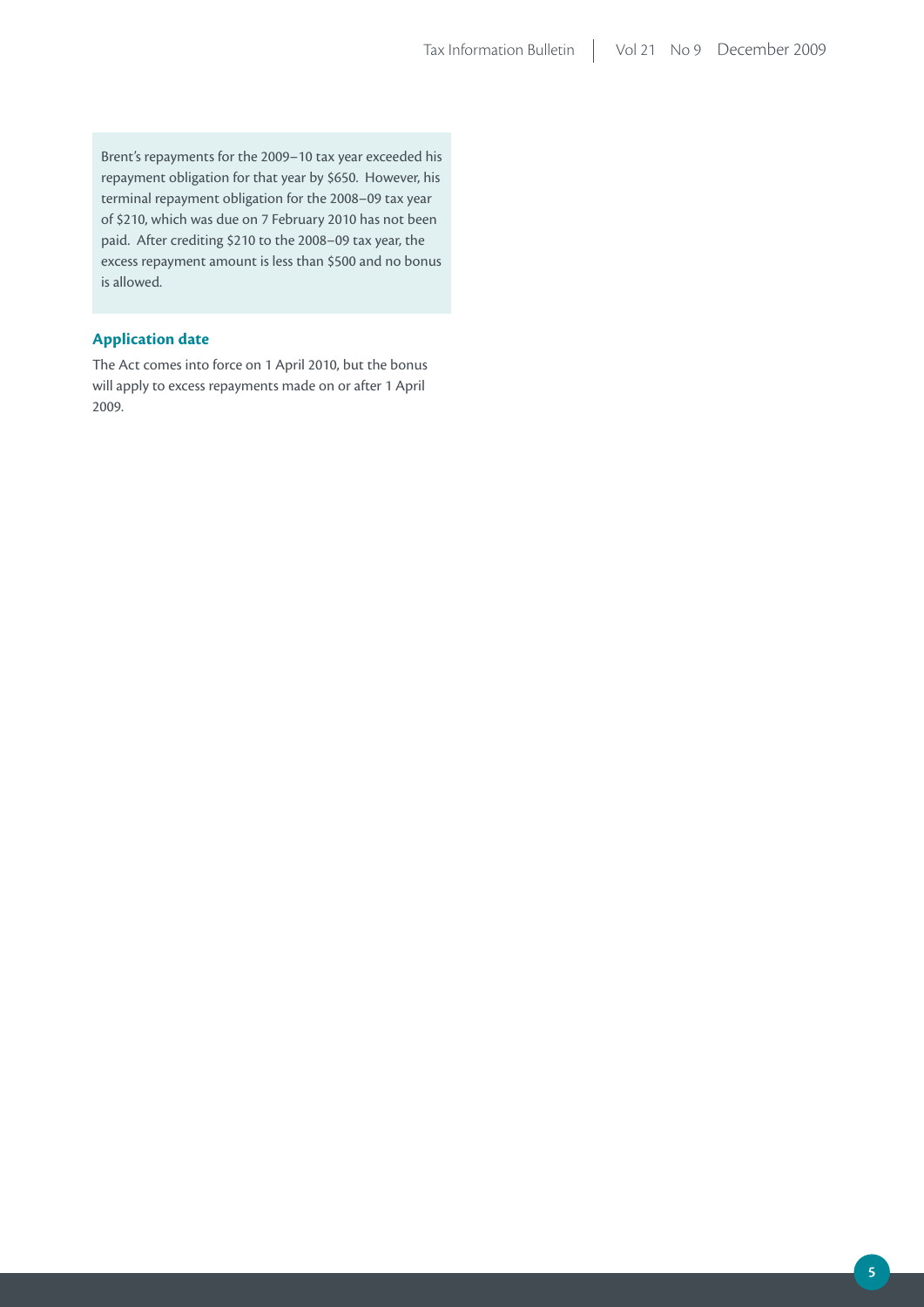# GUIDANCE ON A "REASONABLE DAILY TRAVELLING DISTANCE"

This item provides further detail on recently enacted legislation relating to work-related relocation payments.

One of the requirements of a "work-related relocation"<sup>1</sup> is that the relocation of the place where an employee lives is required because the employee's workplace is not within reasonable daily travelling distance of the employee's residence.

"Reasonable daily travelling distance" is not defined in the legislation. A number of submissions during consultation on the development of the policy and legislation in relation to the tax treatment of relocation payments asked for guidelines from Inland Revenue on what is meant by "reasonable travelling distance".

The information provided here is a guideline only. It is ultimately up to the taxpayer to form a view on what he or she considers to be reasonable. The guideline is based on the assumed time it would take the average person to drive the distance to and from work. There may be special circumstances surrounding why an employee or employer might consider a lesser distance or time to be a reasonable cut-off, such as if the person had a physical disability that limited their scope to drive long distances. The guideline also assumes that the employee will choose the most efficient route to work. Usually this will be the shortest route, but this may not always be so; a longer route may be quicker because of lighter traffic flows. An employee might also have a range of transport options, such as travelling by car, rail, bus or ferry. The guideline should be applied using the mode of transport, or reasonable combination of modes, that is quickest and most feasible in the circumstances.

The two key practical constraints on the daily travelling distance to and from work are the actual distance itself and the time it takes to travel that distance. Traffic density at normal travel times to and from work, for example, is a factor in limiting the distance that could be reasonably travelled because it extends the time taken to travel the distance. Traffic density should, however, be less of an issue if there is an adequate public transport alternative. Employees may be prepared to commute longer distances outside of the main centres because the roads are less congested at the time they travel.

The condition of the roads may also affect the distance that can be covered in a given time. For example, in some parts of the country, roads may be more winding than in other areas.

In terms of travelling time, we note that many employees are prepared to commute for up to an hour each way between home and work.

Furthermore, an employee is likely to factor in the aggregate time and distance travelled to get to work and back again when considering whether it is reasonable. A substantially shorter time on one leg of the journey may, for example, compensate for the other leg taking a long time.

Given the range of factors involved in determining what is "a reasonable travelling distance", it is not possible to accommodate them all within a precise formula. Only a general rule of thumb can be provided. In these circumstances, a guideline incorporating the various factors would be whether, taking the two legs in combination, the employee has to, on the relevant day, travel more than two hours at the time the employee needs to travel to get from home to work and from work to home. If this were the case, the distance between home and work would not be considered a reasonable daily travelling distance. Generally this equates to between 50 kms and 80 kms for each leg of the journey or between 100 kms and 160 kms, taking both legs into account, depending on the time of day, state of the roads and the mode of transport.

#### **Example**

Jessica was previously employed by Fantastic Enterprises in its Papakura branch, which is a relatively short distance from where she lives near the town of Miranda. Fantastic Enterprises requires a new branch manager in Auckland Central and Jessica moves to a house in Waitakere. Fantastic Enterprises wants to pay Jessica's relocation costs tax-free. The issue is whether Miranda was within a "reasonable daily travelling distance" of the new work premises in Auckland Central. The distance from Miranda to Auckland Central via State Highway 2 is approximately 79 kms, and the travelling time for Jessica to start at 8.30 am is 1 hour 40 minutes. At night, Jessica usually works until 7 pm and her travelling time is about 55 minutes. Jessica has heard that some of her neighbours in Miranda travel the coastal route into Auckland which takes a shorter time, but is a longer distance.

<sup>1</sup> See section CW 17B(4) of the Income Tax Act 2007. Under section CW 17B, an amount that an employer pays to or on behalf of an employee in connection with the expenses of the employee in a work-related relocation is exempt income of the employee.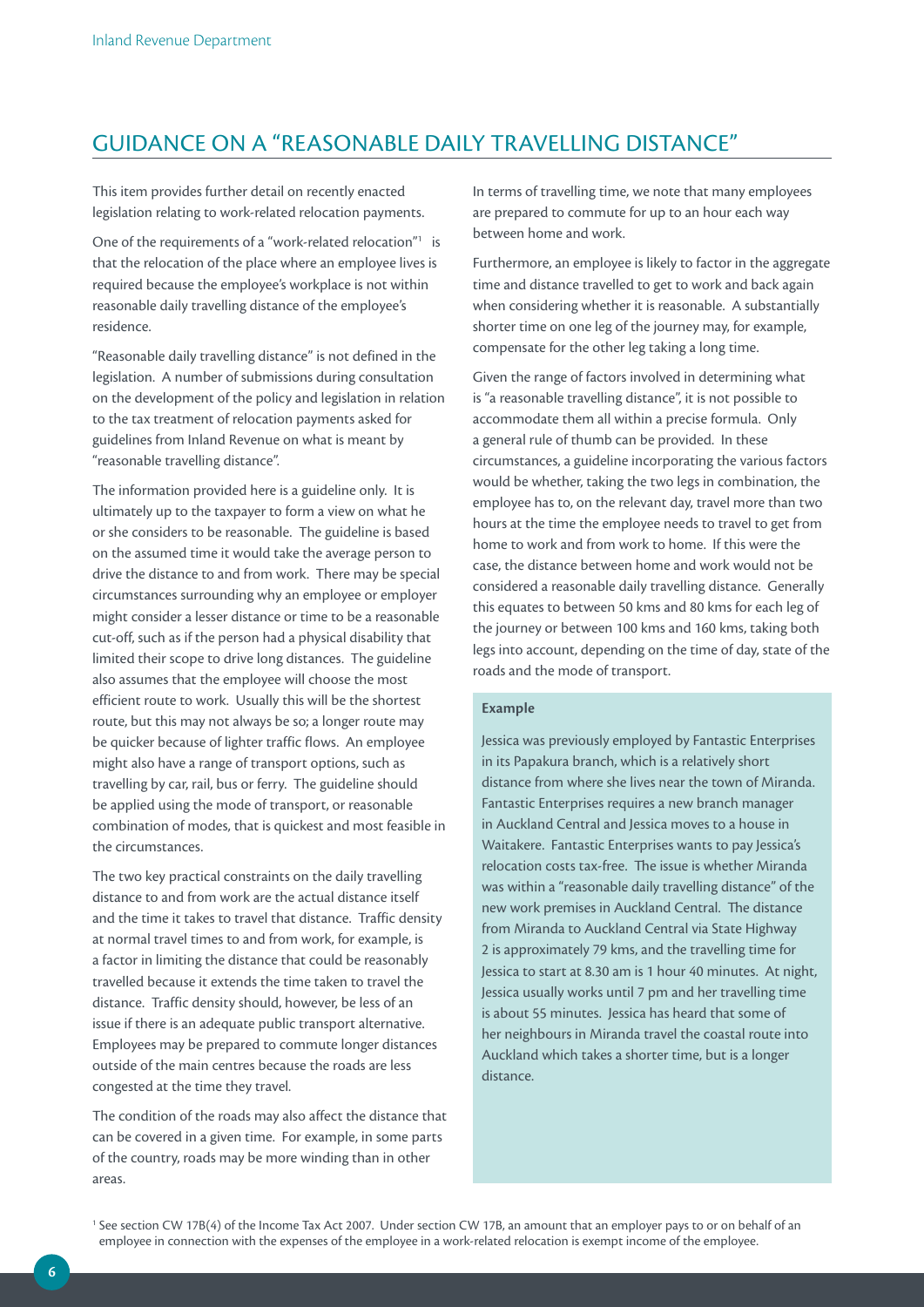Fantastic Enterprises can pay Jessica's relocation costs tax-free because:

- the time it would have taken to travel the distance from Miranda to Auckland and back again using State Highway 2 would have been a combined 2 hours 35 minutes
- alternatively, if Jessica chooses the coastal route (where each leg of the journey is 90 kms but the travel time is only 65 minutes), the combination of the two legs would have also exceeded two hours
- • similarly, if Jessica had used a combination of the two routes, her combined travel distance of 169 kms would take at least two hours.

# ORDER IN COUNCIL

### **FORESTS (PAYMENT OF MONEY) ORDER 2009**

A payment to landowners for permanently protecting native forest with high conservation values on their land can be exempted from income tax if the appropriate Order in Council is made.

An Order in Council, made under the Forests Amendment Act 2004 (see *Tax Information Bulletin* Vol 16, No 8, p19) grants an income tax exemption in relation to a payment made by the Nature Heritage Fund to the owners of a block of land in Waitutu Survey District. The payment made in April 2009 was in exchange for the owners entering into conservation covenants over the land.

The Order in Council, which came into effect on 27 October 2009, is part of the Government's SILNA (South Island Landless Natives Act 1906) Policy Package announced in 2002.

*(Forests (Payment of Money) Order 2009 (2009/328))*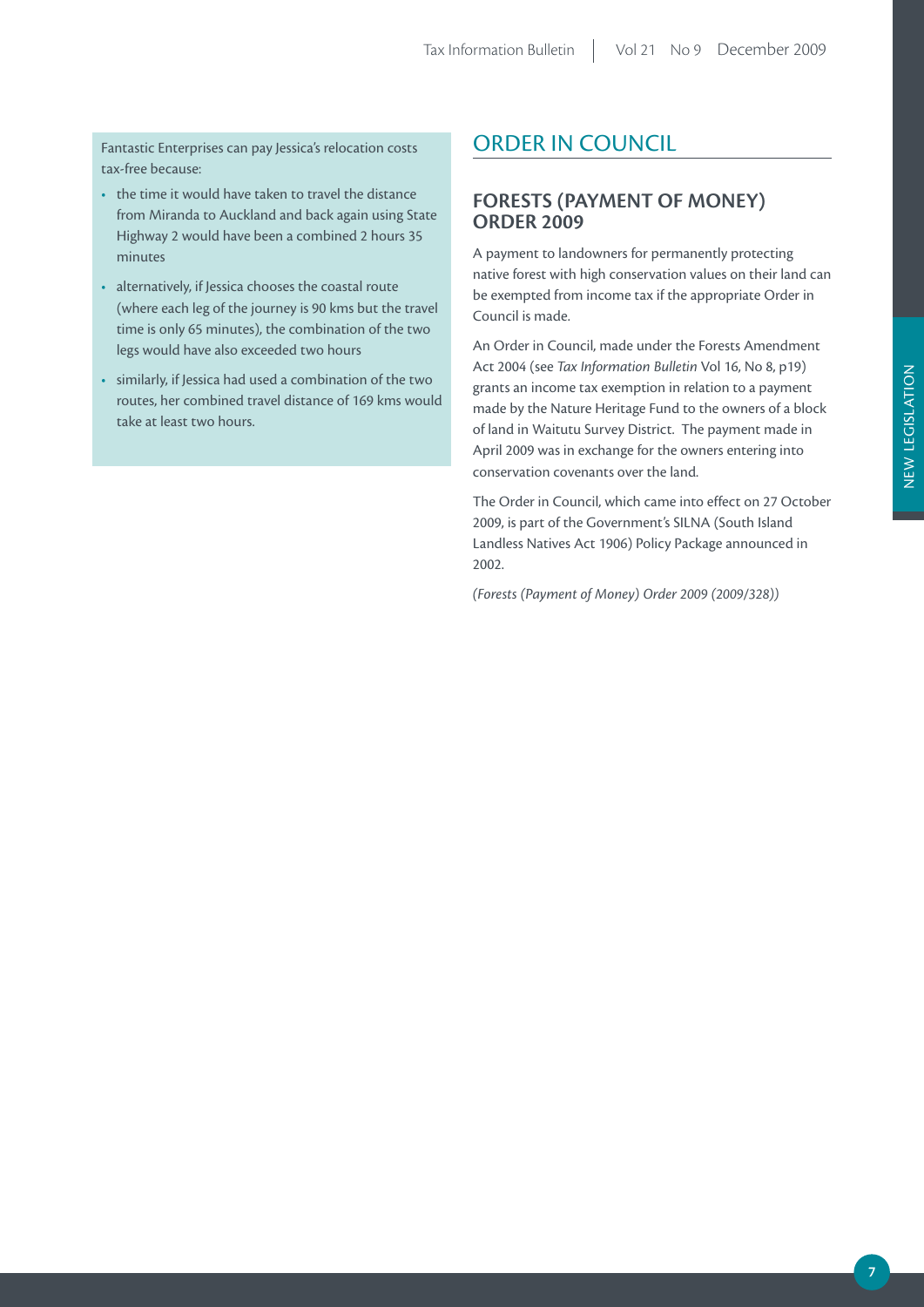# **LEGISLATION AND DETERMINATIONS**

This section of the *TIB* covers items such as recent tax legislation and depreciation determinations, livestock values and changes in FBT and GST interest rates.

# DETERMINATION DET 09/04: ELIGIBLE RELOCATION EXPENSES

This determination is made pursuant to section 91AAR of the Tax Administration Act 1994. It may be cited as "Determination DET 09/04: *Eligible relocation expenses*". Further commentary is provided in *Tax Information Bulletin* Vol 21, No 8 (October/November 2009) on the background and key features of the related legislation.

#### **Application**

This determination shall apply to relocation expenses incurred in respect of the 2002–2003 and subsequent income years.

In addition to being a listed eligible relocation expense, the other criteria under section CW 17B of the Income Tax Act 2007, (or section CW 13B of the Income Tax Act 2004, or section CB 12(1B) of the Income Tax Act 1994, as required) must also be met for a payment by an employer to cover an employee's relocation expenses to be exempt income of the employee.

This determination may be supplemented or amended from time to time by further determinations pursuant to subsection 91AAR(4) of the Tax Administration Act 1994.

The list of eligible relocation expenses are set out in the schedule to this determination.

#### **Definitions**

In this determination, unless the context otherwise requires, expressions used have the same meaning as those in sections CW 17B of the Income Tax Act 2007, CW 13B of the Income Tax Act 2004, CB 12(1B) of the Income Tax Act 1994, and section 91AAR of the Tax Administration Act 1994.

#### **Amendments to determination**

Amendments to this determination may be made by the Commissioner issuing supplementary determinations pursuant to subsection 91AAR(4) of the Tax Administration Act 1994. This determination provides a process for updating the list of eligible relocation expenses.

Amendments may include adding further expenditure items to those already listed or deleting items from the existing list. The Commissioner must give at least 30 days notice of the implementation date for any change to the determination.

If a taxpayer wishes to put forward a case for an additional expenditure item to be included in the list, they would need to make a written application. Applications for changes should include the following information:

- 1. the nature of the amendment to the determination being sought;
- 2. the applicant's details this includes full name, IRD number (if applicable), address, landline telephone number, fax number, cell phone number and the contact person for enquiries; and
- 3. information to support the amendment requested.

Applications for changes to the determination should be sent to:

LTS Manager, Technical Standards National Office Inland Revenue PO Box 2198 WELLINGTON 6140

This determination is made by me, acting under delegated authority from the Commissioner of Inland Revenue under section 7 of the Tax Administration Act 1994.

This determination is signed on the 28th day of October 2009.

#### **Rob Wells**

LTS Manager, Technical Standards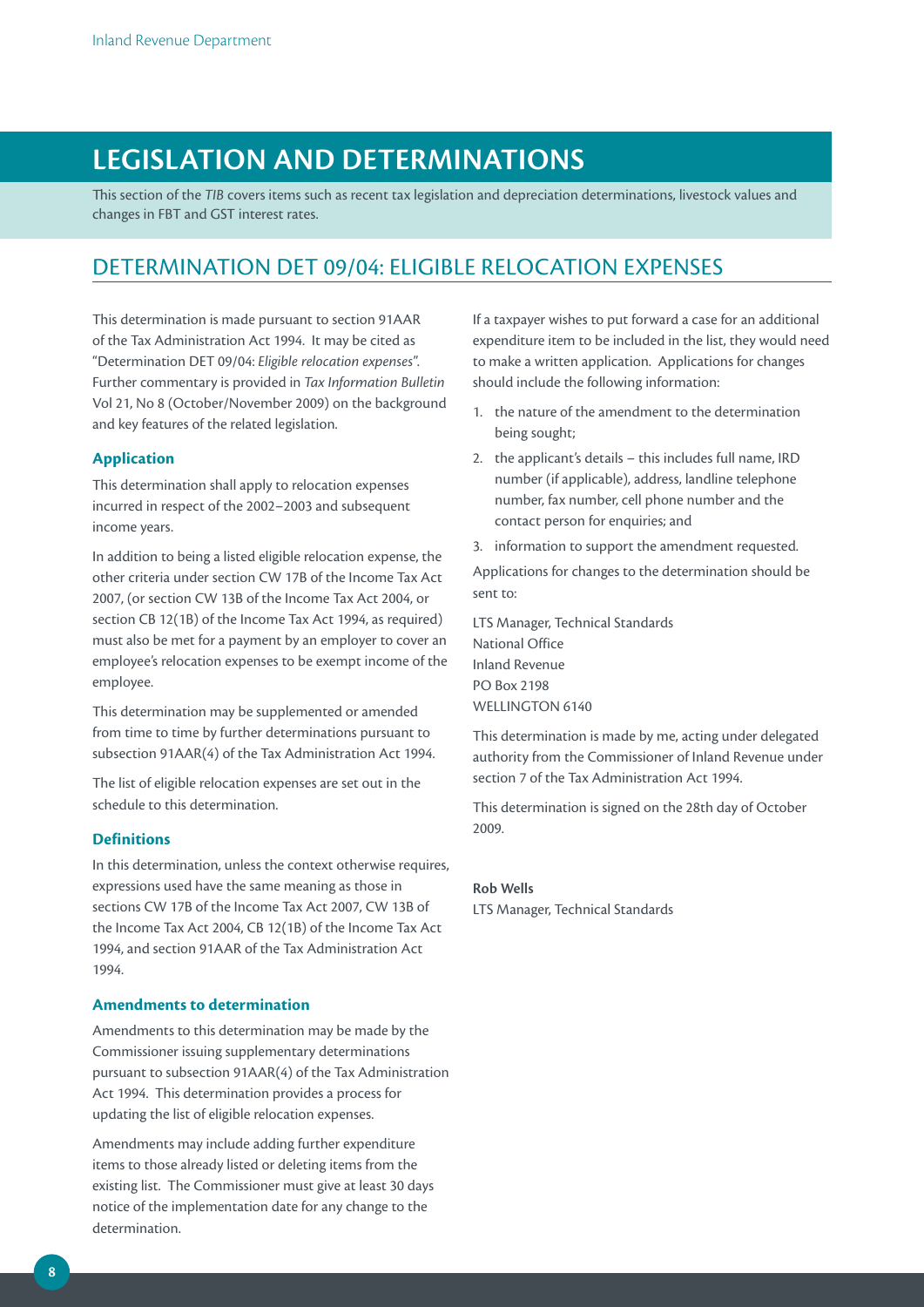## **SCHEDULE TO DETERMINATION DET 09/04: LIST OF ELIGIBLE RELOCATION EXPENSES**

This list sets out the types of expenditure that may be treated as exempt income when an employee is reimbursed, or the expenditure is paid on an employee's behalf, when the employee (including their immediate family) relocate their accommodation for employment purposes.

"Immediate family" includes the employee's partner, dependent children and any dependent adults that are part of the employee's household. A dependent adult might be a dependent parent of the employee or partner or a disabled relative for whom the employee or the employee's partner is the caregiver.

The costs should be reasonable in the circumstances and, where relevant, should be as if they had been calculated on an arms-length basis between third parties.

Where there is a time limit specified on an item, that limit will be assumed to have been met for payments made prior to the issue of this determination.

Furthermore, the time limit on a specific item is subject to the overall time limit set in the legislation (that is, expenditure must have been incurred by the end of the tax year following that in which the relocation occurred).

#### **List of eligible relocation expenses**

# Preparatory

Engaging a relocation consultant

A familiarisation trip to the new location immediately prior to relocation, for a maximum of 7 days in the new location (this excludes travelling time between the old and new locations)

Obtaining immigration assistance

Immigration and emigration applications

Health checks, tests and immunisations necessary for immigration or emigration

Any documentation and police and other agency checks required as a result of the relocation

Obtaining advice on the taxation and superannuation implications of relocating and of obtaining assistance in meeting any additional tax reporting/return requirements that arise from relocating

Transportation

Removal and transport of household effects (including insurance, insurance excesses and taxes)

Moving "tools of trade" (including insurance, insurance excesses and taxes)

Moving other personal items such as cars, boats or trailers (including insurance, insurance excesses and taxes)

Cleaning and fumigation associated with the removal, transportation and storage of household effects

Excess baggage charges arising from the transportation of household and other personal effects and "tools of trade"

Customs' clearance and other costs associated with complying with New Zealand Customs regulations and other regulatory requirements that arise when transferring household and personal effects and "tools of trade" from the old to the new location

Transport to get to the new location (such as, but not limited to, air fares and car rental costs) using a direct route, and meals and accommodation en route

Relocating pets, including quarantining and boarding fees

Hiring a replacement vehicle while awaiting transportation and clearance of the employee's own vehicle to the new location. If the employee does not have a vehicle in transit, the cost is limited to a maximum of one month's hire

A trip to tidy up affairs after relocation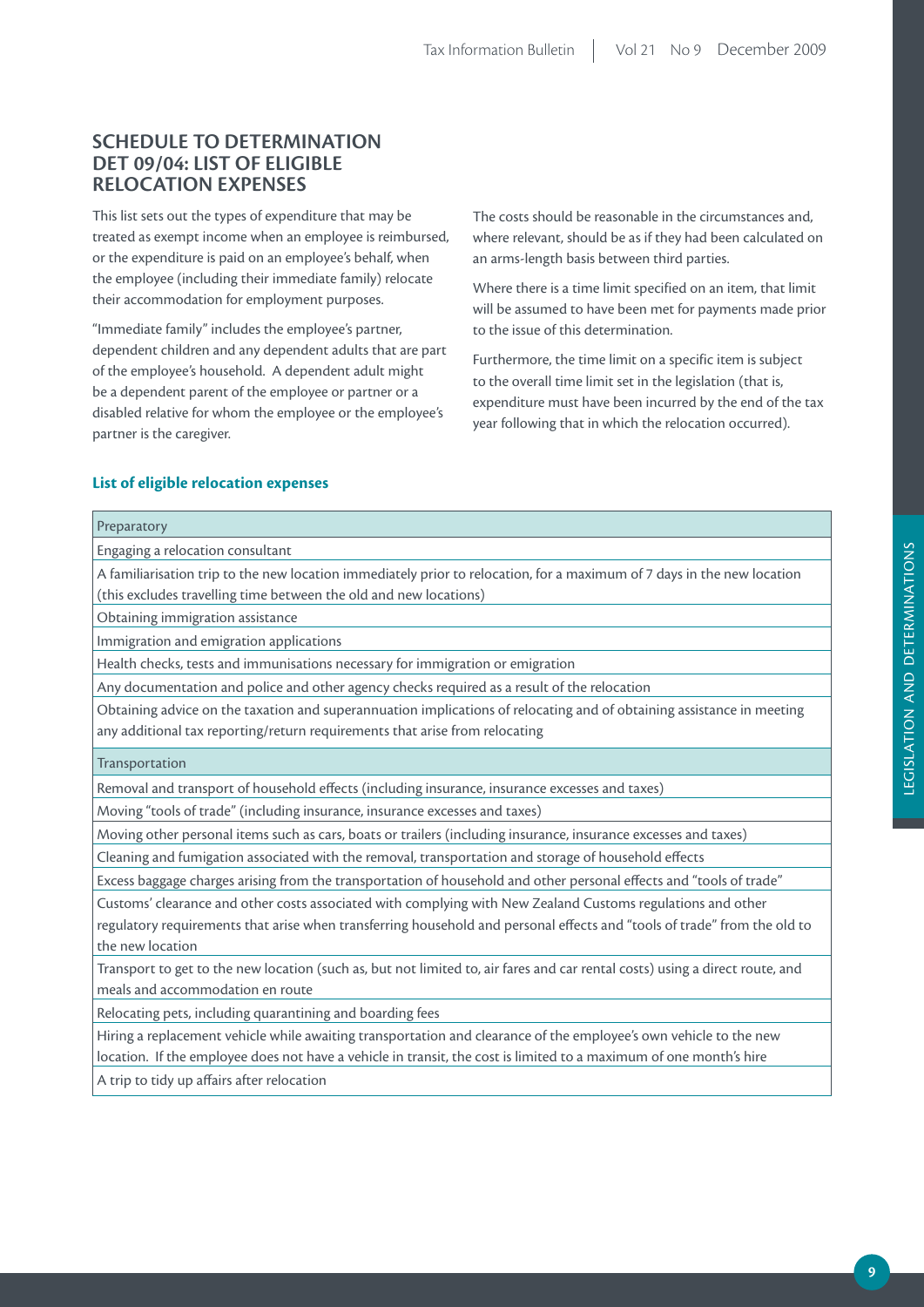# Property Exiting or breaking existing accommodation leases and similar contracts Selling an existing home and acquiring a new dwelling: • real estate commissions: • advertising and auctioning; • legal and conveyancing fees and disbursements; • loan application fees; • mortgage early repayment loan application fees; • valuation costs: • LIM and building reports (or similar); • any stamp duty; and • penalty interest charges for breaking a fixed term loan (but not any loss in capital value of the existing home) Finding accommodation, whether to rent or to purchase, in the new location (but not bonds, refundable or otherwise) Hiring household and/or personal effects for the new location, while awaiting transportation of related property to the new location Storage of household or personal effects left at the old location, for (subject to the overall time limit) up to two years Storage for household or personal effects once they have arrived in the new location, for up to three months, or until the employee finds a permanent home, whichever is sooner Disposing of household/personal effects and similar assets at the previous location (but not capital losses) Conversion of any electrical appliances because of voltage differences between the old and new locations Disconnection and connection fees for, respectively, the old and new residences in relation to utilities (such as power and gas) and telecommunication services (such as telephone, internet and television) Accommodation or value of employer provided accommodation once the employee has arrived in the new location, for up to three months after arrival Cleaning and fumigation of old and new residences Utility, rates, insurance and maintenance for the employee's previous residence for up to one year if, despite reasonable efforts, it cannot be sold or rented, or if the property is rented by the employee, it cannot feasibly be rented to someone else (for example, because the relocation is for a short period) Individuals, dependants and miscellaneous Language training for the employee necessary for the relocation (up to 12 months after relocation) Redirecting mail Disposal of investments, including superannuation and insurance policies, (but not any reduction in the value thereof), that cannot be held or continued because of the relocation Charges for currency exchange on actual eligible relocation expenses incurred Travel/health insurance while relocating Additional childcare costs that arise as a result of a relocation giving rise to a temporary household rearrangement, for up to three months from the time of relocation School uniform items that need to be replaced because of the relocation Private school application fees if an employee's children were enrolled in private schools in the previous location or where there is no alternative to private schools in the new location Cancelling professional and club memberships Other costs directly arising from relocation, up to \$500 in aggregate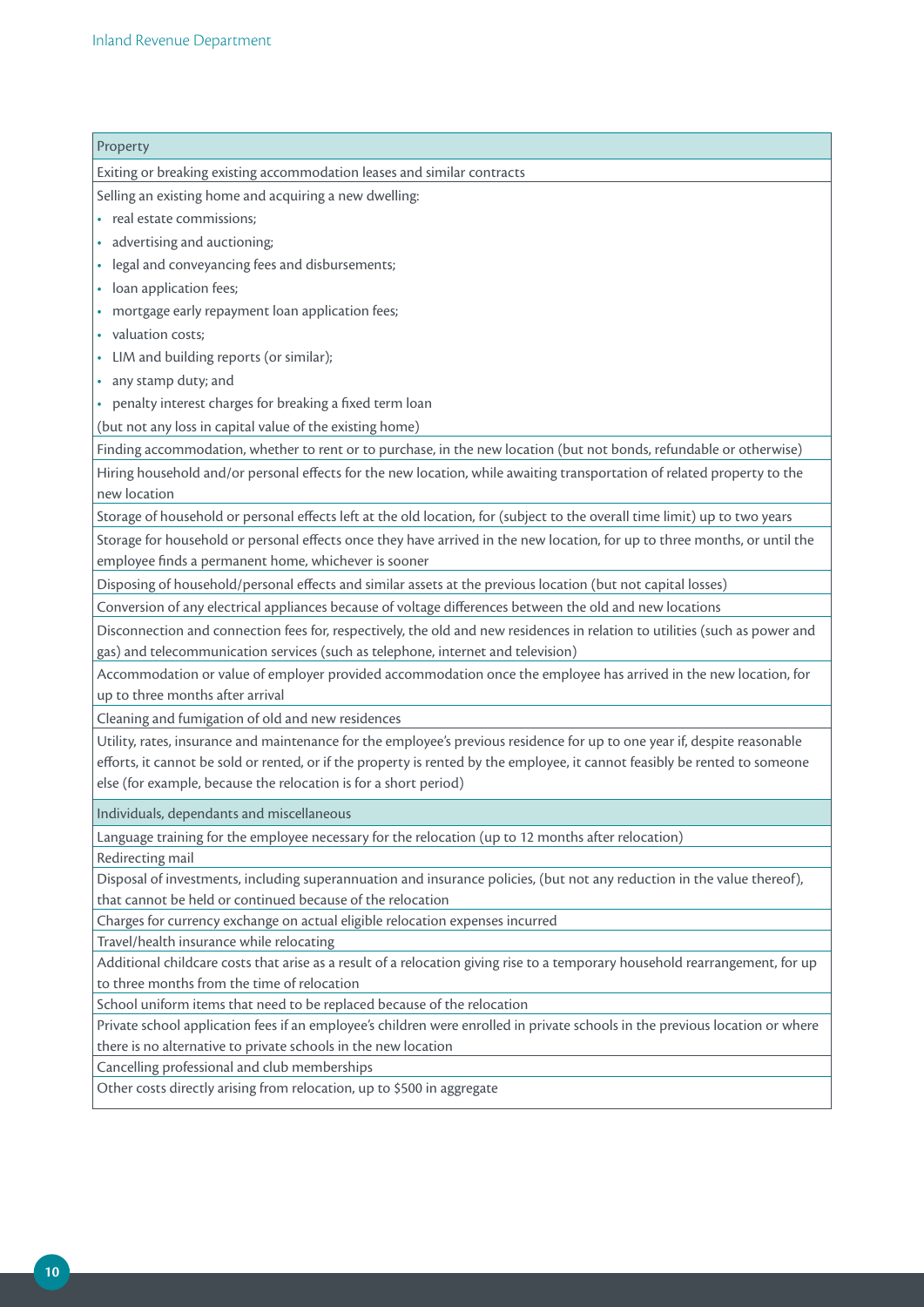# **INTERPRETATION STATEMENT**

This section of the Tax Information Bulletin contains interpretation statements issued by the Commissioner of Inland Revenue.

These statements set out the Commissioner's view on how the law applies to a particular set of circumstances when it is either not possible or not appropriate to issue a binding public ruling.

In most cases Inland Revenue will assess taxpayers in line with the following interpretation statements. However, our statutory duty is to make correct assessments, so we may not necessarily assess taxpayers on the basis of earlier advice if at the time of the assessment we consider that the earlier advice is not consistent with the law.

# IS 09/01: FINES AND PENALTIES – INCOME TAX DEDUCTIBILITY

All legislative references are to the Income Tax Act 2007, unless otherwise stated.

#### **Application**

- 1. This statement applies to fines and penalties imposed on a person under a statute or regulation.
- 2. This statement does not apply to:
	- • fines and penalties imposed under a contract or as the result of a dispute between two commercial parties;
	- penalties for the late payment of an amount where the underlying amount payable is not payable as the result of a breach of statute or regulation; or
	- legal fees incurred in defending a fine or penalty.
- 3. Whether fines and penalties outside the scope of this statement are deductible will depend on the particular circumstances of the taxpayer and the nature of the fine or penalty. Where there is doubt as to the deductibility of such a fine or penalty, it may be necessary to obtain advice from a tax advisor.

#### **Overview**

- 4. In several decided cases, a deduction for fines and penalties has been denied—either for failing the statutory nexus test or on public policy grounds. This statement examines the leading cases on fines and penalties with a view to determining the correct test or tests that apply in a New Zealand context. In many situations it will be clear that the breach of law (and associated fine or penalty) is too remote from the income-earning process. However, the statement concludes that irrespective of whether the statutory nexus is met, fines and penalties are not deductible in New Zealand because of the application of public policy considerations.
- 5. Fines and penalties are not deductible in New Zealand irrespective of whether the:
- infringement for which the fine or penalty is imposed forms part of criminal proceedings;
- fine is imposed by the court or another body;
- fine is imposed on the taxpayer, its employees, or a third party;
- taxpayer intended to break the law; or
- fine is imposed in respect of a strict liability offence.
- 6. The item "Deductibility of fines and levies paid by hotel licensees", *Tax Information Bulletin* Vol 6, No 13 (May 1995) sets out the Commissioner's view on the deductibility of certain expenditure incurred by hotel licensees. The discussion in the item that relates to the deductibility of fines paid by licensees does not reflect the law as it stands, so, to that extent, the item has been withdrawn effective from 15 October 2009 and taxpayers taking a taxpayer's tax position after that date should not rely on the May 1995 item. However, where a taxpayer has previously taken a tax position in reliance on the statement, the Commissioner will not be devoting staff time and resources to investigating and reassessing in such cases.

#### **Character of fine or penalty**

- 7. This statement reviews the deductibility of payments that are in the nature of fines and penalties. When referring to fines or penalties, this statement is referring to forms of financial punishment imposed for carrying out some kind of prohibited activity and generally payable to the state or a representative of the public. The statement starts by reviewing the character or identifying features of fines and penalties. The relevant tests for deductibility are then applied with these characteristics in mind. The *Oxford English Dictionary* (11th ed, 2006) provides the following definitions:
	- **Fine:** A certain sum of money imposed as the penalty for an offence ... A penalty of any kind ...

**Penalty:** A punishment imposed for breach of law, rule, or

INTERPRETATION STATEMENT

INTERPRETATION STATEMENT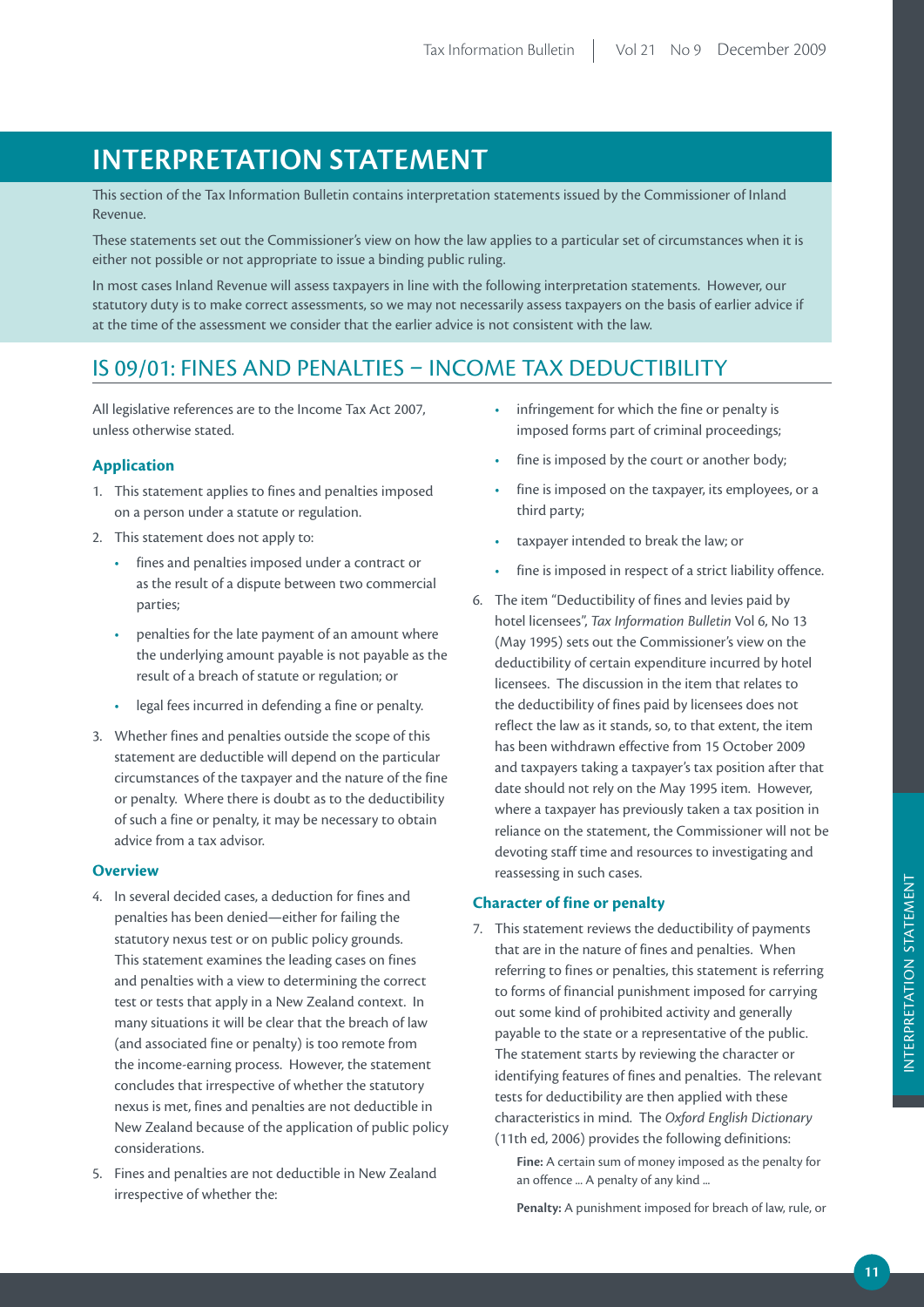contract; a loss or disadvantage of some kind, prescribed by law for an offence, or agreed upon by the parties concerned in the case of breach of contract; esp. the payment of a sum of money imposed in such a case, or the sum of money itself; a fine.

#### **Statutory test of deductibility**

8. Section DA 1(1) is the general deductibility provision. It provides:

> A person is allowed a deduction for an amount of expenditure or loss, including an amount of depreciation loss, to the extent to which the expenditure or loss is—

- (a) incurred by them in deriving—
	- (i) their assessable income; or
	- (ii) their excluded income; or
	- (iii) a combination of their assessable income and excluded income; or
- (b) incurred by them in the course of carrying on a business for the purpose of deriving—
	- (i) their assessable income; or
	- (ii) their excluded income; or
	- (iii) a combination of their assessable income and excluded income.
- 9. In short, under section DA 1(1) an amount is an allowable deduction if a sufficient relationship is established between the expenditure or loss incurred and the derivation of income: *CIR v Banks* (1978) 3 NZTC 61,236, 61,240; *Buckley and Young v CIR* (1978) 3 NZTC 61,271, 61,274.
- 10. However, in several decisions the courts have denied a deduction for fines and penalties, even in situations where it would appear that the required relationship has been established.

#### **Deductibility of fines and penalties**

#### *United Kingdom*

11. *IRC v Alexander von Glehn and Co Ltd* (1919) 12 TC 233 is a leading case on fines and penalties. It followed the principles in the earlier English case of *Strong v Woodifield* (Surveyor of Taxes) 5 TC 215 (which it acknowledged was in a different context) and was also consistent with the decision in *IRC v Warnes* [1919] KB 444. A*lexander von Glehn* involved a company that carried on an exporting business and was fined £3,000 for exporting goods to Russia without taking appropriate precautions to ensure their ultimate destination was not enemy territory. The company's claim to deduct that sum was rejected by the English Court of Appeal. In reaching its decision, the Court of Appeal considered that, because the fine was imposed

on the company for breaking the law, the expense could not be connected with or arising out of the company's trade.

12. In *Mann v Nash* (1932) 16 TC 523, 529, Rowlatt J, referred to *Alexander von Glehn*, and observed that: the decision in the case was that payment of those penalties was nothing to do with the trade or business; it was not an expense for the earning of the profits, but it was an expense in the form of an inconvenience which supervened later when the profits were made, because

illegality had been committed in the course of earning

13. The early United Kingdom decisions suggest that a deduction is denied on the basis that the required statutory connection or nexus between the fine or penalty and trading is absent.

them.

14. More recently, the House of Lords in *McKnight (Her Majesty's Inspector of Taxes) v Sheppard* [1999] 3 All ER 491 discussed *Alexander von Glehn*. Lord Hoffmann had no doubt that *Alexander von Glehn* was correct. However, he observed (at p 485) that "the Court of Appeal was curiously inarticulate about why the fine was not money expended for the purposes of the trade". His Lordship considered (at p 496) that the reason a fine is not deductible is not found in "the broad general principle of what counts as an allowable deduction". Lord Hoffmann considered that the reason relates to the particular character of a fine or penalty. On this point, he said (at p 486):

> [A fine or penalty's] purpose is to punish the taxpayer and a court may easily conclude that the legislative policy would be diluted if the taxpayer were allowed to share the burden of the rest of the community by deduction for the purposes of tax. This, I think, is what Lord Sterndale MR meant when he said that the fine was imposed 'upon the company personally'.

15. This reasoning as to why a deduction for a fine or penalty is denied is commonly referred to as the "public policy" reasons.

#### *Australia*

16. The Australian courts have approached this matter in a similar way. *Herald & Weekly Times Ltd v FCT* (1932) 2 ATD 169 is a case dealing with the deductibility of damages for libel. The High Court held that the damages in that case were deductible. However, in the course of its judgment the High Court referred to the deductibility of fines and penalties. Gavan Duffy CJ and Dixon J said in their joint judgment (at p 172):

> The penalty is imposed as a punishment on the offender considered as a responsible person owing obedience to the law. Its nature severs it from the expenses of trading. It is inflicted on the offender as a personal deterrent, and it is not incurred by him in his character as a trader.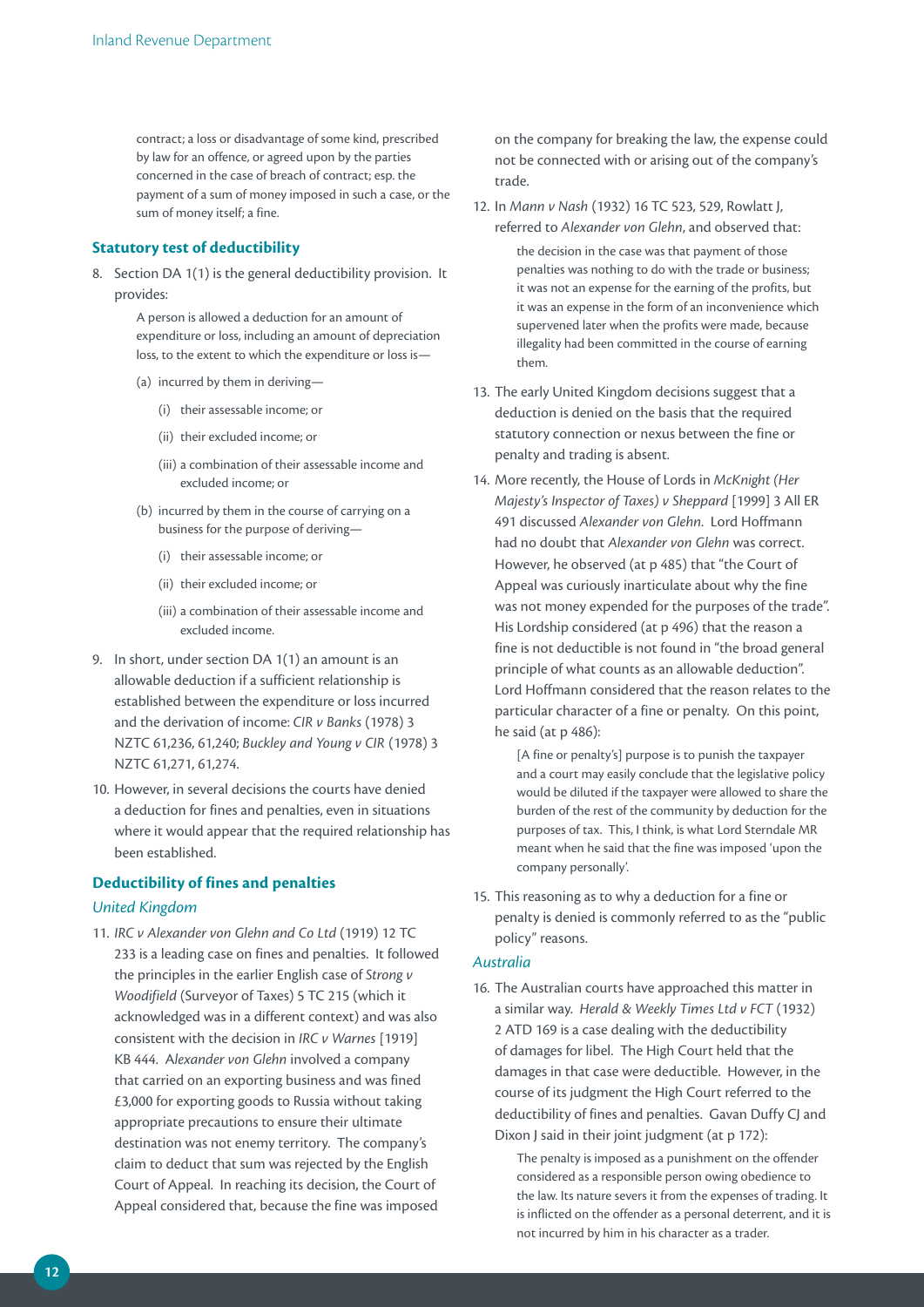- 17. Under this view, a fine or penalty is not incurred by an offender acting in the capacity of a trader because it fails to satisfy the requisite statutory connection as a relevant outgoing incurred in deriving assessable income.
- 18. *Magna Alloys and Research Pty Ltd v FCT* 80 ATC 4,542 considered whether the taxpayer was able to deduct legal costs in the defence of criminal proceedings. The court found that the payments were deductible. In the course of their judgment, Deane and Fisher JJ expressed unease as to the reasons given for denying deductibility in earlier cases on the deductibility of fines and penalties. Deane and Fisher JJ preferred to base the denial on public policy considerations. They said (at p 4,563):

It is somewhat difficult to understand how it can be maintained, as an unqualified proposition, that the nature of a penalty severs it from the expenses of trading. Recurrent penalties for parking infringements incurred by a delivery man and per diem penalties for unlawfully using premises for business or commercial purposes in contravention of zoning requirements are not, for example, logically severed from the expenses of trading. The same can be said of fines imposed for actually engaging in some unlawful activities, such as illegal bookmaking or soliciting, the purposes of earning assessable income. If, when the matter directly arises for decision in the Australian courts, it is to be held that all fines and penalties are to be denied deductibility under the Act, **it would seem preferable that it be on the basis of some perceived overriding consideration of public policy which precludes deductibility**. Even in that event however, it would not necessarily follow that, as a matter of overriding principle, a deduction should be refused in respect of a taxpayer's costs of defending the proceedings in which the penalty was imposed upon him.

[Emphasis added]

- 19. In *Mayne Nickless Ltd v FCT* (1984) 15 ATR 752 (Supreme Court of Victoria), the taxpayer, a transport operator who ran armoured cars, had incurred a multitude of fines and penalties related to a variety of motoring offences. Ormiston J examined all the relevant authorities and concluded that none of the outgoings was deductible.
- 20. In relation to the fines imposed directly on the company and paid by it, Ormiston J followed earlier High Court decisions and found that the payments were not deductible. Ormiston J also held amounts paid by the company for fines and penalties imposed on employees, independent contractors, or persons other than the taxpayer should be precluded on the grounds of public policy (at p 772):

The critical feature of the fines and penalties are that they are imposed for purposes of the law in order to punish breaches thereof and that makes it undesirable that they should be deductible, whether for serious or minor regulatory offences and **whether they are imposed directly on the taxpayer or on its employees or third party contractors**. In the latter case the policy of the law ought not to differ whether or not the money was originally paid by, **or the original liability fell on, persons other than the taxpayer**.

[Emphasis added]

21. In discussing public policy, Ormiston J continued (at p 772):

> Many aspects of public policy have been and remain controversial largely because the courts have attempted to express and apply policies which did not derive directly from the common law or statute, but were derived from what were said to be accepted social or economic beliefs at the time. These beliefs have not always remained constant, so that difficulties arise in determining whether 'public policy' can change or expand.

22. *Madad Pty Ltd v FCT* [1984] 15 ATR 1,118 was the first time this issue had come directly before the full Federal Court. *Madad* concerned the deductibility of a penalty imposed on the taxpayer under the Trade Practices Act 1974. The court considered that the penalty was not deductible (at p 1,124):

> We are of the view that the deductions claimed should not be allowed. We placed this decision on the basis of the acceptance in *Snowden and Willson* [99 CLR 431] … of what was said in the cases we have referred to. The acceptance in the High Court, albeit by way of dicta, of the earlier dicta in England and in *Herald and Weekly Times* [(1932) 2 ATD 169] … indicates in our view an approach to the construction of s 51(1) which we should follow.

> The approach may well have its origins in public policy. In any event, it has been of long standing, and having in mind the application it must have had over many years, we should not disturb it, for reasons similar to those stated by Dixon CJ in *Lunney's* case [100 CLR 478].

#### *Canada*

23. The Canadian courts initially denied deductions for fines or penalties on the basis of overriding public policy considerations. For example, in *King Grain and Seed Co Ltd v Minister of National Revenue* (1961) 26 Tax ABC 436, the taxpayer operated a fleet of trucks and sought to deduct a highway fine levied against it for overloading one of its trucks. The Tax Appeal Board disallowed the claim, stating (at p 439):

> [It] would be contrary to accepted principles if the present appellant, King Grain and Seed Company, was allowed to deduct the amount of this fine ... and thus be enabled to share with the public revenue the loss which it was condemned by reason of its own negligence.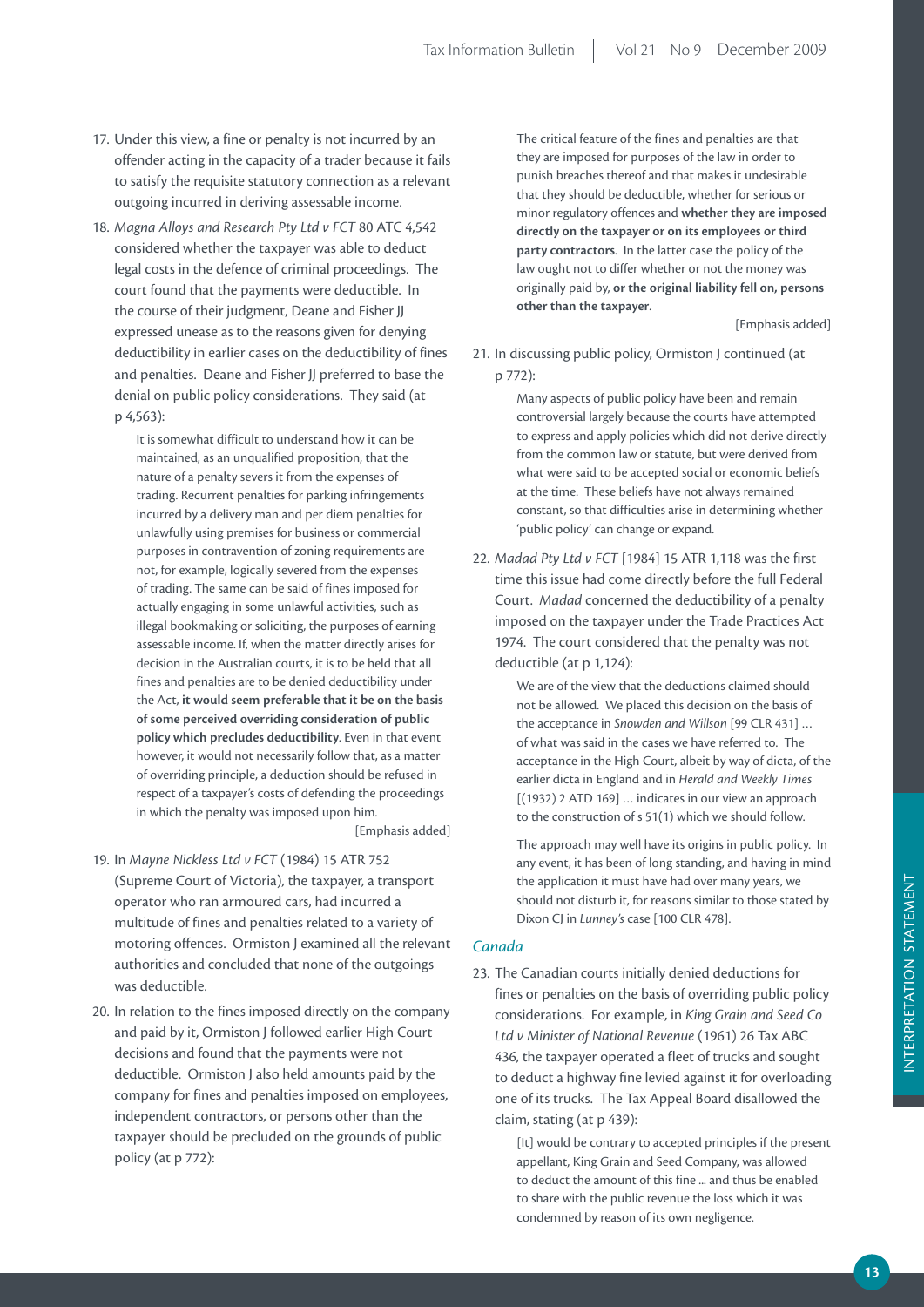24. Over time, however, the Canadian courts have modified their approach. *Day & Ross Ltd v The Queen* [1976] CTC 707 was a trucking case in which the taxpayer had incurred fines in excess of \$70,000 over several years for the violation of various highway weight restrictions. The Federal Court held that the fines were deductible. This was followed in the Canadian Federal Court of Appeal in *Amway of Canada v The Queen* [1996] 2 CTC 162. In *Amway*, the Federal Court of Appeal recognised that:

> [t]here emerges in the jurisprudence and the literature a recognition of two possible criteria for deciding whether amounts expended for the payment of fines or penalties should be deductible as a business expense. The first test is whether it was an expense incurred for the purpose of earning income ...

The second criterion sometimes invoked is that of public policy: that is, even if the expense was incurred to produce income would it be contrary to public policy to allow a taxpayer to reduce his net income, and thus save taxes, by virtue of having been obliged to pay a fine or penalty for some wrongdoing?

25. The court in *Amway* discussed *Alexander von Glehn* and continued (at p 171):

> An observation made by Lord Sterndale, M.R. is of interest given the later developments in Canadian jurisprudence. He stated:

 Now what is the position here? This business could perfectly well be carried on without any infraction of the law at all. This penalty was imposed because of an infraction of the law and that does not seem to me to be, any more than the expense which had to be paid in the case of *Strong v. Woodifield* [(1906) 5 T.C. 215] appeared to Lord Davey to be, a disbursement or expense which was laid out or expended for the purpose of such trade, manufacture, adventure or concern; nor does it seem to me, though this is rather more questionable, to be a sum paid on account of a loss connected with or arising out of such trade, manufacture, adventure or concern.

This concept of avoidability of a penalty, as a test of whether its payment amounts to a business expense, has been developed, I believe correctly, in decisions of the Federal Court Trial Division.

#### 26. The court in *Amwa*y continued (at p 172):

With respect to the first criterion I believe that one legitimate test of whether fines should be deductible as a business expense is that of avoidability of the offences … In adopting this test of avoidability of the offences leading to fines, and thus the avoidability of this particular type of expense, I do not purport to pronounce a more general rule concerning the deductibility of other types of expense. The question here is not: could the taxpayer have run his business more cheaply? It is: could the taxpayer have reasonably been expected to run his business in consistent conformity to this kind of law?

...

Secondly, in my view it is contrary to public policy to allow the deduction of a fine or penalty as a business expense where that fine or penalty is imposed by law for the purpose of punishing and deterring those who through intention or a lack of reasonable care violate the laws. In a case such as the present the penalties are fixed by statute (albeit that the Minister first remitted about one third of the penalty and ultimately settled for less than one third of the total penalty owing under statute). It would frustrate the purposes of the penalties imposed by Parliament if after paying those penalties exigible by law a taxpayer were then able to share the cost of that penalty—and the higher his marginal rate of taxation the more he could share—with other taxpayers of Canada by treating it as a deductible expense and thus reducing his taxable income. Such a result would, I believe, clearly be contrary to public policy. Suggestions that instead a court imposing a penalty can augment it in anticipation of the accused being able to deduct the fine from his taxable income are not applicable to a situation such as this where the penalties are specifically defined by statute. Nor do I believe that sentencing courts should be required to anticipate the value of an income tax deduction to a penalized party. For this reason I think that the deductibility of penalties set by courts exercising their discretion should be subject to the same rules as I have elaborated above in respect of a penalty set by statute.

- 27. Under this approach, for a fine or penalty to be deductible, the taxpayer needs to satisfy two requirements. First, the fine or penalty must have been incurred for the purpose of producing income, and this condition is satisfied only where the incurring of the fine or penalty is considered to be an unavoidable incident of carrying on the business. In other words, could the taxpayer have been reasonably expected to run a business in consistent conformity to this kind of law? The focus is on whether the taxpayer could reasonably be expected to avoid breaking the law.
- 28. The second requirement requires an examination of the public policy concerns behind the particular fine or penalty. In the view of the Federal Court of Appeal in *Amway* (at p 173):

it is contrary to public policy to allow the deduction of a fine or penalty as a business expense where that fine or penalty is imposed by law for the purpose of punishing and deterring those who through intention or a lack of reasonable care violate the laws.

29. Canada has since introduced legislation to prohibit the deductibility of fines and penalties.

#### *New Zealand*

30. Several cases in New Zealand have considered the deductibility of fines and penalties.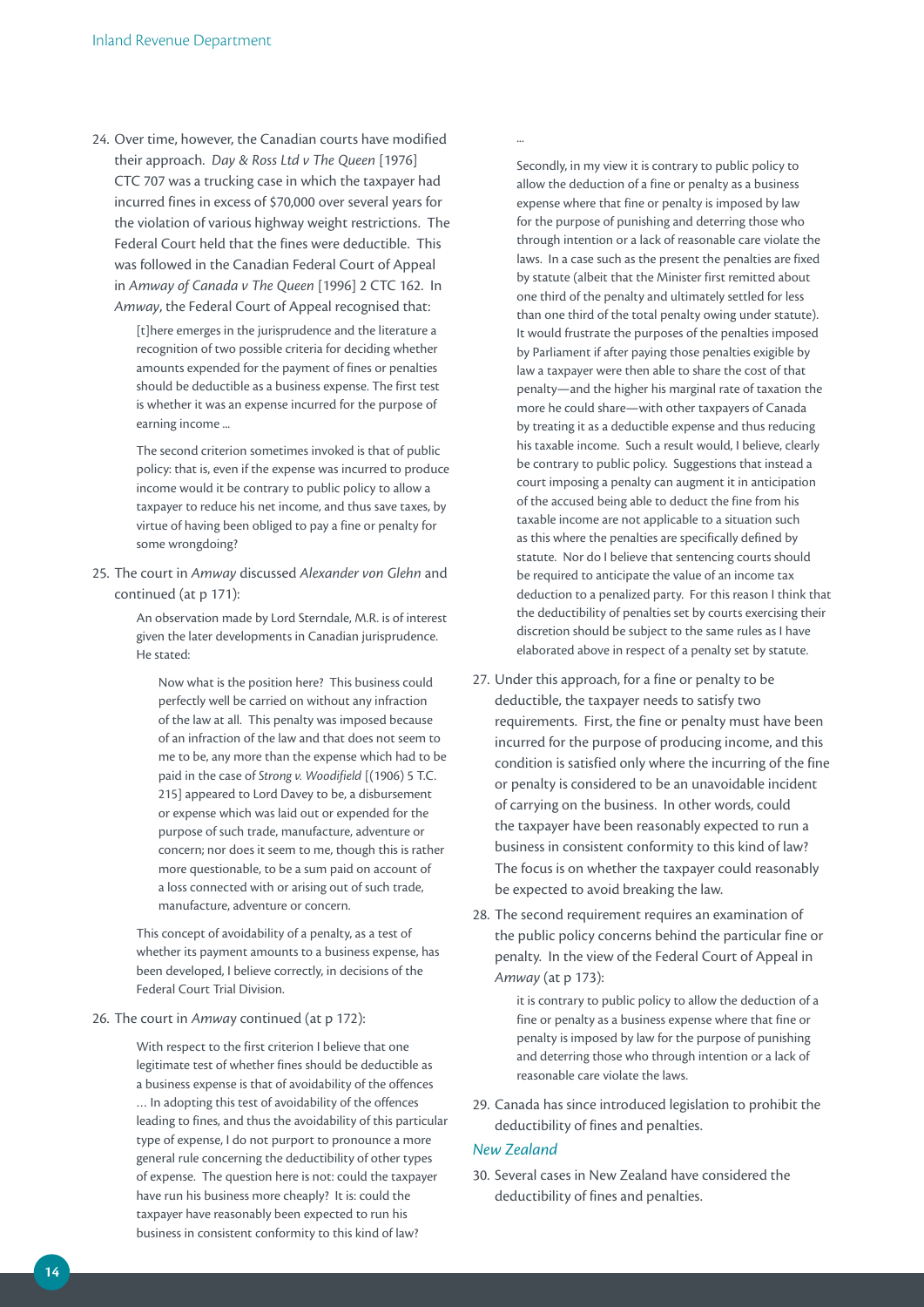31. *Robinson v CIR* [1965] NZLR 246 considered whether fines imposed on the taxpayer by the New Zealand Law Society constituted a "loss exclusively incurred in the production of assessable income". Tompkins J considered whether the fines were similar to a penalty inflicted by a court for a breach of the law, which would preclude the deduction, or whether the fines were so different in character that they did not come within the prohibition. Tompkins J said (at p 250):

> **In my opinion there is no distinction in principle between a claim to be entitled to deduct from assessable income a fine imposed by the Disciplinary Committee and a fine imposed by a Court.** It seems to me that all the passages quoted from the cases of *Commissioners of Inland Revenue v Warnes, Commissioners of Inland Revenue v Von Glehn,* and *Herald and Weekly Times Ltd v Federal Commissioner of Taxation* … apply in principle to such a fine. It is inflicted on the offender as a penal liability; it is a fine imposed on the offender for professional misconduct; it is inflicted on the offender as a personal deterrent and a punishment.

> ... a payment of damages for professional negligence is a loss which is in truth exclusively incurred as part of the operations reasonably incidental to the production of income because it is a loss arising directly out of and in the course of the practice of the profession; the risk of overlooking a time limit due to pressure of work or other negligent acts is one which must be necessarily incidental to the practice. **But the fine imposed for the negligent act is quite different from the payment of damages suffered by a client by reason thereof. It is a personal penalty imposed as a personal deterrent and punishment and not a loss incurred in the legal business.** It has no relation to what would be called a trading loss in an ordinary business. Whether it is a capital loss I am not called upon to decide. But I am clear that it is a loss which comes within s 110 of the Land and Income Tax Act 1954 and is not deductible.

> ... Here it seems to me that the fines totalling £500 are certainly a loss in the sense that the appellant has had to pay the fine. They are, of course, incurred during the time that the income was being produced. It is noteworthy, however, that the fines were partly imposed because the appellant failed to answer letters from the Law Society relating to the complaint and that can have little to do with the production of income. But is it fairly incidental to the carrying of the appellant's profession that he should be guilty of professional misconduct so as to render him liable to fines? I think not. **They are a punishment imposed on him personally rather than a loss suffered in the practice of his profession.** [Emphasis added]

32. The taxpayer in *Case F126* (1984) 6 NZTC 60,174 was sentenced to imprisonment and fined in relation to dealing in illicit drugs. The Taxation Review Authority

considered (at p 60,172) that this case did not seem to be "an appropriate one to endeavour to distinguish it from the principles laid down in *Robinson's* case".

33. However, the Taxation Review Authority suggested (at p 60,177) that, in certain circumstances, a fine and penalty may be treated as:

> akin to an operating cost of [the taxpayer's] business, in the nature of fines for parking infringements or loading offences as a business expense [provided] a sufficient and an appropriate relationship [can be found] between the gaining or producing of assessable income and the expenditure for the fine.

34. *Case K62* (1988) 10 NZTC 504 concerned a claim by a self-employed taxpayer for a deduction for the payment of three traffic fines. The Taxation Review Authority agreed with the Commissioner's submission that the classical position regarding the deductibility of fines and penalties is that no deduction is available for any penalty or fine paid for a breach of law. However, during the course of its determination, the Taxation Review Authority observed that (at p 506):

> it is conceivable that traffic fines could, in special circumstances, be deductible business expenditure even under New Zealand law. For instance, if a mail courier company is required by an important customer to urgently deliver a package to a downtown city office, it may reasonably be only able to carry out the instructions by double parking and (possibly) incurring a traffic infringement notice. In that situation, the traffic fine might well be deductible under sec 104 of the Income Tax Act 1976.

- 35. The taxpayer in *Case L15* (1989) 11 NZTC 1,113 was involved in an accident while driving home. He was subsequently convicted and fined and disqualified from holding a driver's licence for 12 months. The taxpayer claimed a deduction for the legal fees incurred in defending the prosecutions, the court fine and costs, and the repair costs of both cars.
- 36. The Taxation Review Authority referred to *Case K62* where it said that a deduction might be available in special circumstances. However, in this case no deduction was allowed because (at p 1,116):

the objector had incurred the fine and Court costs because of criminal conduct. That activity was not conducted in the course of any income earning process. That expenditure was of a private character and could not be deductible. Such connection as there may be between the fine (and Court costs) and the income producing activity or process of the objector as a real estate agent is insufficient for tax deductibility. In any event, under my interpretation of New Zealand law, expenses resulting from a breach of the law are generally not deductible.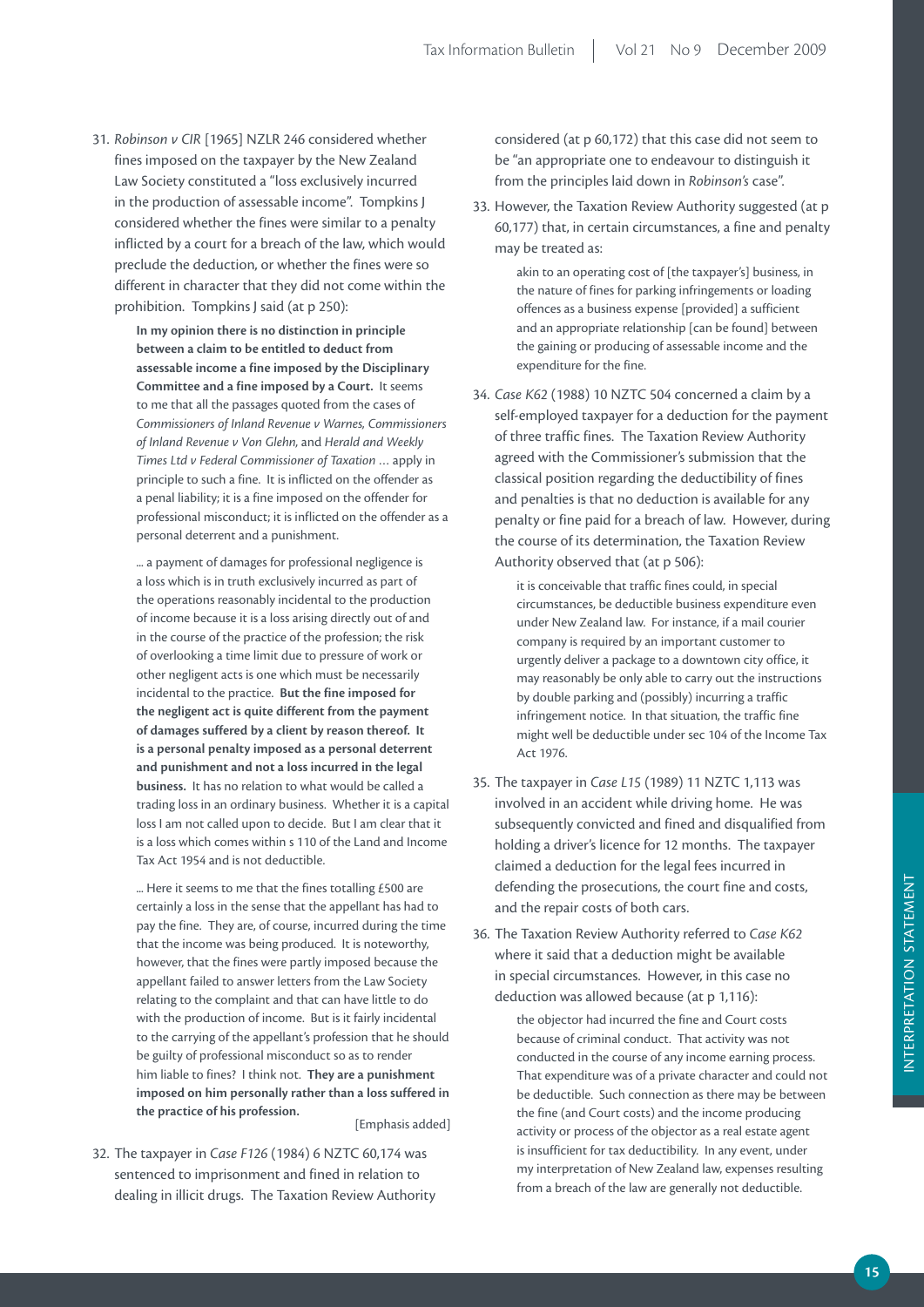37. In *Nicholas Nathan Ltd v CIR* (1989) 11 NZTC 6,213, a deduction was disallowed for fines imposed under the Trade and Industry Act 1956 as a result of a company importing goods in excess of its licence. In dealing with the general issue of the deductibility of fines Sinclair J said (at p 6,217):

> When one analyses the problem in light of the various decided cases ... any severance based on illegality is somewhat artificial and **it is preferable to rely upon public policy considerations which, in reality, form the basis of the earlier decisions**. [Emphasis added]

#### 38. His Honour continued (at p 6,218):

From an overall appreciation of all the decisions, I am of the view that where a fine or penalty is imposed by the Courts resulting from a breach of the law, no deduction ought to be allowed for to do so would be to prefer business lawbreakers over individuals as the business lawbreaker would obtain the benefit of deductibility of the amount of the fine or penalty whereas the individual would have to bear that particular expense personally. Additionally it would tend to allow, and encourage, lawbreaking and in some instances, to even treat it as a legitimate business option resulting in deductibility.

39. The most recent case to consider the deductibility of fines is *Case Z6* (2009) 24 NZTC 14,068. *Case Z6* involved the deductibility of fines imposed on a transport company for alleged overloading of its trucks. Barber DJ considered previous case law from New Zealand, Australia, the United Kingdom, and Canada and concluded the fines were not deductible. The conclusion was based on there being insufficient nexus and also public policy reasons:

> [109] However, it seems to me that a business should operate within the law. The disputant's business of carting logs on large trucks and trailers is able to comply with the law, but there is expense involved in weight-ofload compliance and such non-compliance can involve a relatively modest amount of annual fines. It seems to me to be illogical to seek to deduct fines relating to a breach of the law as if they were a business expense, because they relate to activities which do not confirm to the law and so are not within the permitted scope of the business. **I consider that a penalty/fine arising from a taxpayer's illegal activities** (i.e. transporting too-heavy a load) **cannot have a sufficient nexus with the taxpayer's income earning process so as to create deductibility for that cost of the fine.**

…

[111] In any case, **under the doctrine of precedent** I am bound, by the 1989 High Court decision of *Nicholas Nathan Ltd and Anor v CIR* where Sinclair J held that **deductibility of fines should not be allowed on the grounds of public policy**. It would be contrary to public policy to allow such fines paid by logging transport companies to be deducted from their revenue earnings. It makes no difference to my reasoning whether the objector company incurred the fines or whether its drivers incurred them but the objector paid them. The public policy approach readily leads to a denial of deductibility for fines; but the nexus approach is not so easy to apply.

[Emphasis added]

40. Barber DJ also distinguished (for deductibility purposes) illegal businesses from legal businesses that have fines imposed on them for breaches of the law:

> [110] I realise that there are activities which are illegal/ criminal, e.g. drug dealing, types of gambling, dealing in stolen goods, and (until recently) prostitution, but which the IRD (in confidence) have treated as businesses and taxed after allowing appropriate deductions (but not for fines). At law, those activities seem to be businesses if there is a sufficient level of activity and the intention of profit. However, the present case is about the deductibility of fines imposed for breach of the law as distinct from assessibility of profits of a business activity which is illegal and allowable deductions when assessing that profit.

- 41. In the course of his judgment (and after considering relevant earlier case law), Barber DJ concluded that fines were not deductible irrespective of whether the:
	- infringement for which the fine or penalty is imposed forms part of criminal proceedings;
	- fine is imposed by the court or another body;
	- fine is imposed on the taxpayer, its employees, or third party contractors;
	- the taxpayer intended to break the law; and
	- fine is imposed for a strict liability offence.

#### **Summary of the judicial approaches to the nondeductibility of fines and penalties**

- 42. From the above cases the following trends and principles can be extracted:
	- a) The courts of New Zealand, Australia, and United Kingdom all deny a deduction for any payment in the nature of a fine or penalty.
	- b) In reaching this conclusion, the two main strands of reasoning are that the payment fails to satisfy the requisite statutory deductibility test and overriding public policy considerations exist.
	- c) In the early cases, the United Kingdom and Australian courts considered that, because a fine or penalty is imposed for breaking the law or to punish an offender, it necessarily followed that the payments made lack sufficient connection with the expenses of trading, so were non-deductible.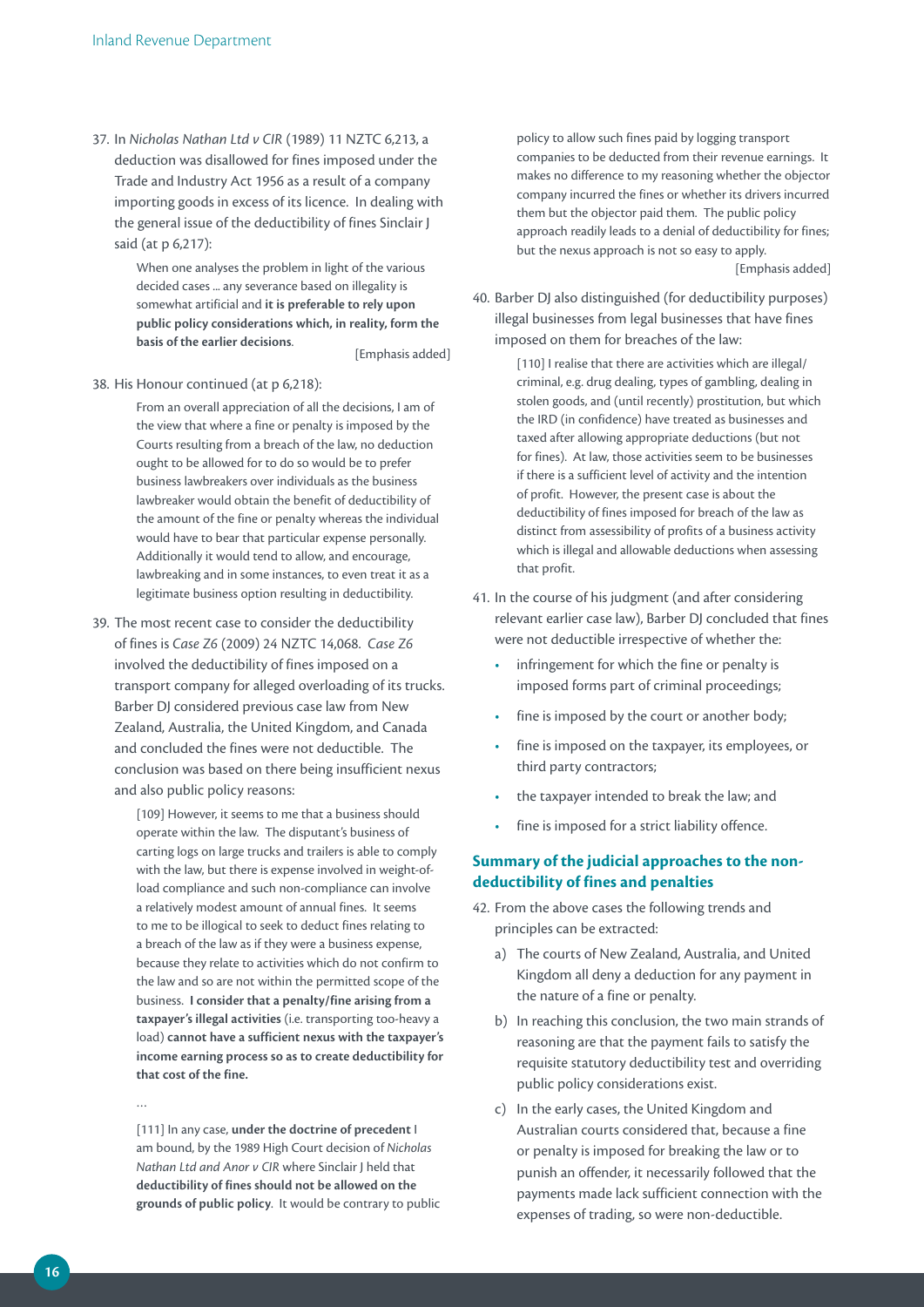- d) In certain circumstances it is conceivable that the incurring of the fine or penalty has a strong connection with the derivation of income. Dicta in some cases suggest that a deduction may be available if a sufficient and an appropriate relationship can be found between the gaining or producing of assessable income and the expenditure for the fine (see, eg, *Case F126* and *Case K62*).
- e) More recent Australian, United Kingdom, and New Zealand cases now support the public policy approach (*McKnight v Sheppard, Madad, Nicholas Nathan*).
- f) *Robinson* makes it clear that there can be no distinction in principle between a claim to be entitled to deduct a fine imposed by a disciplinary committee and one imposed by a court.
- g) Case law also supports the view that fines and penalties paid on behalf of an employee or independent contractor are not deductible to the party paying the fine (*Mayne Nickless, Nicholas Nathan, Case Z6*). While the cases acknowledge that nexus may be satisfied where a taxpayer (for commercial reasons) voluntarily pays fines imposed on an employee or contractor, it has nonetheless been consistently held that public policy considerations prohibit deductions in such cases. It is also noted that additional income tax implications (such as PAYE) could arise where a taxpayer pays a fine on behalf of a third party.
- h) The Commissioner's view is that the prohibition on deductibility also applies to taxpayers paying fines on behalf of other third parties, irrespective of the relationship between the person incurring the fine and the person paying it (such as an advisor paying a fine on behalf of a client). It could be argued that the payment of a fine in such circumstances is more akin to a payment of damages and deductibility should not be denied. However, it is considered that the situation is analogous to payments of fines incurred by employees and contractors and the public policy considerations set out above would be defeated if any person was allowed a deduction. Further, Ormiston J arguably contemplated the extension of the prohibition to other third parties, when he noted "[in] the latter case the policy of the law ought not to differ whether or not the money was originally paid by, or the original liability fell on, persons other than the taxpayer".

### **ROLE OF PUBLIC POLICY**

- 43. Public policy is based on the premise that the law should serve the public interest. It assists judges in the concurrent development of the common law and statutory interpretation.
- 44. Public policy is never static: it evolves over time. This evolution is due to the constant change in the wide sphere of interest that constitutes the public interest. For example, changes in society's economic needs, social costs, customs, and moral aspirations can affect the public interest. Although public policy may change in response to signals from any part of society at any time, changes usually occur incrementally.
- 45. This functional aspect separates public policy from rules of law. Public policy is a collection of principles that judges consider the law has a duty to uphold. This distinction is important because, although a rule of law binds, a principle merely guides. If an Act incorporates a rule, that rule is binding for the purposes of the Act. In contrast, as a principle is not binding, it leaves scope for more flexible application depending on the circumstances of a particular case. However, while there is flexibility in the application of judicial principles, it is expected that judges take heed of the principles in relevant cases.

#### **Nature of public policy in the context of fines and penalties**

46. The following statements are representative of judicial statements in relation to the public policy reasons why fines and penalties should not be deductible. Ormiston J in *Mayne Nickless* said (at p773):

> Fines and penalties are imposed for purposes of the law to punish breaches. This deterrent aspect makes it undesirable for a fine to be deductible. To allow such deductions is seen as frustrating the legislative intent, as the punishment imposed will be seen to be, diminished or lightened.

#### 47. Sinclair J in *Nicholas Nathan* said (at p 6,218):

From an overall appreciation of all the decisions, I am of the view that where a fine or penalty is imposed by the Courts resulting from a breach of the law, no deduction ought to be allowed for to do so would be to prefer business lawbreakers over individuals as the business lawbreaker would obtain the benefit of deductibility of the amount of the fine or penalty whereas the individual would have to bear that particular expense personally. Additionally it would tend to allow, and encourage, lawbreaking and in some instances, to even treat it as a legitimate business option resulting in deductibility.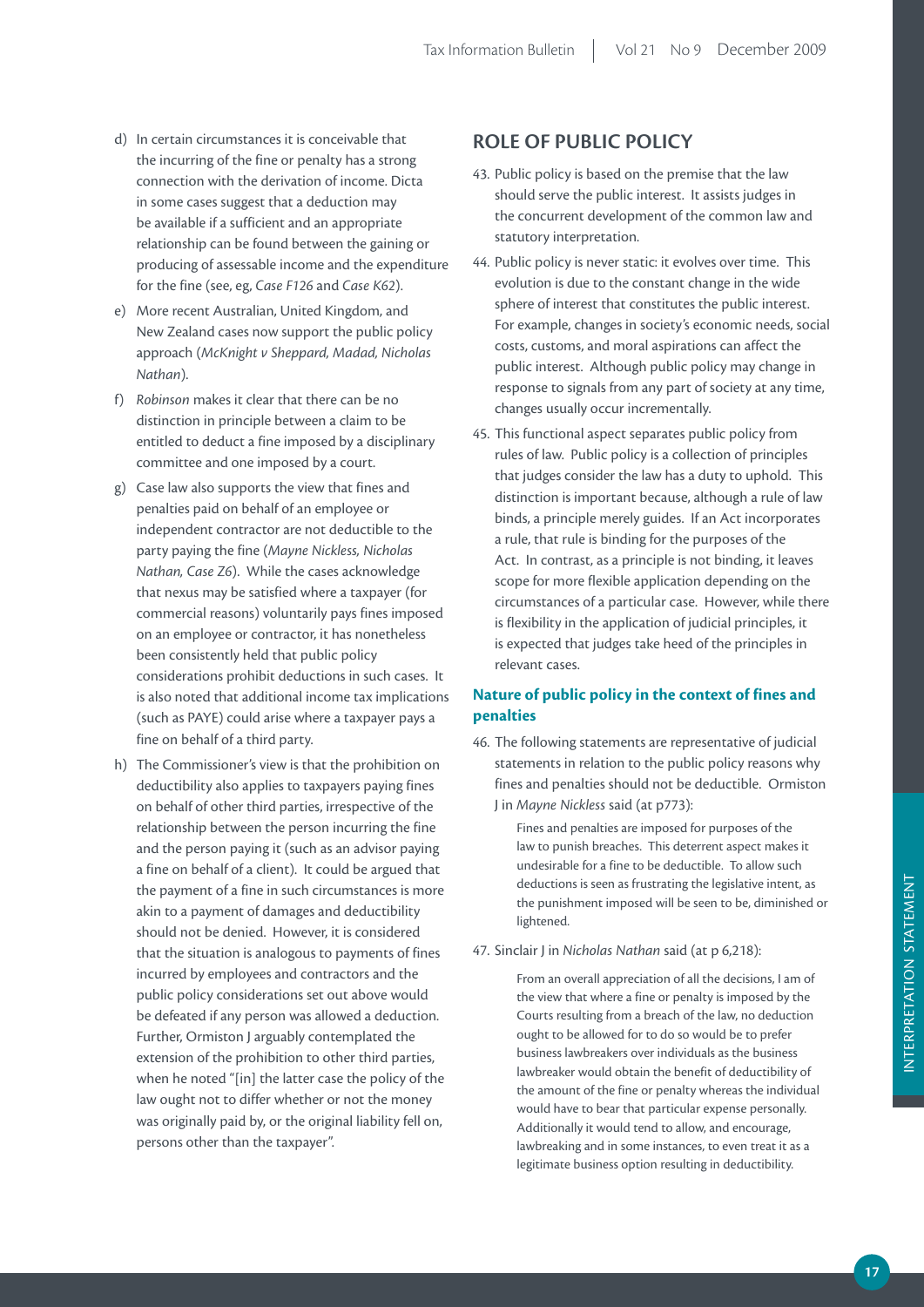48. In both *Mayne Nickless* and *Nicholas Nathan*, the courts considered that the public interest is not served by providing a corresponding tax saving to taxpayers for fines and penalties imposed on them for breaches of the law. In particular, it is considered that allowing deductibility would diminish the punitive nature of fines and penalties, treat business lawbreakers more favourably than non-business lawbreakers, and encourage lawbreaking as a legitimate business option.

#### **Departures, in similar contexts, from the public policy approach**

49. Public policy plays an important role in relation to the tax deductibility of fines and penalties. From the perspective of serving the public interest, the general aim of the public policy approach to fines and penalties is understandable. It is interesting to note that the approach to deny deductibility has not been adopted in cases involving illegality or damages. This is because the public policy focus is not on the unlawful conduct but on the fine itself and the reason it was imposed. For example, the public policy approach is not invoked to deny deductibility in three areas: for expenses legally incurred by an illegal business, illegal expenses incurred by legal businesses, and damages for civil wrongs.

#### *Expenses legally incurred by an illegal business*

50. The Act does not discriminate between legal and illegal activities (*Ministry of Finance v Smith* [1927] AC193 and Case Z6). The connection between the expense and the income-earning activity is relevant, not the legality of the activity. In *Nicholas Nathan*, the Commissioner submitted that the legal expenses the taxpayer incurred should be disallowed because they were incurred by the taxpayer illegally importing goods rather than for carrying on its business. The court rejected this submission. However, the court considered that as the necessity for "legal advice", after the illegal acts, was commercially prudent and an exercise of damage control, the legal costs were connected with the income-earning process. Additionally, the court was in no doubt that if the taxpayer had taken legal advice before importing the goods, the cost would have been allowed as a deductible expense.

#### *Illegal expenses incurred by legal businesses*

51. A taxpayer carrying on a lawful business that incurs illegal expenses may deduct the cost of the illegal expenses, but not the fines levied because of the outlay. For example, no issue arose in *Magna Alloys* as to the deductibility of the illegal commissions paid to employees of its customers.

#### *Damages for civil wrongs*

52. Damages are a loss suffered because of an activity prohibited or punishable by the common law but, as held in *Herald and Weekly Time*s, they may be deductible.

#### **Summary of the New Zealand approach**

- 53. In the Commissioner's view, no income tax deduction is available in New Zealand for any fine or penalty to which this statement applies (see paragraphs 1 and 2). Irrespective of whether the statutory nexus is met, fines and penalties are not deductible in New Zealand because of the application of public policy considerations. This is the case irrespective of whether the:
	- infringement for which the fine or penalty is imposed forms part of criminal proceedings;
	- fine is imposed by the court or another body;
	- fine is imposed on the taxpayer, its employees, or a third party;
	- taxpayer intended to break the law; or
	- fine is imposed for a strict liability offence.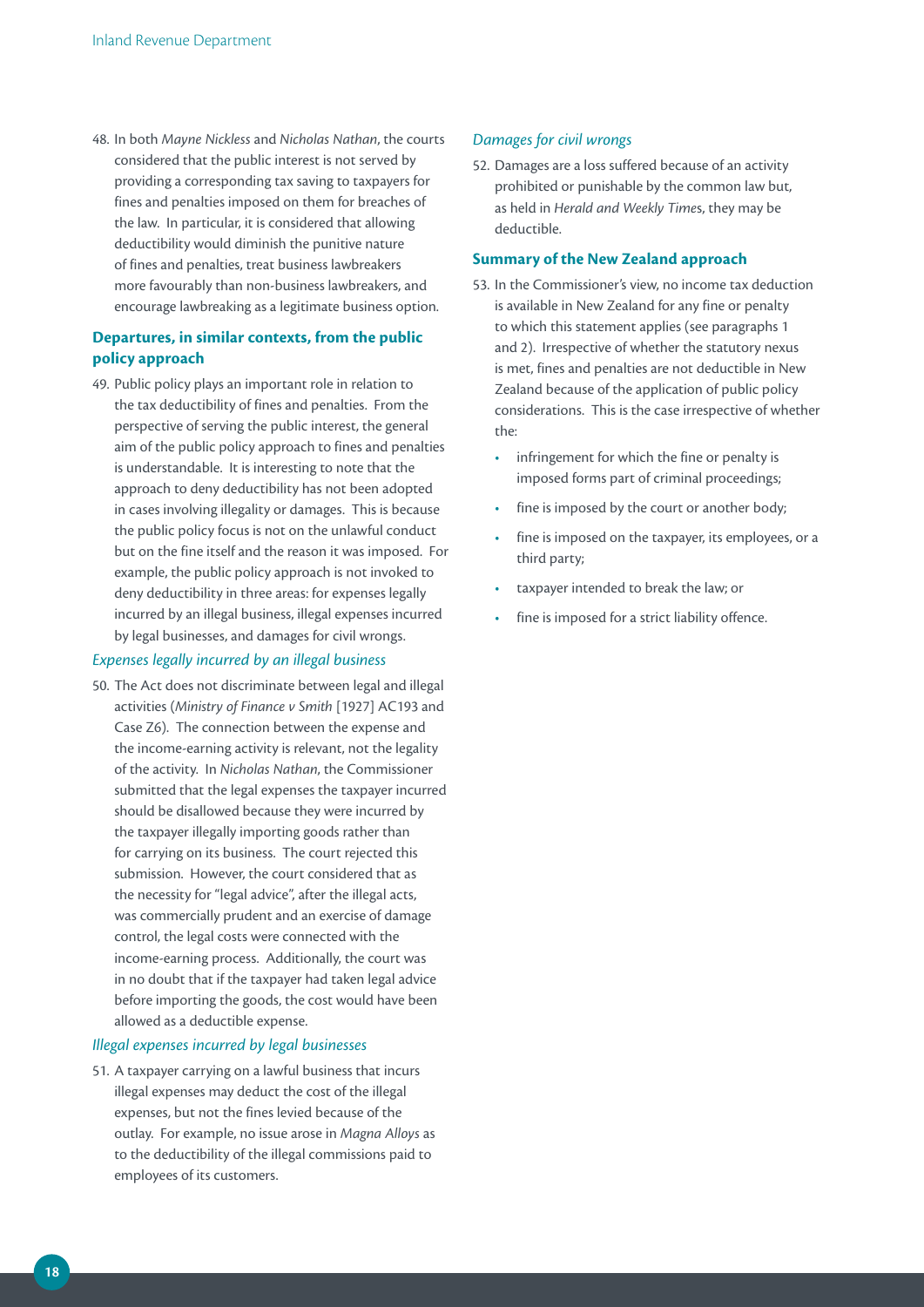# **LEGAL DECISIONS – CASE NOTES**

This section of the TIB sets out brief notes of recent tax decisions made by the Taxation Review Authority, the High Court, Court of Appeal, Privy Council and the Supreme Court.

We've given full references to each case, including the citation details where it has already been reported. Details of the relevant Act and section will help you to quickly identify the legislation at issue. Short case summaries and keywords deliver the bare essentials for busy readers. The notes also outline the principal facts and grounds for the decision.

These case reviews do not set out Inland Revenue policy, nor do they represent our attitude to the decision. These are purely brief factual reviews of decisions for the general interest of our readers.

## SECOND HIGH COURT DECISION CONFIRMS STRUCTURED FINANCE TRANSACTIONS AS TAX AVOIDANCE

| Case                 | Westpac Banking Corporation v<br>Commissioner of Inland Revenue |
|----------------------|-----------------------------------------------------------------|
| <b>Decision date</b> | 7 October 2009                                                  |
| Act                  | Income Tax Act 1994                                             |
| <b>Keywords</b>      | Tax avoidance, structured finance,<br>financial arrangements    |

#### **Summary**

Between 1998 and 2000 Westpac entered into a number of structured finance transactions with foreign counterparties. The Commissioner considered the transactions constituted tax avoidance, and issued amended assessments to Westpac. The High Court upheld the Commissioner's assessments.

#### **Impact of decision**

This judgment represents a helpful example of the practical implementation of the "tandem approach" to considering avoidance which is required by *Ben Nevis Forestry Ventures Ltd v Commissioner of Inland Revenue* [2009] 2 NZLR 289, where both the specific provisions and the general antiavoidance provisions are given equal weight.

#### **Facts**

Between 1998 and 2002 Westpac entered into a number of structured finance transactions with foreign counterparties. The Commissioner issued amended assessments in relation to nine of the transactions, on the grounds that (a) the transactions were part of tax avoidance arrangement, and (b) Westpac was not entitled to deductions for guarantee procurement fees paid as part of the arrangement.

By order of the Court, four of the nine transactions were

litigated. The remaining five are stayed until further court order.

Westpac had previously received a binding ruling in relation to a similar transaction. The Court of Appeal ruled prior to this hearing that the existence of that binding ruling was irrelevant and that Westpac was not entitled to place any reliance on it.

The Judgment is lengthy, reflecting the amount of evidence adduced. This summary does not attempt to traverse the facts in detail. The Judgment contains a useful summary of one of the transactions from paragraph [120].

In summary (and generally):

- a) Westpac and the counterparty's subsidiary entered into a Sale and Repurchase Agreement in respect of redeemable preference shares ("RPS") carrying a fixed dividend. That dividend was exempt income, and was also relived from foreign dividend withholding payment ("FDWP") under the conduit tax relief regime. The dividend was calculated to share the tax benefits arising from the transaction. (One of the transactions used the Foreign Tax Credit ("FTC") regime instead of the conduit regime.)
- b) Westpac agreed to pay a guarantee procurement fee ("GPF") to the subsidiary for the procurement of a guarantee from the counterparty. The guarantee was in respect of the subsidiary's obligations to repurchase the shares at the conclusion of the transaction.
- c) Westpac and the subsidiary entered into a swap, whereby Westpac paid a fixed interest rate and received a floating interest rate.
- d) Westpac funded the transaction by borrowing funds from the market.
- e) Westpac claimed deductions for the funding costs, as well as the GPF. Its costs were greater than the fixed dividend received, but as the dividend was exempt the transactions were profitable on an after-tax basis.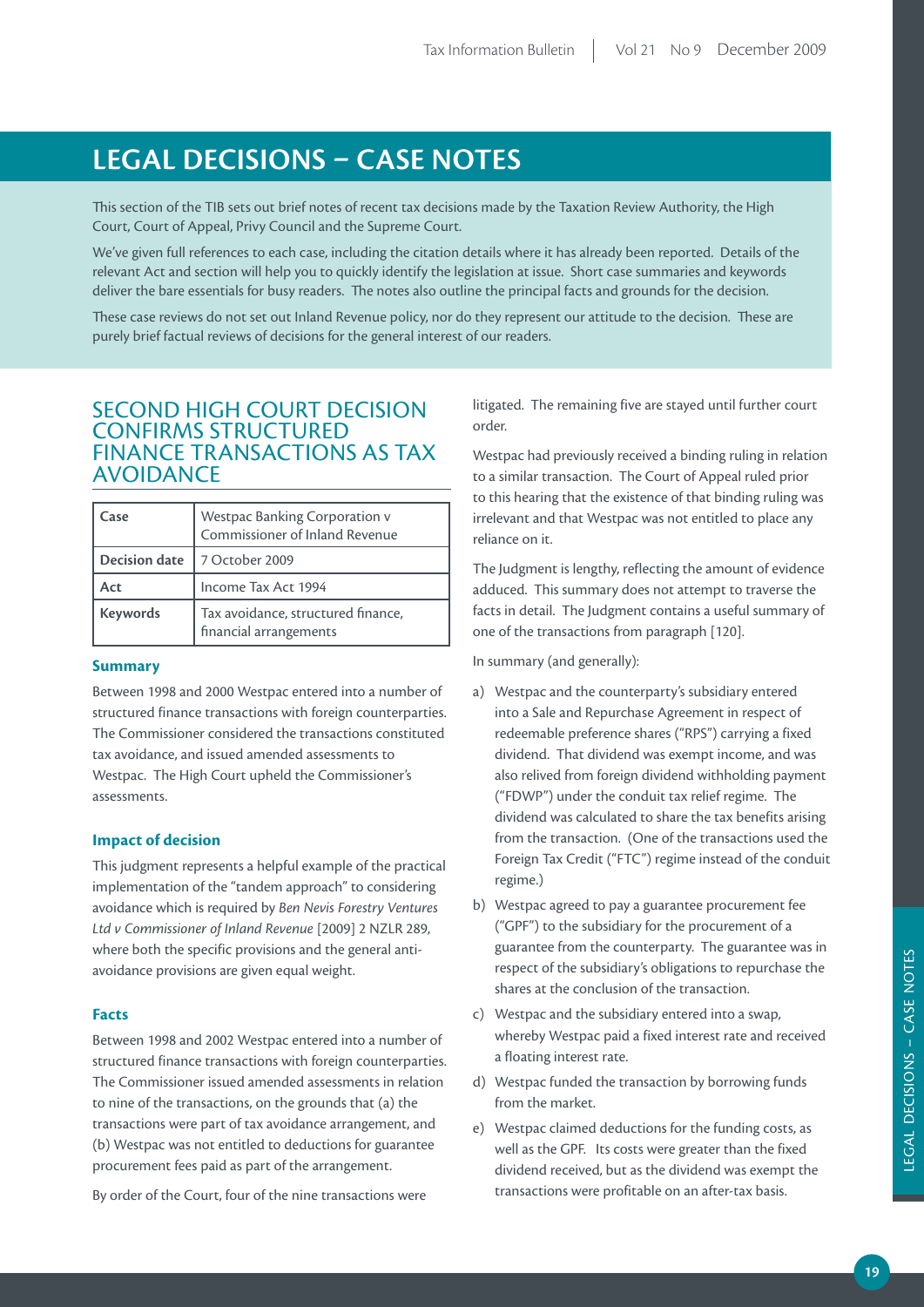#### **Decision**

The Commissioner won on all counts.

#### *Deductibility of the GPF*

This issue is covered in the judgment at paragraphs [252] to [315]: the Financial Arrangement ("FA") deductibility at [254] to [295]; Gross income at [296] to [315].

His Honour agreed with the Commissioner that the GPF was paid for the service of procuring the guarantee, not for the guarantee itself. The parties had deliberately structured the arrangement in that way to avoid the possible application of withholding tax payable if it was a guarantee fee. The Court agreed that it is the legal structures implemented by the parties which are relevant at this "black letter" stage of analysis; it was not open to Westpac to argue on economic substance grounds that the fee was really paid for the guarantee itself. As it was paid for the service of procurement, in this case it did not fall within the definition of an FA.

Westpac argued the RPS were held on revenue account, and that as the guarantee was in respect of the subsidiary's repurchase obligations, the GPF was paid to preserve the value of a revenue asset, and therefore there was a nexus with gross income.

On the facts, His Honour decided that the RPS were on capital account. Further, while Westpac clearly had an intention of reselling the shares, the resale was not the purpose of acquiring them. Purpose was not necessarily synonymous with intention, and in this case the purpose was to derive the dividends. Therefore, because the shares were held on capital account and were not purchased for the purpose of resale, the guarantee was not over a revenue asset. This meant there was no nexus between the GPF and gross income.

#### *Tax avoidance*

The avoidance analysis of the transactions at issue is discussed at paragraphs [316]–[620]. The recent decisions of the Supreme Court in *Ben Nevis* and *Glenharrow Holdings Ltd V the Commissioner of Inland Revenue* [2009] 2 NZLR 359 are discussed at paragraphs [170]–[201]. The following is merely a brief summary of the key findings.

In respect of the *Ben Nevis* and *Glenharrow* decisions, His Honour:

a) Agreed with the decision of Wild J in the recent BNZ structured finance decision (*BNZ Investments & Ors v CIR* HC WN CIV 2004-485-1059 15 July 2009) that the *Ben Nevis* and *Glenharrow* decisions render analysis of previous avoidance case law unnecessary (at paragraph [170]).

- b) Accepted the Commissioner's submission that the cases are not a restatement of existing law, and represent a rejection of Richardson J's juristic scheme and purpose approach in *Challenge* (at paragraphs [174]–[183]).
- c) Disagreed with the Commissioner's submission that the avoidance provisions only bite once the Court is satisfied that the specific provisions have been complied with.
- d) Referred to the factors for consideration listed at paragraphs [108]–[109] of *Ben Nevis* and stated at paragraphs [193]–[196]:
	- i) *Ben Nevis* represents "a significant shift in identifying the principles to be applied when construing s BG 1, mandating a broader inquiry than was previously required".
	- ii) "The previous constraints imposed by a legalistic focus, to the exclusion of economic realism, have gone".
	- iii) *Ben Nevis* prescribes "a combined form and substance test".
	- iv) The ratio of *Ben Nevis* at paragraphs [107] and [108] is "designed to prescribe the permissible scope of the substance inquiry".
- e) Noted *Glenharrow's* emphasis that anti-avoidance provisions are concerned with the purpose of the arrangement, not the purpose of the parties. Subjective intention may be relevant to the issue of whether there was (for example) a business purpose for a scheme.

The avoidance analysis of the transactions at issue is extensive, and as much turns on the facts of each arrangement, it is not useful to reproduce that analysis in any detail here. However, a useful summary of the factors His Honour considered is at paragraph [317]:

> Broadly stated, the question is whether by using all of the specific provisions – both the conduit and FTC regimes for income and the interest deductibility provisions for expenditure – Westpac crossed the line and changed the character of the transactions from lawful to unlawful. That inquiry will take into account:

- (1) The nature of the contractual relationship between Westpac and the counterparty and the legal effects of the documents;
- (2) The economic substance of the transaction (investment or loan);
- (3) The structure of the transaction and whether Westpac obtained the benefit of the specific provisions in an artificial or contrived way including but not limited to:
	- (a) the existence and amount of the GPF, the circumstances in which it was agreed, and its objective value – that is, whether it was at a market or commercial rate;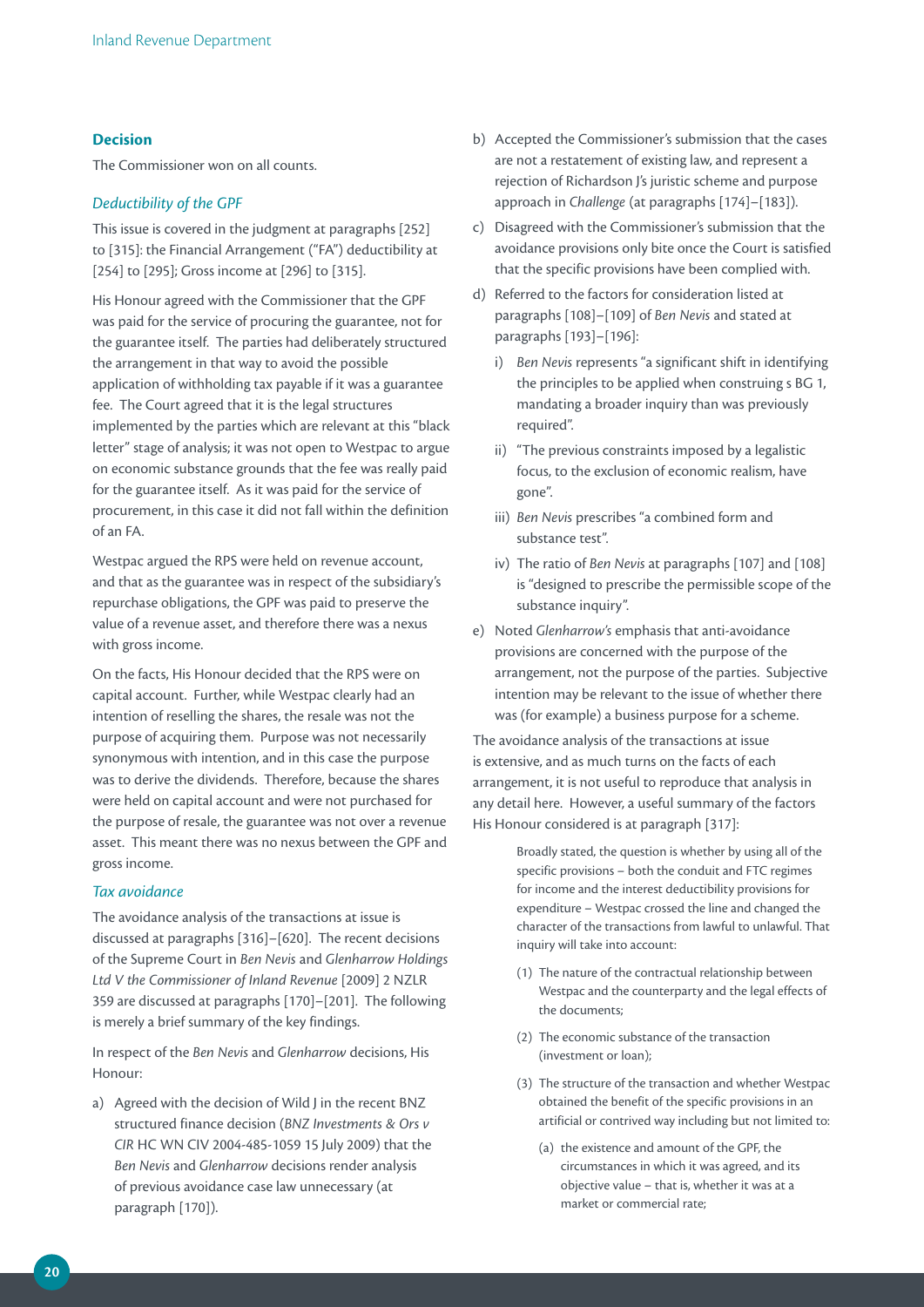- (b) the use of a pricing mechanism to fix the dividend rate and in particular whether it provided for the parties to share all of Westpac's taxation benefits – that is, both cross-border and domestic asymmetries;
- (c) the cost of funds to Westpac and the profitability of the transaction (both pre and post-tax);
- (d) the relationship between a transaction and the relevant level of Westpac's tax shelter or estimated tax ratio;
- (e) the use of currency and interest swaps (both internal and external); and
- (f) the financial consequences of the transaction.

Some key findings by His Honour were:

- a) There was a commercial purpose to the transactions (paragraph [590]) but the main purpose was generating deductible expenses and altering the incidence of income tax (eg paragraphs [598] and [605]).
- b) There was never any prospect of profit, and the tax benefits were significant (eg paragraphs [586]–[587]).
- c) There was no commercial justification for the GPF; its function was to generate a statutory deduction for an expense which appeared genuine but was in truth a contrivance (eg paragraphs [593]–[600]).
- d) Aspects of the structure (such as the GPF) were artificial. While taxpayers are free to structure their affairs in the most tax effective way, and to take post-tax consequences into account when deciding whether to proceed with a transaction, that is premised on the assumption that the transaction has an independently justifiable commercial rationale (paragraphs [603]–[604]). Further, this was not a case of a taxpayer choosing between "two means of carrying out an economically rational transaction, one of which would result in less tax being payable than the other" (paragraph [617]).

His Honour discusses the use of the specific provisions (the conduit and foreign tax credit regimes) as part of the arrangement at [605]–[618].

At [577]–[582] His Honour identifies (and rejects as irrelevant) what he describes as "tangential factors" which the Commissioner had submitted amounted to indicia of tax avoidance. These included the social cost of the transactions, the novelty of the transactions, and the use of a formula to determine pricing. His Honour accepted that circularity is relevant, but held that there was no circularity in the transactions at issue.

#### *Reconstruction*

Reconstruction is discussed at paragraphs [621]–[667].

The Commissioner did not reconstruct the arrangements in this case; he merely disallowed the deductions claimed in relation to them. The Court observed at [624] that the Commissioner may have had grounds for disallowing an exemption [of income] at least for that amount of Westpac's income attributable to the GPF equivalent of the dividend rate.

Westpac's arguments, which were all rejected on the facts, were that:

- a) the Commissioner failed to identify the tax advantages accruing to the bank ([637]–[641]);
- b) incorrectly disallowed deductions for the cost of funds ([642]–[648]);
- c) failed to limit reconstruction to the extent to which the GPFs exceeded the market value ([649]–[667]).

# BACKDATED ACC COMPENSATION NOT DOUBLE TAXED

| Case                 | Claire Avon Hollis v the Commissioner<br>of Inland Revenue  |
|----------------------|-------------------------------------------------------------|
| <b>Decision date</b> | 30 October 2009                                             |
| Act                  | Income Tax Act 1994, Tax<br>Administration Act 1994         |
| <b>Keywords</b>      | Income tested benefit, PAYE, ACC,<br>backdated compensation |

#### **Summary**

The plaintiff received a taxable income-tested benefit and non-taxable supplementary benefits comprising disability and accommodation allowances from Work and Income New Zealand (now Ministry of Social Development and referred to below for convenience as "MSD") for a period for which she was later determined to be entitled to weekly compensation from the Accident Compensation Corporation ("ACC").

The dispute between the parties arose out of what took place when the change-over from MSD to ACC as the paying agency occurred and the effect of that for tax purposes in the 2004 income year.

#### **Impact of decision**

The Court found that the backdated compensation paid by lump sum was not properly characterised as an "extra emolument" for tax purposes and should be adjusted by the Commissioner.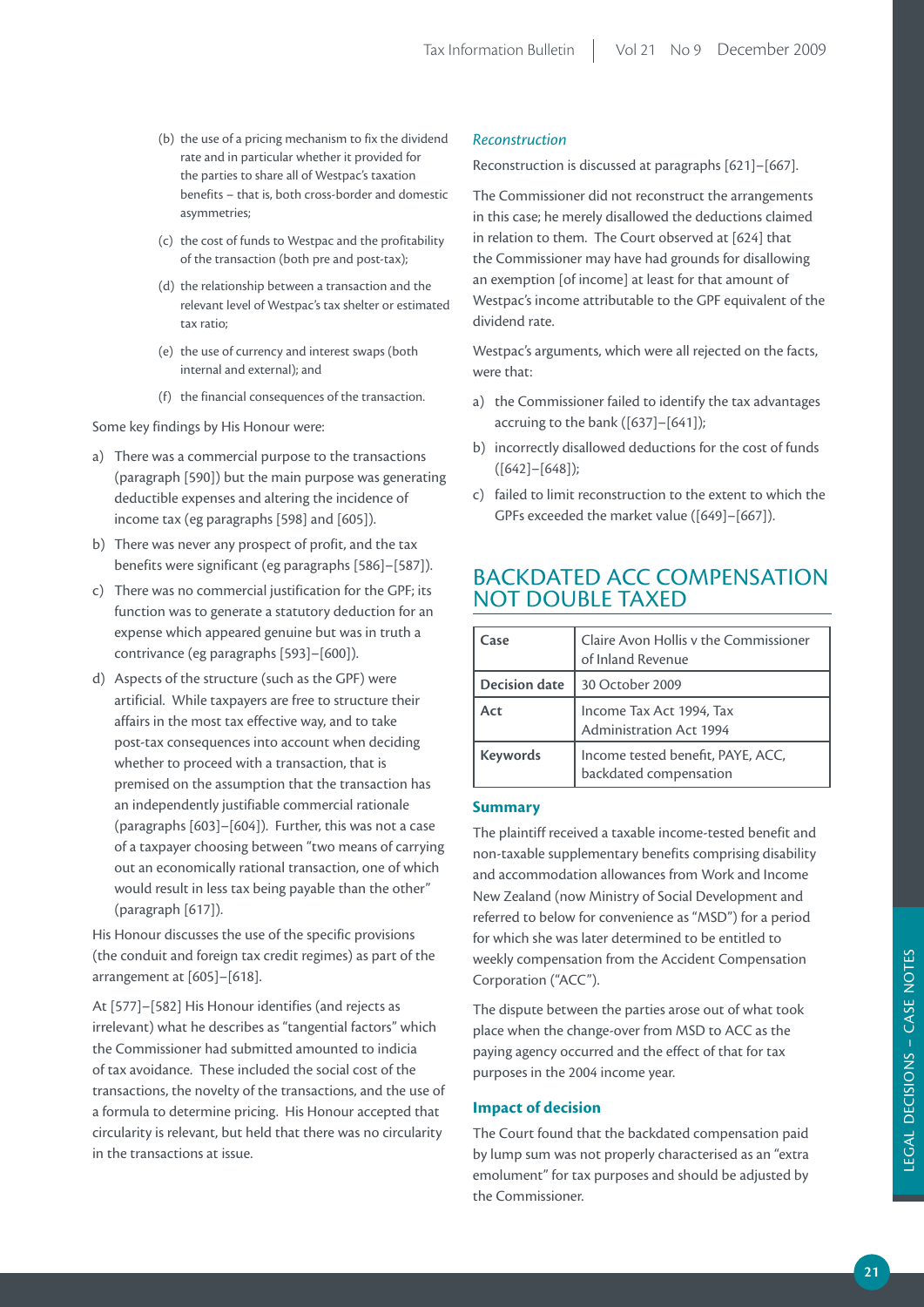#### **Facts**

This is an appeal from the TRA decision *Case Z9* (2009) NZTC 141,000.

Between 1994 and 2004 the plaintiff received an incometested benefit and non-taxable supplementary benefits comprising of disability and accommodation allowances from the MSD. During that time, MSD had on behalf of the plaintiff, paid PAYE to Inland Revenue on the income-tested benefits.

In August 2001 the plaintiff made a written application to the ACC for weekly compensation backdated to 1998. In 2003 her claim was accepted under the Accident Rehabilitation Compensation Insurance Act 1992 ("ARCI Act") and backdated to cover the period from November 1998 to April 2003.

During the 2004 income tax year, ACC paid the plaintiff two lump sum payments of backdated ACC weekly compensation in relation to the 1999 to 2004 income tax years as well as ongoing weekly compensation from 28 April 2003.

The plaintiff was no longer entitled to the income-tested and supplementary benefits she had previously received from MSD, therefore MSD required reimbursement of the net amounts she had received in the 1999 to 2004 income tax years.

The plaintiff claims that ACC should have deducted from her back-dated weekly compensation only the net amount of her income-tested benefit, which was refunded to MSD, and that double taxation has resulted due to ACC also deducting an amount equal to PAYE on the income-tested benefit.

#### **Decision**

#### *Whether the Taxation Review Authority ("TRA") was correct to find that the amount of income tested benefit and the non-taxable supplementary benefits received from MSD are deemed to be weekly compensation*

The hearing before the TRA proceeded on the basis that section 78(2) of the ARCI Act applied, as this Act was in force from 1 July 1992 until 1 July 1999 covering the period for which the plaintiff's claim for weekly compensation was accepted.

However, in light of the High Court decision of *Buis v Accident Compensation Corporation* (HC AK CIV 2007- 404-004703 6 March 2009) the Court proceeded on the basis that the Injury Prevention, Rehabilitation and Compensation Act 2001 (the "IPRC Act") was the applicable Act. The plaintiff's entitlement to compensation was established in April 2003 by which time the 1998 Act had

been repealed and the IPRC Act.

The Court agreed with the TRA, that the payments made by ACC were correctly made and that the treatment of the amount of the excess benefit payment as having been paid as weekly compensation arises by operation of law.

At paragraph [19] the Court said:

If Ms Hollis were correct that she did not have to pay tax on the lump sum entitlement from ACC because of the tax paid on the benefit received from MSD, she would effectively gain an advantage (ie a grossed-up payment) meant only for beneficiaries of MSD, despite not being entitled to a benefit. Additionally, she would obtain an advantage over and above that of other ACC recipients who did not first (erroneously) obtain a benefit from MSD.

#### *Whether the TRA was correct to find that the plaintiff was not overtaxed in the 2004 income tax year*

The Court agreed with the TRA that under the IPRC Act, section CC 1(1)(bc) of the Income Tax Act 1994 applies and that the amount equivalent to the income-tested benefit and the residual weekly compensation are both part of the plaintiff's gross income for the purpose of the Act. The income-tested benefit is deemed by section 252 of the IPRC Act to be weekly compensation and the residual sum is weekly compensation from the outset.

The Court found that it is settled law that in cases involving backdated ACC payments, the taxpayer derives the income when it is received and it cannot be spread back to earlier years to which the computation of the income relates.

The Court did not accept the Commissioner's argument that the residual of the backdated weekly compensation should be taxed at the extra emolument rate. The Commissioner relied on the definition of extra emolument contained in section  $CC(1)$  (a)(ii) as a "retrospective increase in salary and wages":

> I am not satisfied that the back-dated compensation paid by way of lump sum to Ms Hollis is properly characterised as an "extra emolument" for tax purposes. The lump sum did not amount to an increase in compensation ("wages") she was then receiving for the current period. Rather, it was a payment of the amount to which she was entitled by way of compensation for the prior years i.e. from the date of her accident until the date ACC cover was established. It could not therefore be characterised as an extra payment over and above her ordinary entitlement for the "pay period" in question. I am satisfied that a lump sum payment of back-dated compensation does not fall within the definition of "extra emolument" unless it is a payment additional to the "employee's" ordinary entitlement for the relevant "pay period". An extra emolument is usually a discretionary payment rather than one to which the "employee" has a statutory or contractual entitlement.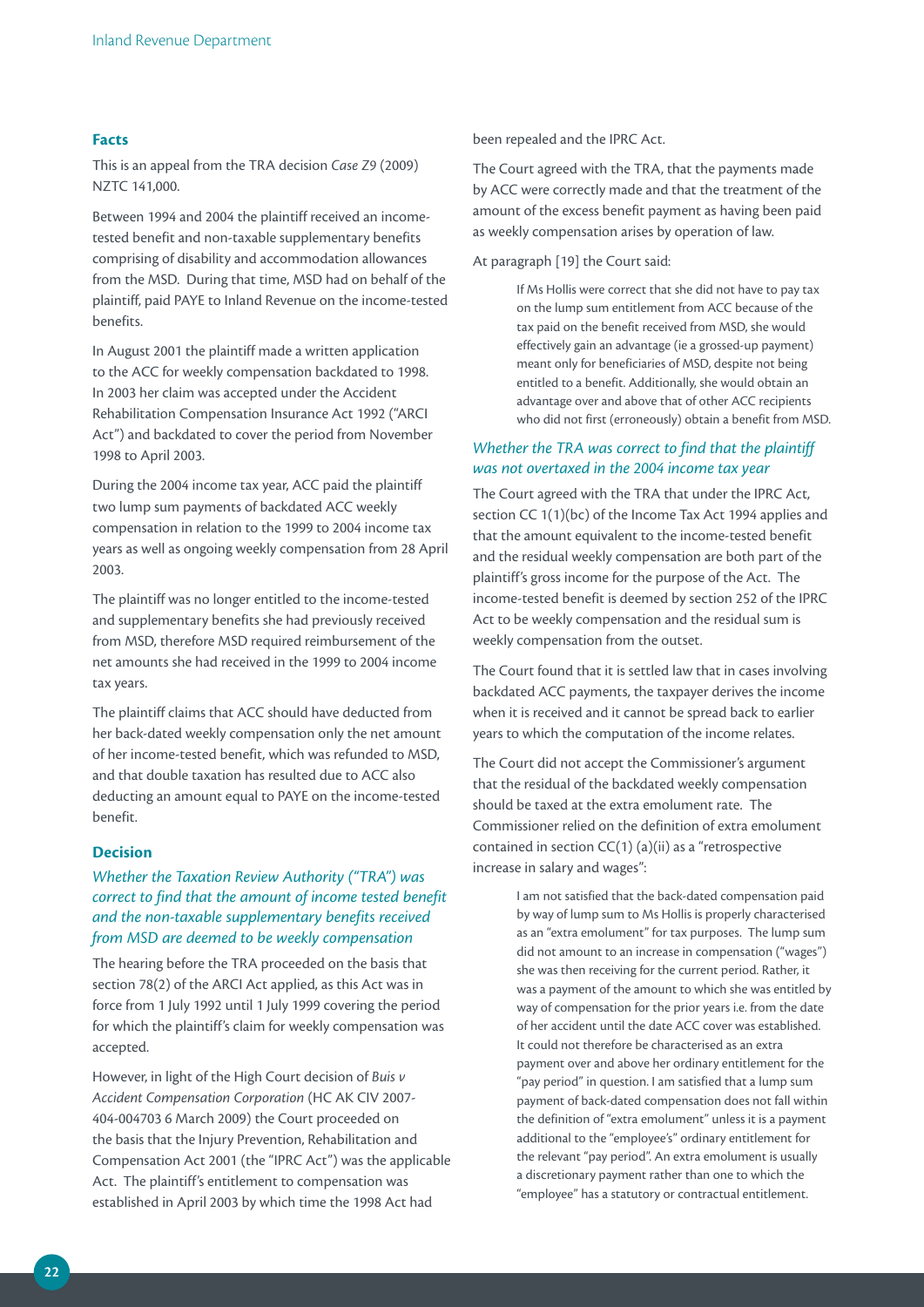The rate of taxation payable in terms of section NC 2 ITA may still be higher than the rate payable if the lump sums had been received in the appropriate years but is likely to be less than the extra emolument rates. The rate payable will have to be assessed by the Commissioner and adjusted accordingly.

#### *Whether the TRA was correct to find that the plaintiff was not entitled to deduct certain expenses from her assessable income in the 2004 income tax year*

The Court agreed with the TRA that the expenses claimed by the plaintiff could not be deducted because the dispute was concerned solely with the 2004 income tax year and the expenses had not been incurred in that year.

The Court recommended that Inland Revenue Department provide a full account summary to the plaintiff in relation to her tax affairs over the period from the date of her accident in 1992 until the present time.

# Disposal deemed at market value

| Case                 | Foodstuffs (Wellington) Co-operative<br>Society Limited v the Commissioner of<br><b>Inland Revenue</b> |
|----------------------|--------------------------------------------------------------------------------------------------------|
| <b>Decision date</b> | 28 October 2009                                                                                        |
| Act                  | Tax Administration Act 1994, Income<br>Tax Act 1994                                                    |
| <b>Keywords</b>      | Shares, amalgamation, disposal, no<br>consideration, deemed market value                               |

#### **Summary**

The plaintiff acquired 100% of the shares in a company and amalgamated that company with three others into one unit. As a result of the amalgamation the newly acquired shares were cancelled.

The plaintiff claimed as a deduction the purchase price of the shares. The Commissioner disallowed the deduction and deemed the disposal of the shares to be at market value.

#### **Impact of decision**

This decision is of limited application as the wording of the Income Tax Act 2007 requires both a transferee and a transferor.

#### **Facts**

The plaintiff acquired 100% of the shares in North Island Dairy Company Holdings Limited for \$2.3 million. It did so intending to amalgamate that company with three others into one unit. As a result of the amalgamation, Kapiti Fine Foods Limited emerged as the new entity and the newly acquired shares were cancelled.

The plaintiff took the position that its purchase of the shares fell within section CD 4 of the Income Tax Act 1994 (the "ITA 1994") as it had bought the shares in order to dispose of them by way of the amalgamation process. This position had the effect of making the shares "trading stock" and "revenue account property".

In its tax return for the year ended March 2004, the plaintiff claimed as a deduction the purchase price of this trading stock, being \$2.3 million. It did not have an equivalent income entry attaching to the disposal of the shares by amalgamation.

The Commissioner considered section GD(1) of the ITA 1994 applied to the disposal of the shares so as to deem the plaintiff to have received as income the value of the shares. The Commissioner assessed the market value of the shares to be \$2.3 million. The Commissioner also imposed a 20% penalty for an unreasonable tax position.

The plaintiff argued section GD1 did not apply as the section required both a transferor and transferee. The Commissioner argued that this was not a requirement of the ITA 1994.

#### **Decision**

#### *GD1*

Section GD 1(1) states:

- (1) Subject to subsection (2), where any trading stock is sold or otherwise disposed of without consideration in money or money's worth or for a consideration that is less than the market price ... of the trading stock at the date of the sale or other disposition,—
	- (a) the trading stock is, for the purpose of this Act, treated as having been sold at and realised at its market price on the date of the sale or other disposition:
	- (b) The price which under this section the trading stock is deemed to have realised shall be treated as gross income of the person selling or otherwise disposing of the trading stock;
	- (c) The person acquiring the trading stock shall be deemed to have purchased the trading stock at the price which under this section the trading stock is deemed to have realised.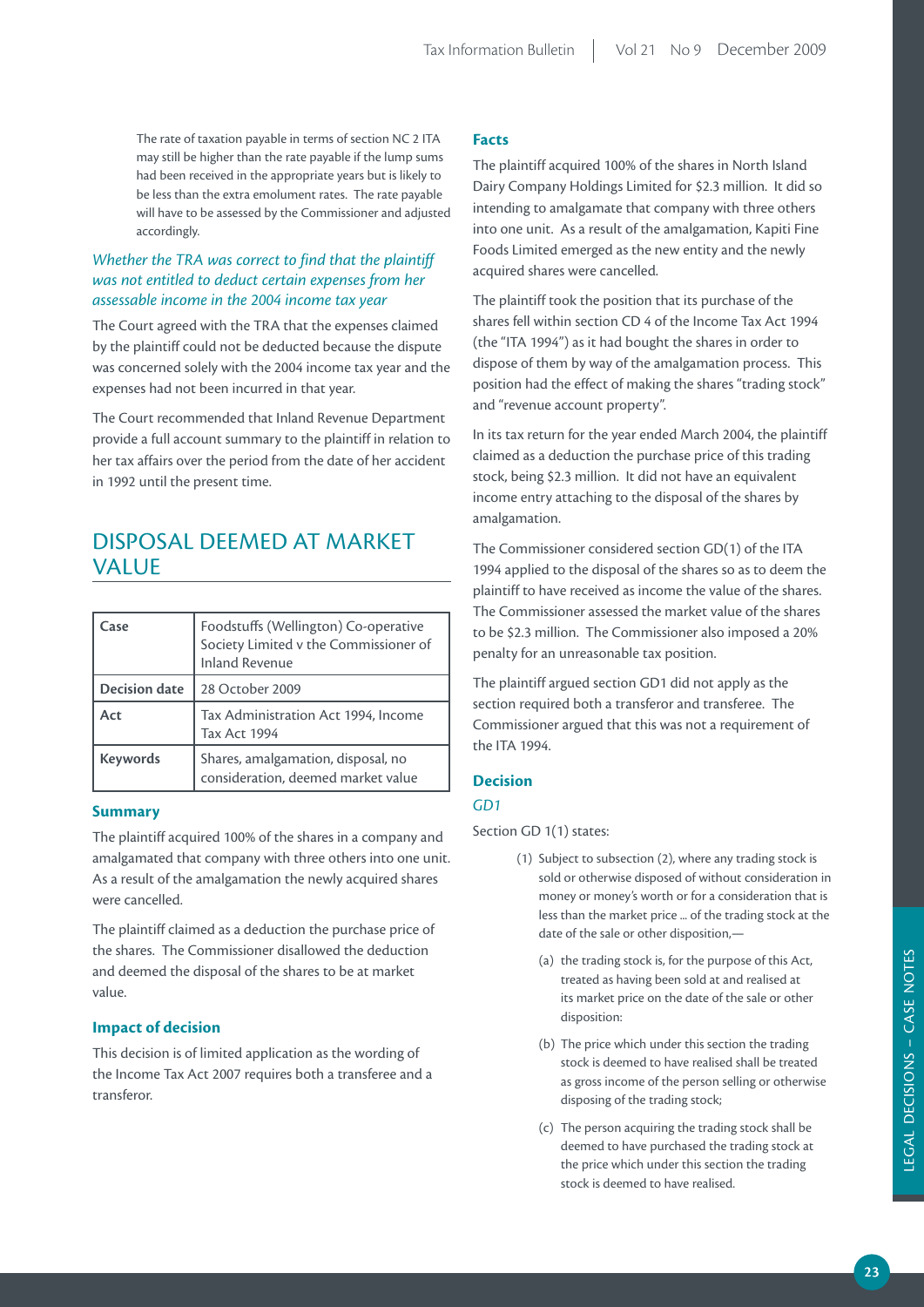The Court held that it did not matter that the shares were not disposed of to a purchaser or transferee. The Court acknowledged that in many of these situations the transaction is analysed in terms of creating a transferor and transferee. The Court found that not every situation must be capable of such analysis to properly come within section GD1 of the ITA 1994.

The Court found that a purchaser is irrelevant to the need to adjust the accounts of the owner of the trading stock who has disposed of his property. The plaintiff bought the shares, chose to treat them as trading stock, chose to bring them within its "revenue account property" and claimed the deduction for the purchase price. When the plaintiff then chooses to dispose of the trading stock, there must be an adjustment to its tax position regardless of whether the method of disposal has further implications for a different plaintiff.

The plaintiff argued that at the time of disposition, the shares had nil value, because the amalgamation decision and process required them to be cancelled without consideration being given. The Court rejected this argument and reiterated the Commissioner's analysis that the correct method at which the market value should be assessed is prior to the change in value effected by the disposition. Once cancelled, the shares of course had no value, but prior to the cancellation they were worth \$2.3 million and could have been sold.

#### *Shortfall penalties*

In relation to the imposition of a shortfall penalty, the Court noted that the scope of section GD1 of the ITA 1994 is far from settled and that the plaintiff advanced a tenable argument.

The Court also took account of the fact that the Income Tax Act 2007 is consistent with the plaintiff's position. Accordingly it considered that a shortfall penalty should not be imposed.

> I cannot ignore that the wording of the 2007 Act either means I am wrong in my conclusions, or the drafters made the same mistake that the taxpayer has. In such circumstances I consider it incorrect to impose a penalty and accordingly I quash the penalty.

# OWN-HOME LAQC WAS TAX AVOIDANCE ARRANGEMENT

| Case                 | TRA Decision No 16/2009                                        |
|----------------------|----------------------------------------------------------------|
| <b>Decision date</b> | 23 October 2009                                                |
| Act                  | Income Tax Act 1994 and Income Tax<br>Act 2004                 |
| <b>Keywords</b>      | Loss attributing qualifying company<br>("LAQC"), tax avoidance |

#### **Summary**

The Court held that because Mrs. B rented her residential home from an LAQC in which she was the sole shareholder there was a tax avoidance arrangement.

#### **Impact of decision**

This is the first "own-home LAQC" case to be considered by the Courts.

This case provides clear authority that a taxpayer cannot use an LAQC structure to claim deductions for expenditure that would otherwise be of a private or domestic nature.

This judgment is consistent with the Department's published view in various publications such as Revenue Alerts RA07/01, the Smart Tax Weekly Bulletin 20 July 2004 and 4 December 2007, and an Inland Revenue media release on 19 July 2004, to inform taxpayers and tax advisors that the Commissioner considers such an arrangement could constitute a tax avoidance arrangement.

#### **Facts**

Mrs B settled a family trust on 23 November 2002. Mrs B was trustee of the family trust along with her accountant. Mrs B was also a discretionary beneficiary under the trust along with Mrs B's daughter.

An LAQC was incorporated on 7 November 2002 with Mrs B as its sole shareholder and the accountant as its sole director. LAQC status was granted with effect from 31 March 2003.

The LAQC became the registered proprietor of a residential property. The purchase price of \$290,000 was financed by a \$292,000 loan from the family trust (with interest). The trust financed that loan by borrowing \$292,000 from Mrs B. Mrs B had borrowed \$160,000 from the Public Trust. The Pubic Trust loan is repayable by Mrs B over 20 years. The LAQC provided security by a mortgage over the residential property to the Public Trustee. (There is no clear evidence as to how Mrs B obtained the further \$132,000 to make up the loan from her to the trust.)

The LAQC entered into a tenancy agreement with Mrs B. Mrs B pays \$300 per week to the Public Trust Office for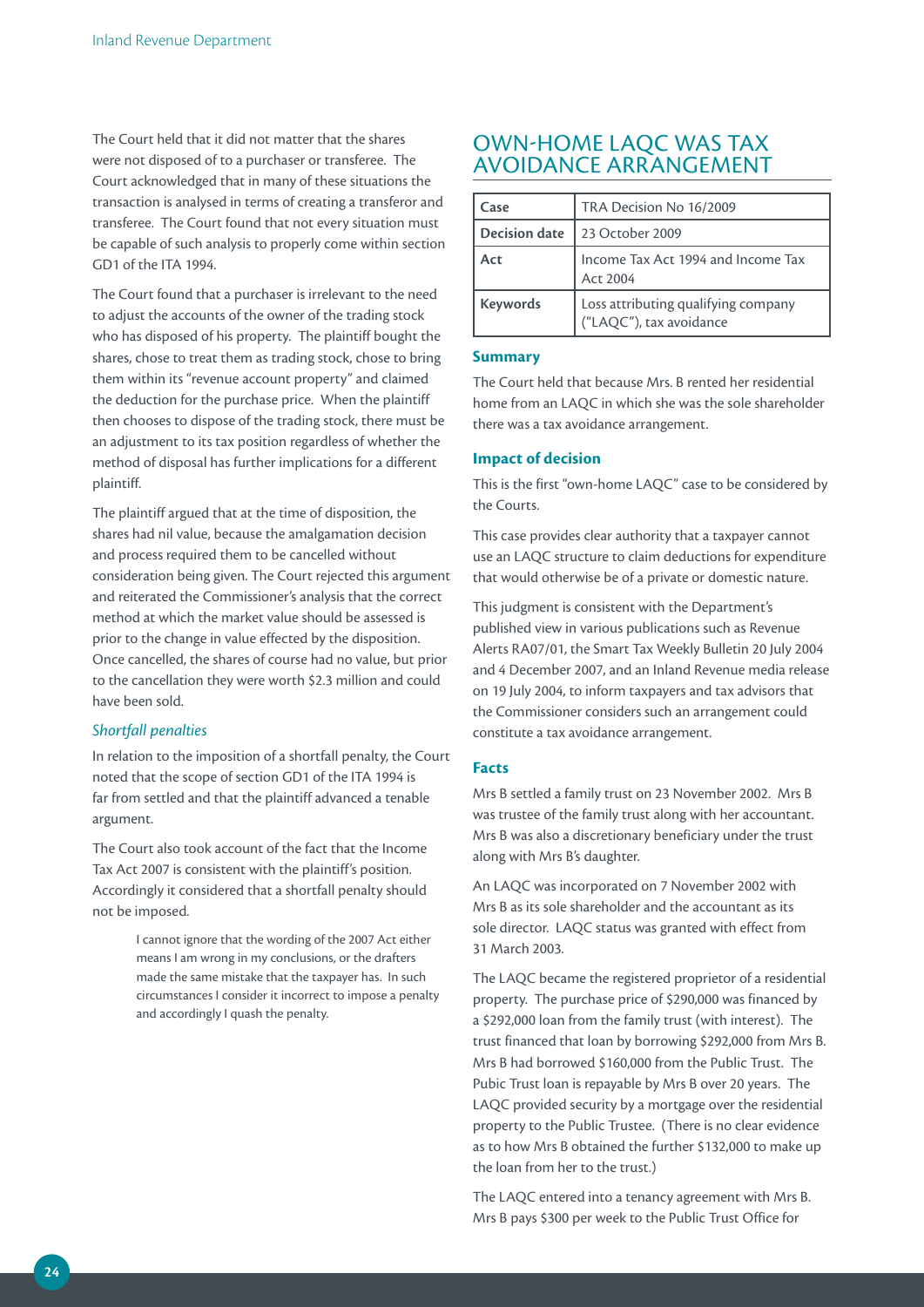payments due on her borrowings. This \$300 is treated by the LAQC as rent paid by Mrs B to it. Neither the LAQC nor the family trust has bank accounts.

As a result of the residential activity, the LAQC has returned losses for the four years ended 31 March 2003 to 2006 inclusive. The losses were attributed to Mrs B by the LAQC and allowed Mrs B to reduce the amount of income tax she would otherwise have had to pay.

The Commissioner formed the opinion that the above facts constitute a tax avoidance arrangement for the purposes of sections BG 1 of the Income Tax Act 1994 and the Income Tax Act 2004. As such, the Commissioner can counteract any tax advantage obtained under section GB 1 of the relevant Acts.

#### **Decision**

The parties agreed that there was an arrangement [paragraph 62] but the disputant denied that it was a tax avoidance arrangement. Judge Barber went on to determine whether or not the arrangement should be void for tax avoidance.

At paragraph 44, Judge Barber said that the main judgment of the Supreme Court in *Ben Nevis* constitutes a comprehensive statement of law of income tax avoidance in New Zealand.

Judge Barber applied the *Ben Nevis Forestry Ventures Limited and Ors v CIR* [2008] NZSC 115; [2009] 2 NZLR 289; [2009] 24 NZTC 23,188 (SC) two-step approach. He agreed with the Commissioner that when looked at in isolation, each of the component parts of the arrangement entered into by the disputant falls within the ambit of the specific black letter taxing provisions and regimes [paragraph 63]. Judge Barber also agreed with the Commissioner that when viewed as a whole, the arrangement entered into by the disputant is not of a kind that would conceivably have been contemplated by Parliament when enacting the LAQC and deduction provisions [paragraph 65].

Judge Barber agreed with the Commissioner that the arrangement was artificial and contrived [paragraph 69].

Judge Barber found that the arrangement allowed for deductions that would otherwise be private or domestic expenditure and not deductible [paragraph 72].

Judge Barber held that there is a tax avoidance arrangement and the whole arrangement is void. As a consequence Judge Barber held that section GB 1 should be applied to counteract the tax advantage obtained.

## NO CONTEMPT OF COURT BY **COMMISSIONER**

| Case            | Chesterfields v the Commissioner of<br><b>Inland Revenue</b> |
|-----------------|--------------------------------------------------------------|
| Decision date   | 14 October 2009                                              |
| Act             | Tax Administration Act 1994                                  |
| <b>Keywords</b> | Contempt of Court, section 17 notices                        |

#### **Summary**

The Commissioner's use of section 17 notices, while unwise in the circumstances, was not a contempt of Court. Contempt of Court does not protect private rights but is to protect the administration of justice.

#### **Impact of decision**

The particular facts and allegations—that the Commissioner was in contempt of a specific order of the High Court not to use section 17—means this judgment is confined to circumstances similar to those facts.

#### **Facts**

The plaintiffs and Commissioner have been involved in lengthy litigation.

In the course of that litigation the plaintiffs alleged the Commissioner had used section 17 in breach of an order by Justice Fogarty prohibiting the use of section 17 and that the use of section 17 was a contempt of Court. The Commissioner denied that any such an order had been made. But if such an order had been made (or had been intended) by the Court then he apologised for inadvertently breaching the order but denied there had been a deliberate contempt of the Court.

The matter was referred to another High Court Judge (Justice Chisholm) to determine if a formal hearing on the matter was necessary.

#### **Decision**

Justice Chisholm concluded that, on the facts, there was no clear order of the court warning the Commissioner against the use of section 17 thus there was no factual basis to find a contempt of court. The matter was dismissed. However the Court did note the Commissioner had—in the circumstances—been exceedingly unwise to use section 17 without getting a direction from the Court first.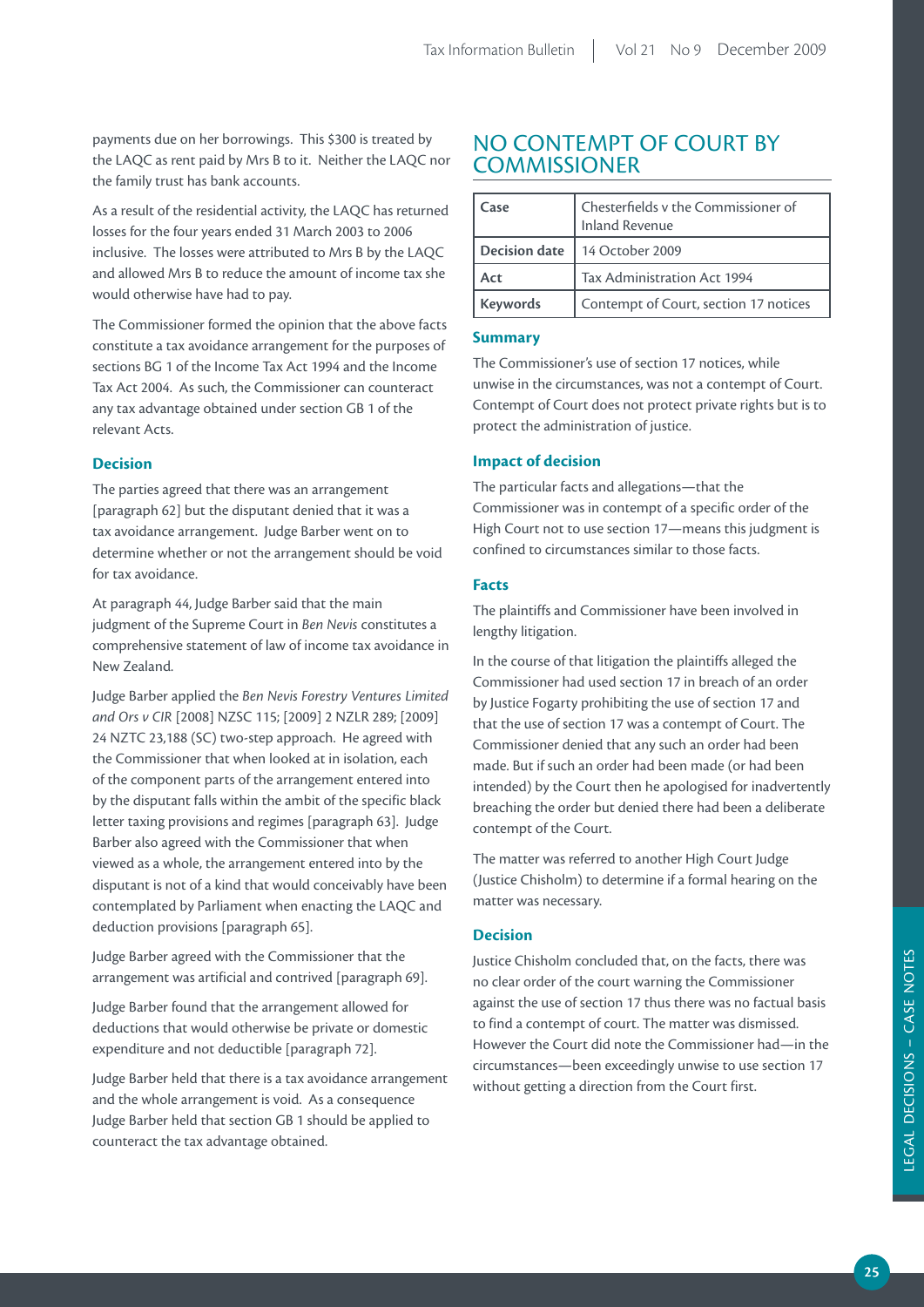The Judge outlined the points to be satisfied before a contempt of Court could be established:

> [21] Before the Court could find that the Commissioner, or any of his officers, had committed a contempt it would need to be satisfied that:

- (a) the Court had directed that section17 notices were not to be issued;
- (b) such direction was clear and unambiguous: *Wilson v Davis* (High Court, Rotorua Registry, CIV 2006 463 000921, 12 June 2007, Fogarty J) at [11]; and
- (c) the direction was wilfully disobeyed in the sense that the section17 notices were issued deliberately: *Siemer v Stiassny* [2008] 1 NZLR 150 (CA) at [10].

Notwithstanding the civil context, each of these elements would have to be proved beyond reasonable doubt: *Siemer v Stiassny* at [11].

The Judge determined that, on the facts, steps (a) and (b) above could not be satisfied. He did not address point (c). He also reminded the plaintiffs that:

> It needs to be kept in mind that the underlying purpose of contempt is not to protect the private rights of parties to litigation, but to prevent interference with the administration of justice. (at paragraph [25])

As such Justice Chisholm doubted, if contempt could be established (which he also doubted), that any penalty would be imposed.

As a consequence, to proceed with the contempt matter would serve no useful purpose.

#### **Conclusion**

The plaintiffs' contempt matter is at an end.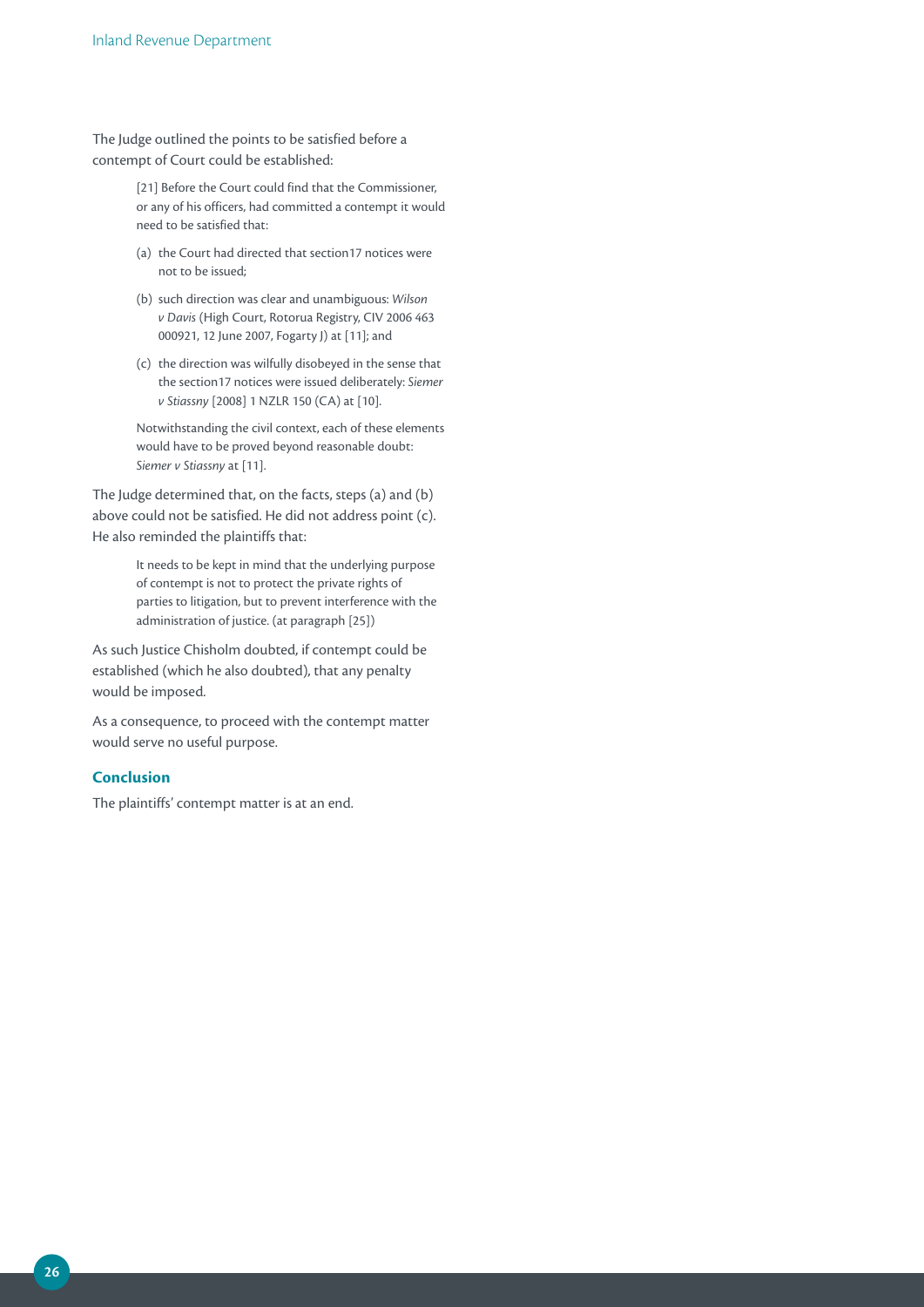# **STANDARD PRACTICE STATEMENT**

These statements describe how the Commissioner will, in practice, exercise a discretion or deal with practical issues arising out of the administration of the Inland Revenue Acts.

# SPS 09/03: EXTENSION OF TIME APPLICATIONS FROM TAXPAYERS WITHOUT TAX AGENTS

#### **Introduction**

- 1. This Standard Practice Statement ("SPS") sets out the practice that the Commissioner of Inland Revenue ("the Commissioner") will apply when considering applications for an extension of time to file an income tax return from taxpayers who are not represented by a tax agent.
- 2. All references to legislation in this SPS are to the Tax Administration Act 1994 ("TAA") unless specified otherwise.

#### **Application**

- 3. This SPS applies from 13 October 2009 and replaces SPS RDC-1: *Extension of time applications from taxpayers without tax agents* originally published in December 1997.
- 4. This SPS affects the following:
	- • a taxpayer who is not represented by a tax agent; or
	- • a taxpayer whose tax agent no longer qualifies as a tax agent.

#### **Definitions**

5. The following terms are used throughout this SPS:

*Tax agent:* A person who is eligible to be a tax agent under section 34B(2) and who is listed by the Commissioner as a tax agent and not later removed by the Commissioner from the list of tax agents.

A person is eligible to be a tax agent under section 34B(2) when they prepare income tax returns for 10 or more taxpayers, and is one of the following:

- (a) a practitioner carrying on a professional public practice; or
- (b) a person carrying on a business or occupation in which returns of income are prepared; or
- (c) the Māori Trustee.

*Due date:* The date by which an annual income tax return must be filed as prescribed by section 37(1).

*Extension of time or extension of time arrangement:* An arrangement by which the Commissioner extends the

due date for filing an annual income tax return to a date set by the Commissioner.

#### **Summary**

- 6. A taxpayer without a tax agent may request for an extension of time to file their annual income tax return. The request can be made by contacting Inland Revenue either by phone or in writing (including secure email).
- 7. Taxpayers who do not file a return by the due date may be liable for a late filing penalty. Therefore any requests for an extension of time should be made before the due date for filing the return, or the expiry of an existing extension of time arrangement.
- 8. In deciding whether to grant an extension of time, the Commissioner will take into account the following:
	- the reasons for requesting an extension of time;
	- the taxpayer's filing history; and
	- if previous extension of time arrangements had been adhered to.
- 9. An extension period that is appropriate to that particular taxpayer's circumstances may be granted.
- 10. The taxpayer will be notified in writing of the Commissioner's decision whether or not an extension of time is granted.
- 11. A taxpayer whose tax agent no longer qualifies as a tax agent is entitled to the same extension of time that previously applied to their tax agent.

#### **Legislation**

12. The relevant legislative provisions are sections 37, 183A, and 183D:

> **Section 37 Dates by which annual returns to be furnished**

- **(1) Dates for furnishing annual returns** The annual returns of income required under this Act shall be furnished to the Commissioner as follows:
	- (a) *(Repealed)*
	- (b) in the case of any taxpayer with a late balance date, not later than the 7th of the month which is the 4th month after the end of the taxpayer's corresponding income year: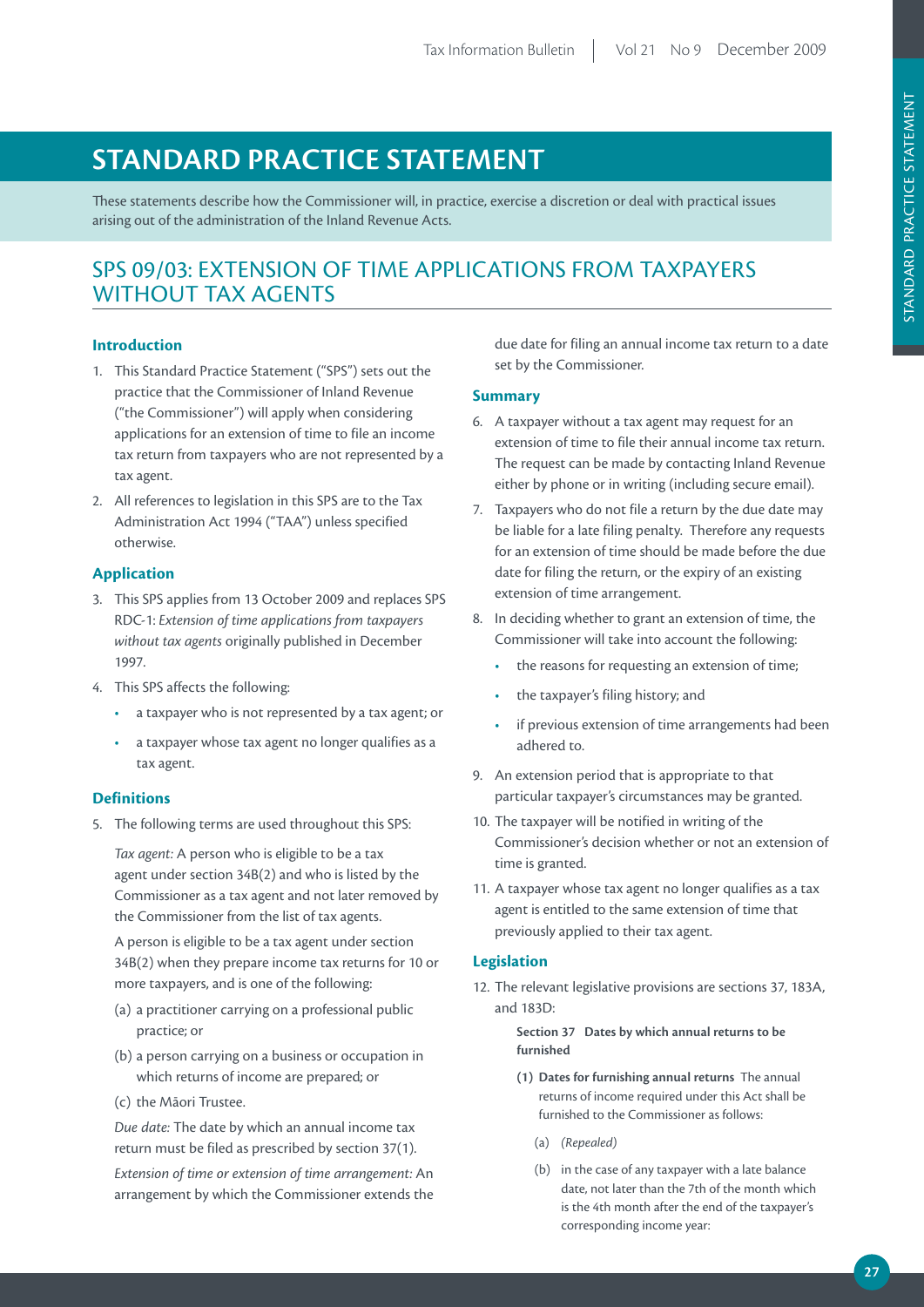(c) in all other cases, not later than 7 July in each year.

#### **(2) Public Notice**

- …
- **(3) Extension of time** Subject to subsection (5), where any taxpayer satisfies the Commissioner that the taxpayer is unable to furnish the required return by the due date required under this section, the Commissioner, upon application by or on behalf of the taxpayer on or before that date, or within such further period as the Commissioner may allow in any case or class of cases, may extend the time for furnishing the required return to such date as the Commissioner thinks proper in the circumstances.
- **(4) Extension of tax agent's time for furnishing return of income** Subject to subsection (5), the Commissioner may extend a tax agent's time for furnishing a return of income for any taxpayer to a date the Commissioner thinks proper in the circumstances, if the Commissioner is satisfied that—
	- (a) the tax agent is unable to furnish the return of income on or before the date set by subsection (1); or
	- (b) it would be unreasonable, having regard to the circumstances of the tax agent preparing the return, to require the return to be furnished on or before the date set by subsection (1).
- **(4A)Cancellation of extension of time** If a tax agent has not furnished for a tax year the required number of tax returns by the dates specified by the Commissioner, the Commissioner may:
	- (a) refuse to grant an extension of time under subsection (4) for furnishing one or more tax returns that are linked to the tax agent; and
	- (b) cancel any existing extension of time arrangement granted under subsection (4) for the tax years for which the tax agent has not furnished the required number of tax returns by the dates specified by the Commissioner; and
	- (c) cancel any existing extension of time arrangement granted under subsection (4) for one or more returns, but not necessarily all returns, for the tax years for which the tax agent has not furnished the required number of tax returns by the dates specified by the Commissioner.
- **(4B) Date of extension of time for tax agents** If the Commissioner extends under subsection (4) the time for a person listed as a tax agent to furnish a return of income for a taxpayer and the person ceases to be a tax agent before the extension of time would have expired, the Commissioner must extend the taxpayer's time for furnishing the return to a date of 31 March on or after the date that would have applied if the person had continued to be a tax agent.
- **(5) Final dates** For the purposes of subsections (3) and  $(4)$ 
	- (a) where the return required to be furnished by any taxpayer is a return for a year ending on 31 March, the time for furnishing that return shall not be extended or further extended to a time later than the 31 March that immediately succeeds that 31 March:
	- (b) where the return required to be furnished by any taxpayer is, by consent of the Commissioner under section 38, a return for a year ending with the date of the annual balance of the accounts of the taxpayer, the time for furnishing that return shall,—
		- (i) where that date is between 30 September and the next succeeding 31 March, not be extended or further extended to a time later than the 31 March next succeeding the 31 March that immediately succeeds that date:
		- (ii) where that date is between 31 March and the next succeeding 1 October, not be extended or further extended to a time later than the 31 March that immediately succeeds that date.

#### **Section 183A Remission for reasonable cause**

- **(1) Application of section** This section applies to—
	- (a) a late filing penalty:
	- (b) a non-electronic filing penalty:
	- (c) a late payment penalty:
	- (d) imputation penalty tax imposed by section 140B:
	- (e) FDP penalty tax imposed by section 140C:
	- (f) Māori authority distribution penalty tax imposed by section 140CB:
	- (g) a shortfall penalty imposed by section 141AA.
	- (h) a civil penalty imposed under section 215 of the KiwiSaver Act 2006:
	- (i) a penalty for not paying employer monthly schedule amount imposed by section 141ED.
- **(1A) Grounds for remission** The Commissioner may remit the penalty if the Commissioner is satisfied that—
	- (a) a penalty to which this section applies arises as a result of an event or circumstance beyond the control of a taxpayer; and
	- (b) as a consequence of that event or circumstance the taxpayer has a reasonable justification or excuse for not furnishing the tax return or an employer monthly schedule, or not furnishing an employer monthly schedule in a prescribed electronic format, or not paying the tax on time; and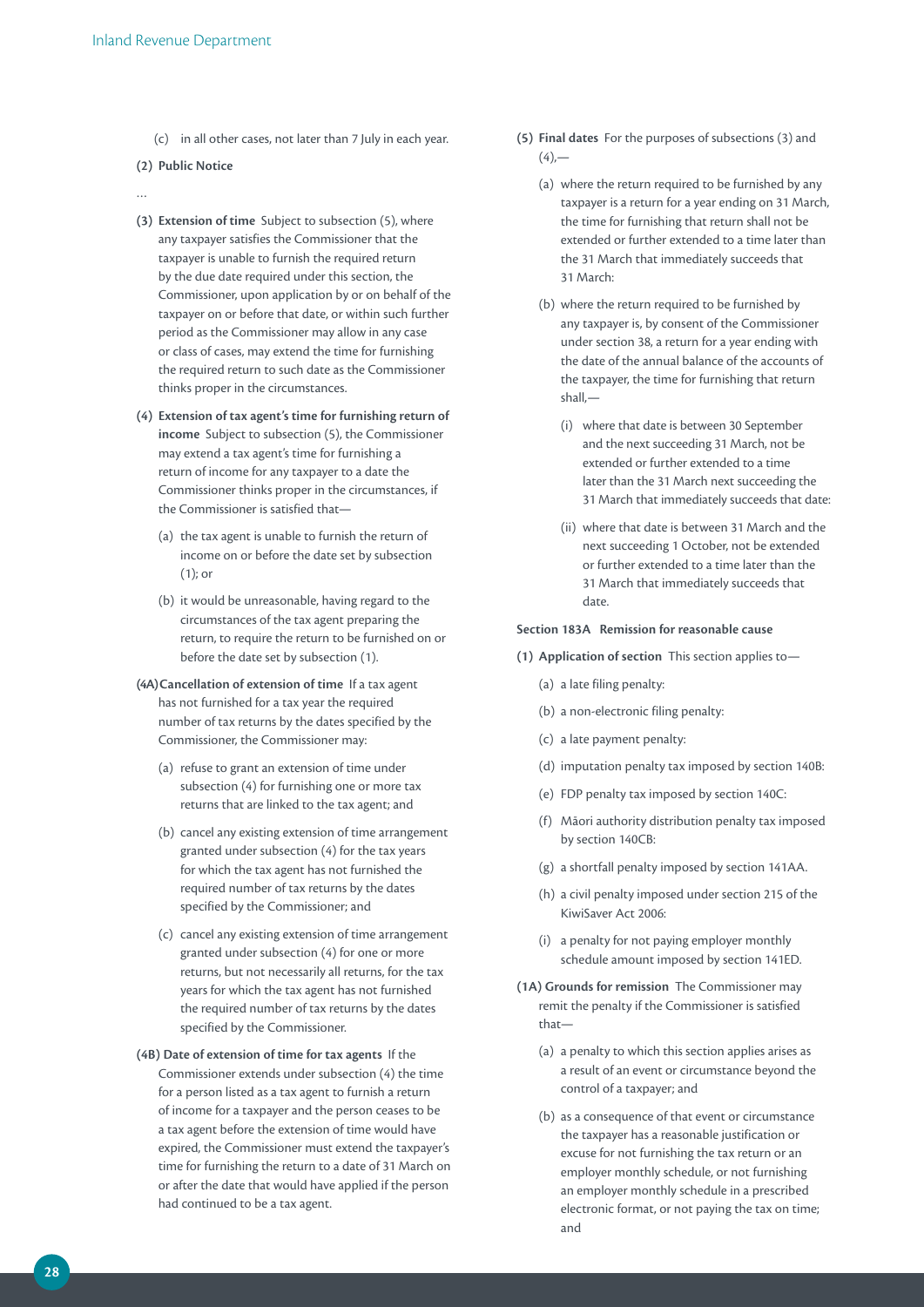- (c) the taxpayer corrected the failure to comply as soon as practicable.
- **(2) Meaning of "event or circumstance"** Without limiting the Commissioner's discretion under subsection (1), an event or circumstance may include—
	- (a) an accident or a disaster; or
	- (b) illness or emotional or mental distress.
- **(3) Exclusions from "event or circumstance"** An event or circumstance does not include—
	- (a) an act or omission of an agent of a taxpayer, unless the Commissioner is satisfied that the act or omission was caused by an event or circumstance beyond the control of the agent—
		- (i) that could not have been anticipated; and
		- (ii) the effect of which could not have been avoided by compliance with accepted standards of business organisation and professional conduct; or
	- (b) a taxpayer's financial position.

#### **Section 183D Remission consistent with collection of highest net revenue over time**

- **(1) Remission to be consistent with Commissioner's duty** The Commissioner may remit—
	- (a) a late filing penalty; and
	- (aa) a non-electronic filing penalty; and
	- (b) a late payment penalty; and
	- (bb) a shortfall penalty imposed by section 141AA; and
	- (bc) a civil penalty imposed under section 215 of the KiwiSaver Act 2006; and
	- (bd) a penalty for not paying employer monthly schedule amount imposed by section 141ED; and
	- (c) interest under Part VII—

 payable by a taxpayer if the Commissioner is satisfied that the remission is consistent with the Commissioner's duty to collect over time the highest net revenue that is practicable within the law.

- **(2) Importance of promoting compliance** In the application of this section, the Commissioner must have regard to the importance of the penalty, and interest under Part 7, in promoting compliance, especially voluntary compliance, by all taxpayers and other persons with the Inland Revenue Acts.
- **(3) Remission not available on basis of taxpayer's financial position** The Commissioner must not consider a taxpayer's financial position when applying this section.

#### **Discussion**

- 13. Taxpayers who are required to file an annual income tax return must file it by the due date as prescribed by section 37(1). For taxpayers who have a late balance date, the due date is on the 7th day of the 4th month after the end of the taxpayer's income year. For all other taxpayers, including those taxpayers with an early balance date, the due date is 7 July of each year.
- 14. A taxpayer may apply for an extension of time to file their income tax return and the Commissioner may agree to extend the date for filing the return, where he is satisfied that the taxpayer is unable to file the return by the prescribed due date.
- 15. Inland Revenue has recognised that it may be difficult for tax agents to prepare all of their clients' returns by the due date. Therefore tax agents are generally granted an extension of time. In most cases the clients of a tax agent will automatically acquire the same extension of time status as their tax agent.
- 16. To ensure those taxpayers who are not represented by a tax agent are not disadvantaged, Inland Revenue will consider applications for an extension of time on a case by case basis. The particular circumstances of the taxpayer will be taken into consideration as far as the law permits.
- 17. In 2007, section 37(4B) was inserted into the TAA. This section applies to those taxpayers who had an automatic extension of time through their tax agent, but their agent ceases to be a tax agent before the extension of time expires. The provision requires the Commissioner to extend those taxpayers' filing date to 31 March on or after the original extension date.
- 18. The due date for filing an income tax return for all taxpayers, with or without a tax agent, cannot be extended beyond 31 March of the following year.
- 19. Taxpayers who do not file a return by the due date may be liable to a late filing penalty. Therefore taxpayers are encouraged to request an extension of time before the due date, or before an existing extension of time arrangement expires.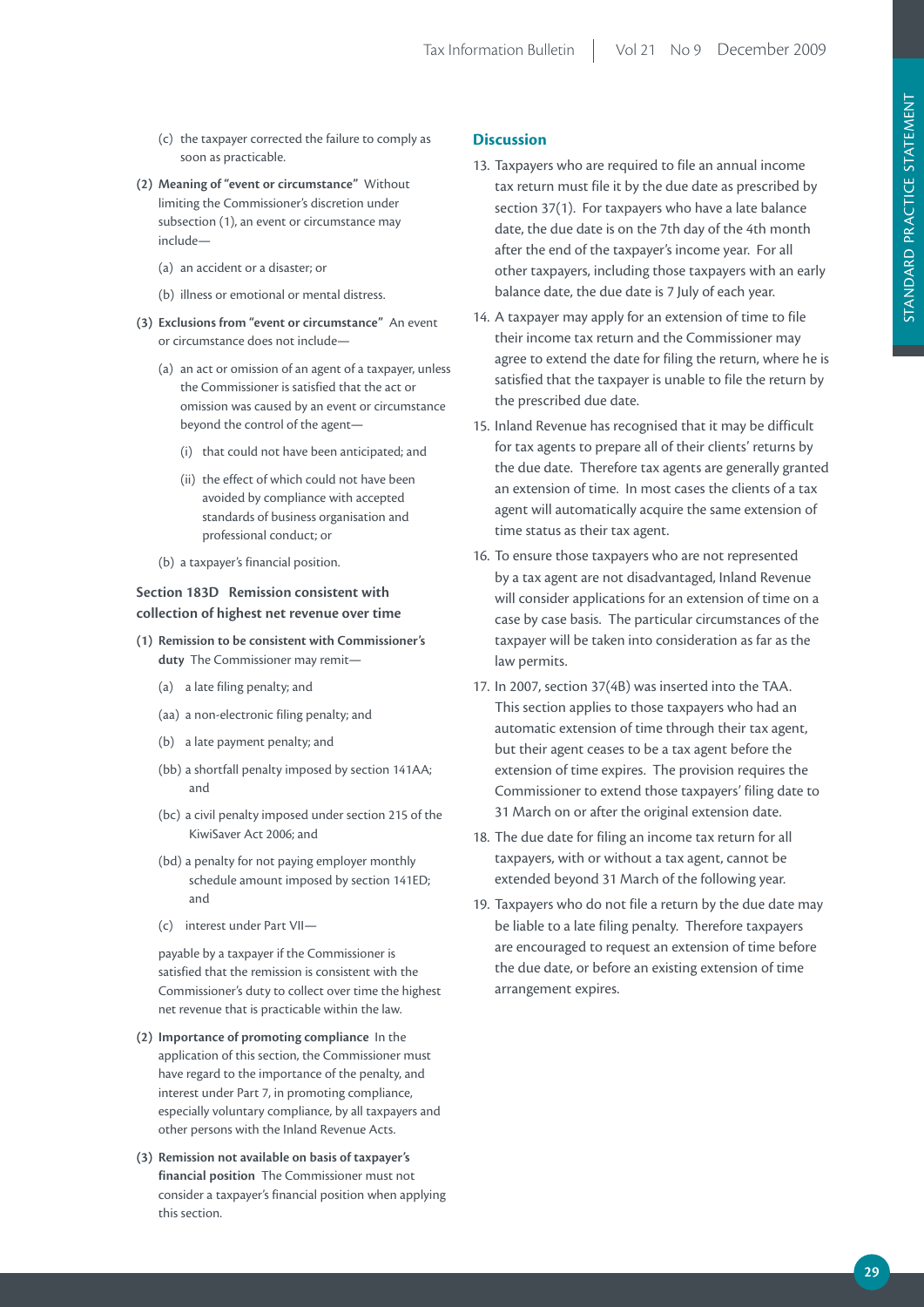## **STANDARD PRACTICE**

#### **Request for an extension of time arrangement**

- 20. Taxpayers can make a request for an extension of time in the following ways:
	- (a) by phoning Inland Revenue;
	- (b) in writing; or
	- (c) by secure email.
- 21. Inland Revenue provides secure online services where taxpayers can complete a range of tasks online, including communicating with Inland Revenue electronically about their tax affairs via the "Send and receive mail" service at **www.ird.govt.nz** "Get it done online".
- 22. To use the secure email service, taxpayers must first register on the Inland Revenue website **www.ird.govt.nz**, Secure online services, "Register now". By registering for the "Send and receive mail" service, both taxpayers and Inland Revenue agree to correspond with each other electronically.
- 23. Taxpayers may use this secure email service to request an extension of time.
- 24. When making a request, taxpayers should state clearly that they are requesting an extension of time.
- 25. To ensure that Inland Revenue is able to consider the request for an extension of time, the following information should be provided:
	- (a) the taxpayer's name and IRD number;
	- (b) the type of return required to be filed (eg IR 3);
	- (c) the return period to which the extension applies;
	- (d) the length of the extension of time required; and
	- (e) the reasons for requesting an extension of time.

#### **Timing**

26. A request for an extension of time should be made on or before the due date for filing the return. However, the legislation confers a discretionary power to the Commissioner to accept applications after the due date in some cases, or class of cases.

#### **The Commissioner's consideration**

27. An extension of time may be granted if the Commissioner is satisfied that the taxpayer will be unable to file a tax return by the due date. Each request for an extension of time will be considered on a case by case basis. Reasonable consideration will be given to the circumstances of the taxpayer and whether an extension of time is appropriate for that taxpayer.

- 28. In determining whether it is appropriate to grant an extension of time, the Commissioner will consider the following:
	- (a) the reasons for requesting an extension;
	- (b) the taxpayer's return filing history; and
	- (c) if previous extension of time arrangements had been adhered to.

#### *Reasons for requesting an extension*

- 29. Examples of circumstances that the Commissioner may consider appropriate for granting an extension of time include:
	- (a) The taxpayer is unable to obtain the necessary information to file the return. For example, the taxpayer is waiting to receive a Summary of Earnings from Inland Revenue.
	- (b) The taxpayer has been overseas and needs more time to prepare the return. This is dependent on the dates of departure and return to the country and whether the taxpayer was able to file the return before departure.
	- (c) Ill health, hospitalisation or injury of the taxpayer or a member of the taxpayer's family (eg, partner or dependent).
	- (d) The taxpayer is awaiting the finalisation of accounts for a related taxpayer or entity.
- 30. These are merely some examples of circumstances in which the Commissioner may grant an extension of time. There may be other situations under which an extension of time may be appropriate.

#### *Return filing history*

- 31. The Commissioner will also take into account the taxpayer's return filing history in considering whether to grant an extension of time.
- 32. If the taxpayer has other outstanding returns it is unlikely that an extension of time will be granted for the current year's return, unless there are legitimate reasons for not filing the outstanding returns for the previous years.
- 33. It should be noted that any extension of time agreed to would only apply to the current year's return and not to the other outstanding returns. The prescribed maximum period for an extension relating to the previous years' returns would have elapsed in most cases and the Commissioner cannot grant an extension beyond that prescribed date. (Refer to "Period of extension" in paragraphs 35 to 37.)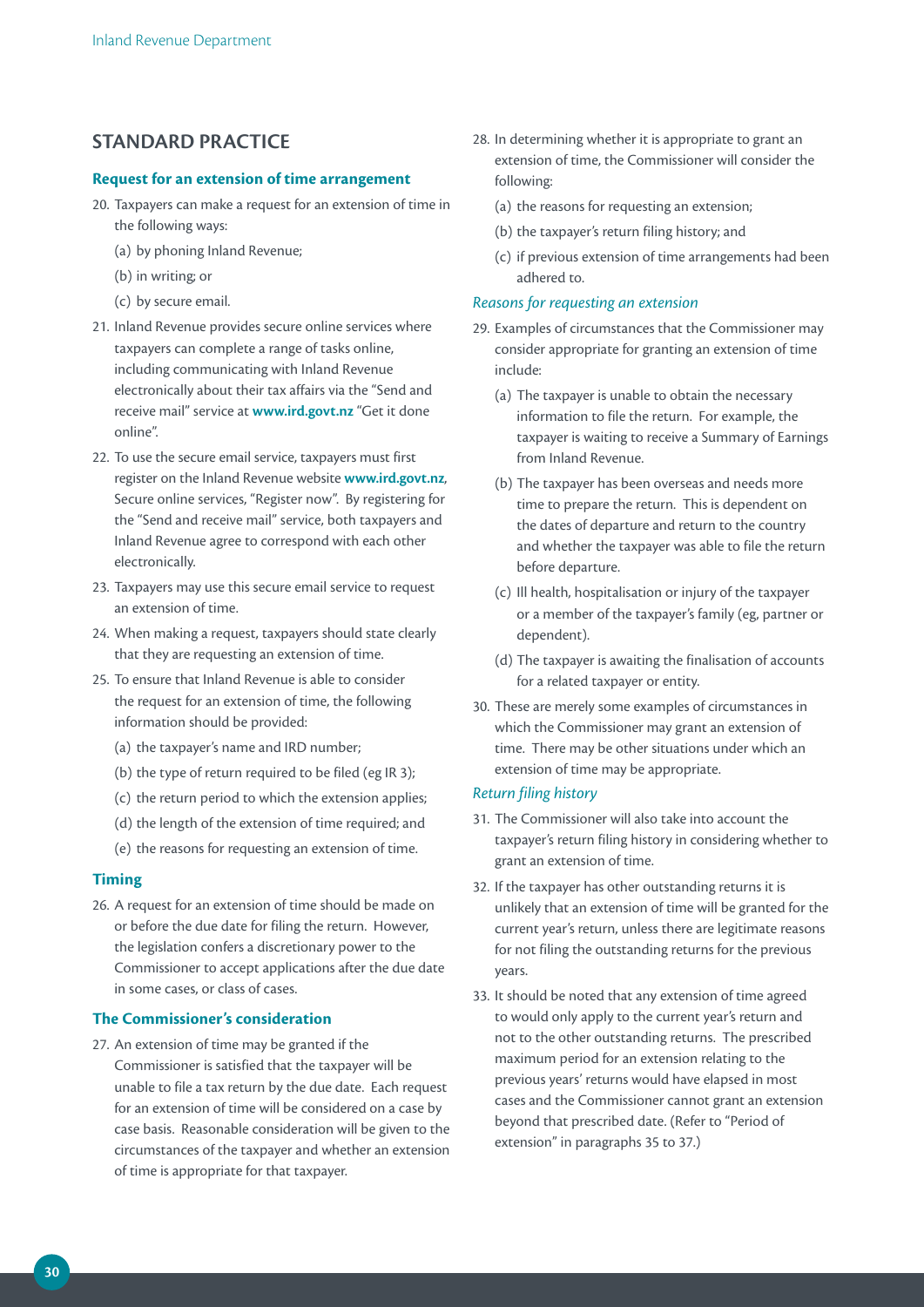#### *Previous extension of time arrangements*

34. Where a taxpayer has previously been granted an extension of time but has failed to adhere to that arrangement, it is unlikely that the Commissioner will agree to a further extension of time unless there are legitimate reasons for the taxpayer's failure to adhere to the earlier arrangement.

#### **Period of extension**

- 35. The maximum period for an extension of time that can be granted to any taxpayer is 31 March of the following year. This applies to taxpayers with a standard balance date and a non-standard balance date. For example, the final extension date that the Commissioner may grant to file a return relating to the 2009–10 income year is 31 March 2011.
- 36. The Commissioner will not necessarily agree to the maximum extension period in every case. The period of extension will be set after giving reasonable consideration to the reasons for the delay and the circumstances of the taxpayer.
- 37. Where an extension of time has been granted and the taxpayer is subsequently unable to meet the new due date, they should contact Inland Revenue before the expiry of the extension to request a further extension of time to avoid a late filing penalty. Again, there must be legitimate reasons for a further extension of time to be granted.

#### **Taxpayers whose tax agent no longer qualifies as a tax agent**

- 38. In most cases taxpayers who are represented by a tax agent will automatically acquire the same extension of time given to their tax agent. However, if that tax agent ceases to be a tax agent before the extension of time expires, the Commissioner is required to extend the filing date for those taxpayers to 31 March on or after the original extension date.
- 39. For example, a tax agent has an extension of time to file their client's tax returns by 31 March 2010. The tax agent is removed as a tax agent on 30 November 2009 and their clients are now required to file their own returns. Those taxpayers will be granted an extension of time to file their tax returns by 31 March 2010.

#### **Notification and confirmation – extension of time granted or declined**

- 40. Taxpayers requesting an extension of time over the telephone will usually be notified immediately whether an extension is granted or declined.
- 41. Requests made by secure email will receive a response via email.

42. In all cases, once a decision has been made, Inland Revenue will write to the taxpayer confirming the granting or declining of an extension of time.

#### **Late filing penalties**

- 43. A late filing penalty may be imposed if a return is not filed by the due date, or by the date agreed to in an extension of time arrangement.
- 44. Should the taxpayer fail to file the return by the due date, or the agreed date, the Commissioner will first give the taxpayer 30 days notice of an intention to impose a late filing penalty.
- 45. The late filing penalty will generally not be reversed if it has been imposed before an extension of time was granted.
- 46. However, the late filing penalty may be remitted in certain circumstances. The criteria for remitting late filing penalties are contained in sections 183A and 183D.
- 47. Remission applications under sections 183A and 183D will only be considered when the return relevant to the remission request has been filed and any tax due has been paid.
- 48. For more information on late filing penalties and remission of penalties, see SPS 05/01: *Late filing penalty* and SPS 05/10: *Remission of penalties and interest* (or any subsequent replacements of these SPSs).

This Standard Practice Statement is signed on the 13th day of October 2009.

#### **Rob Wells**

LTS Manager, LTS Technical Standards